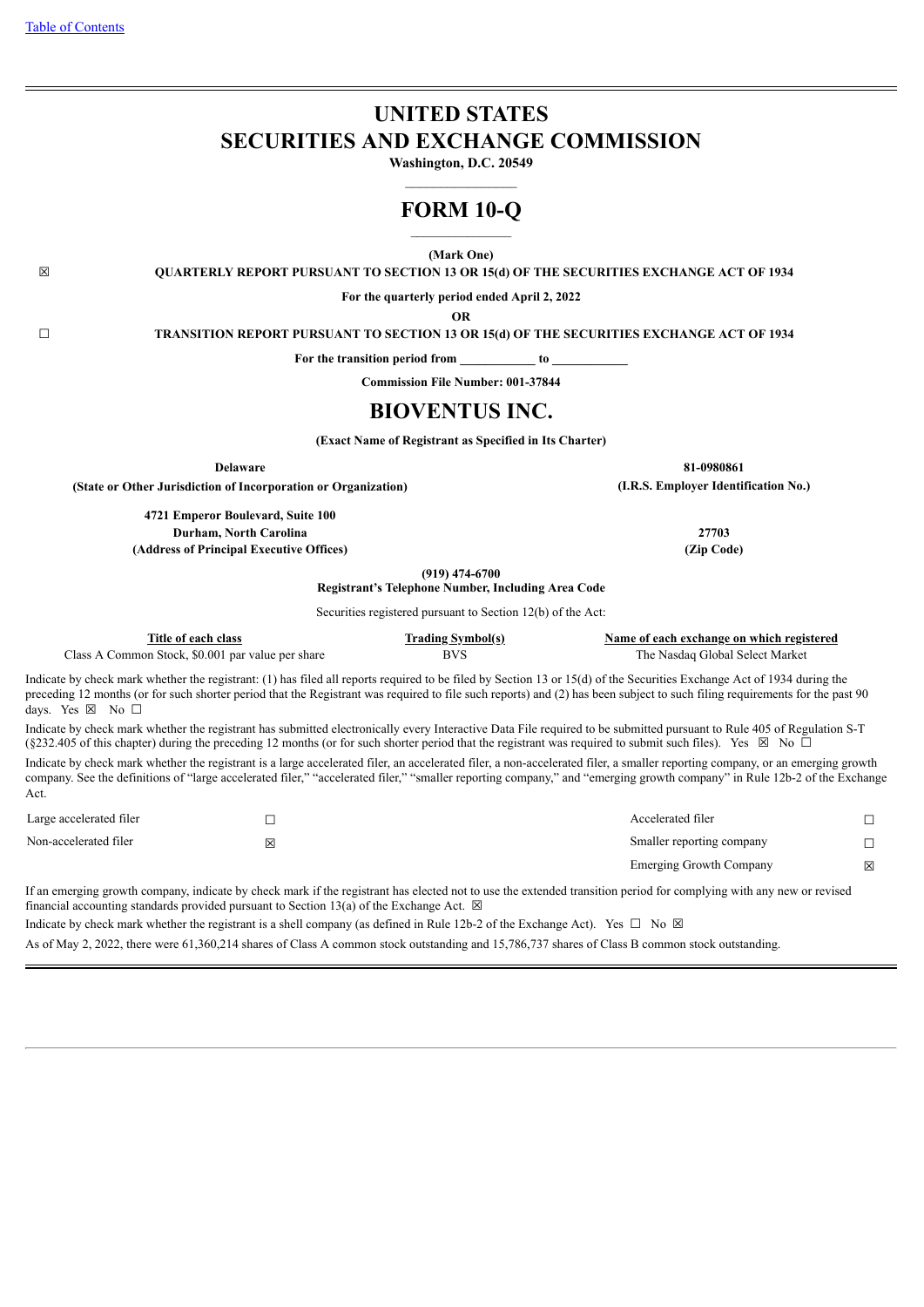# **BIOVENTUS INC.**

#### **TABLE OF CONTENTS**

# **PART I. FINANCIAL [INFORMATION](#page-3-0)**

| Item 1.          | <b>Financial Statements</b>                                                                                                                     |                |
|------------------|-------------------------------------------------------------------------------------------------------------------------------------------------|----------------|
|                  | Consolidated Condensed Statements of Operations and Comprehensive (Loss) Income for the three months ended April 2, 2022<br>and April 3, 2021   | 1              |
|                  | Consolidated Condensed Balance Sheets as of April 2, 2022 and December 31, 2021                                                                 | $\overline{2}$ |
|                  | Consolidated Condensed Statements of Changes in Stockholders' and Members' Equity for the three months ended April 2,<br>2022 and April 3, 2021 | 3              |
|                  | Consolidated Condensed Statements of Cash Flows for the three months ended April 2, 2022 and April 3, 2021                                      | 4              |
|                  | Notes to the Unaudited Consolidated Condensed Financial Statements                                                                              | 5              |
| Item 2.          | <b>Management's Discussion and Analysis of Financial Condition and Results of Operations</b>                                                    | 21             |
| Item 3.          | <b>Quantitative and Qualitative Disclosures About Market Risk</b>                                                                               | 28             |
| Item 4.          | <b>Controls and Procedures</b>                                                                                                                  | 29             |
|                  | PART II. OTHER INFORMATION                                                                                                                      |                |
| Item 1.          | <b>Legal Proceedings</b>                                                                                                                        | 29             |
| Item 1A.         | <b>Risk Factors</b>                                                                                                                             | 30             |
| Item 2.          | <b>Unregistered Sales of Equity Securities and Use of Proceeds</b>                                                                              | 31             |
| Item 3.          | <b>Defaults Upon Senior Securities</b>                                                                                                          | 31             |
| Item 4.          | <b>Mine Safety Disclosures</b>                                                                                                                  | 31             |
| Item 5.          | <b>Other Information</b>                                                                                                                        | 31             |
| Item 6.          | <b>Exhibits</b>                                                                                                                                 | 31             |
| <b>Signature</b> |                                                                                                                                                 | 33             |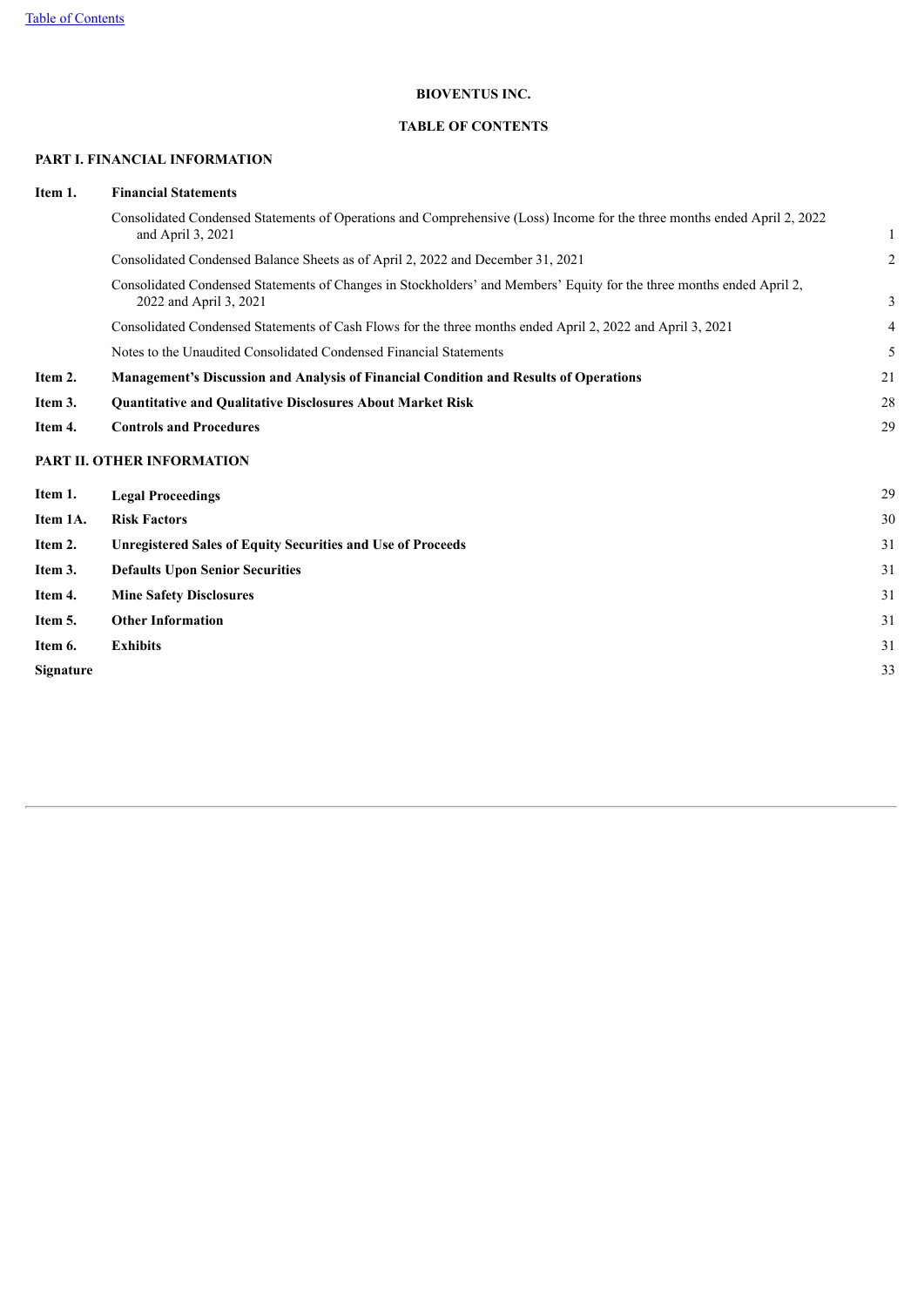## **SPECIAL NOTE REGARDING FORWARD-LOOKING STATEMENTS**

As used in this Quarterly Report on Form 10-Q, unless expressly indicated or the context otherwise requires, references to "Bioventus," "we," "us," "our," "the Company," and similar references refer to Bioventus Inc. and its consolidated subsidiaries, including Bioventus LLC (BV LLC).

This Form 10-Q contains forward-looking statements within the meaning of Section 21E of the Securities Exchange Act of 1934, as amended (Exchange Act), and Section 27A of the Securities Act of 1933, as amended (Securities Act), concerning our business, operations and financial performance and condition, as well as our plans, objectives and expectations for our business operations and financial performance and condition. Any statements contained herein that are not statements of historical facts may be deemed to be forward-looking statements including, without limitation, statements regarding our business strategy, including, without limitation, expectations relating to our recent acquisitions of Misonix and Bioness and our pending acquisition of CartiHeal, use of proceeds from our recent notes offering, expected expansion of our pipeline and research and development investment, new therapy launches, our operations and expected financial performance and condition, and impacts of the COVID-19 pandemic and inflation. In some cases, you can identify forward-looking statements by terminology such as "aim," "anticipate," "assume," "believe," "contemplate," "continue," "could," "due," "estimate," "expect," "goal," "intend," "may," "objective," "plan," "predict," "potential," "positioned," "seek," "should," "target," "will," "would" and other similar expressions that are predictions of or indicate future events and future trends, or the negative of these terms or other comparable terminology, although not all forward-looking statements contain these words.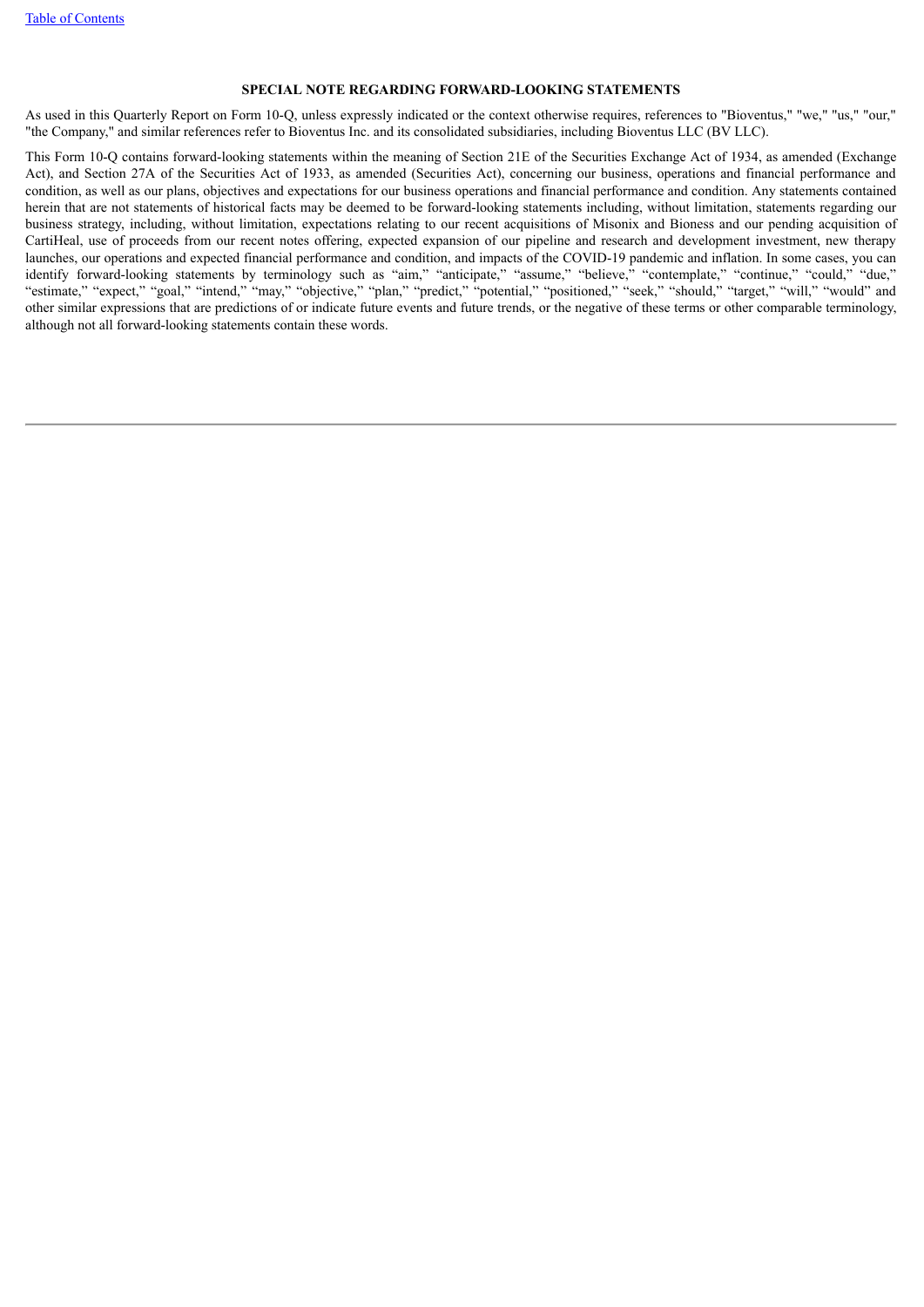<span id="page-3-0"></span>Forward-looking statements are based on management's current expectations, estimates, forecasts and projections about our business and the industry in which we operate, and management's beliefs and assumptions are not guarantees of future performance or development and involve known and unknown risks, uncertainties and other factors that are in some cases beyond our control. As a result, any or all of our forward-looking statements in this Quarterly Report on Form 10-Q may turn out to be inaccurate. Furthermore, if the forward-looking statements prove to be inaccurate, the inaccuracy may be material. In light of the significant uncertainties in these forward-looking statements, you should not regard these statements as a representation or warranty by us or any other person that we will achieve our objectives and plans in any specified time frame, or at all. Important factors that may cause actual results to differ materially from current expectations include, among other things, our business may continue to experience adverse impacts as a result of the COVID-19 pandemic; we are highly dependent on a limited number of products; our long-term growth depends on our ability to develop, acquire and commercialize new products, line extensions or expanded indications; we may be unable to raise the capital necessary to complete the CartiHeal acquisition and our ability to raise additional funds in the future may be limited; if we are unable to consummate the CartiHeal transaction, we will incur substantial costs and may be subject to forfeiture of the \$50.0 million advance paid into escrow or other legal action; we may be unable to successfully commercialize newly developed or acquired products or therapies in the United States; demand for our existing portfolio of products and any new products, line extensions or expanded indications depends on the continued and future acceptance of our products by physicians, patients, third-party payers and others in the medical community; the proposed down classification of non-invasive bone growth stimulators, including our Exogen system, by the U.S. Food and Drug Association (FDA) could increase future competition for bone growth stimulators and otherwise adversely affect the Company's sales of Exogen; failure to achieve and maintain adequate levels of coverage and/or reimbursement for our products or future products including potential changes to the reimbursement rates available for our HA viscosupplement products; pricing pressure and other competitive factors; we may be unable to complete proposed acquisitions or to successfully integrate proposed or recent acquisitions in a cost-effective and non-disruptive manner; governments outside the United States may not provide coverage or reimbursement of our products; we compete and may compete in the future against other companies, some of which have longer operating histories, more established products or greater resources than we do; the reclassification of our HA products from medical devices to drugs in the United States by the FDA could negatively impact our ability to market these products and may require that we conduct costly additional clinical studies to support current or future indications for use of those products; our ability to maintain our competitive position depends on our ability to attract, retain and motivate our senior management team and highly qualified personnel; our failure to properly manage our anticipated growth and strengthen our brands; risks related to product liability claims; fluctuations in demand for our products; issues relating to the supply of our products, potential supply chain disruptions and the increased cost of parts and components using in the manufacturer of our products due to inflation; and our reliance on a limited number of third-party manufacturers to manufacture certain of our products; if our facilities are damaged or become inoperable, we will be unable to continue to research, develop and manufacture our products; failure to maintain contractual relationships; security breaches, unauthorized disclosure of information, denial of service attacks or the perception that confidential information in our possession is not secure; failure of key information technology and communications systems, process or sites; risks related to international sales and operations; risks related to our debt and future capital needs; failure to comply extensive governmental regulation relevant to us and our products; we may be subject to enforcement action if we engage in improper claims submission practices and resulting audits or denials of our claims by government agencies could reduce our net sales or profits; the FDA regulatory process is expensive, time-consuming and uncertain, and the failure to obtain and maintain required regulatory clearances and approvals could prevent us from commercializing our products; if clinical studies of our future products do not produce results necessary to support regulatory clearance or approval in the United States or elsewhere, we will be unable to expand the indications for or commercialize these products; legislative or regulatory reforms; risks related to intellectual property matters; and other important factors described in *Part I, Item 1A. Risk Factors* in our 2021 Annual Report on Form 10-K as updated by this Form 10-Q and as may be further from time to time in our other filings with the SEC. You are urged to consider these factors carefully in evaluating these forward-looking statements. These forward-looking statements speak only as of the date hereof. Except as required by law, we assume no obligation to update or revise these forward-looking statements for any reason, even if new information becomes available in the future.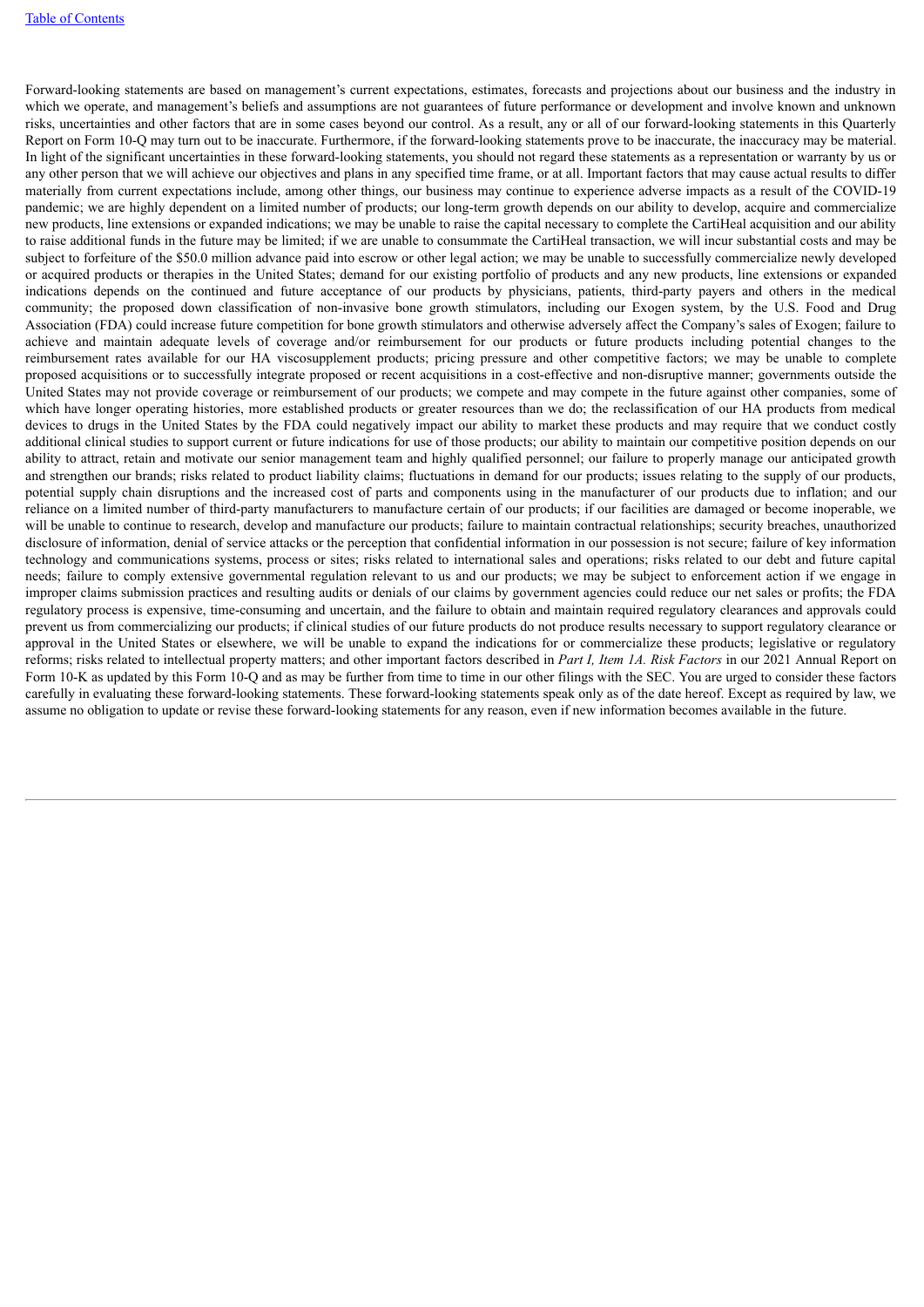# <span id="page-4-0"></span>**Part I. Financial Information**

## **Item 1. Financial Statements**

<span id="page-4-1"></span>**Bioventus Inc.**

**Consolidated condensed statements of operations and comprehensive (loss) income Three months ended April 2, 2022 and April 3, 2021 (Amounts in thousands, except share amounts) (Unaudited)**

|                                                                                                 |             | <b>Three Months Ended</b> |    |               |
|-------------------------------------------------------------------------------------------------|-------------|---------------------------|----|---------------|
|                                                                                                 |             | April 2, 2022             |    | April 3, 2021 |
| Net sales                                                                                       | $\mathbf S$ | 117,290 \$                |    | 81,778        |
| Cost of sales (including depreciation and amortization of \$9,218 and \$5,236 respectively)     |             | 41,588                    |    | 22,222        |
| Gross profit                                                                                    |             | 75,702                    |    | 59,556        |
| Selling, general and administrative expense                                                     |             | 86,124                    |    | 34,686        |
| Research and development expense                                                                |             | 6,928                     |    | 947           |
| Restructuring costs                                                                             |             | 577                       |    |               |
| Change in fair value of contingent consideration                                                |             | 269                       |    |               |
| Depreciation and amortization                                                                   |             | 3,254                     |    | 1,925         |
| Operating (loss) income                                                                         |             | (21, 450)                 |    | 21,998        |
| Interest income, net                                                                            |             | (1,550)                   |    | (2,876)       |
| Other expense                                                                                   |             | 38                        |    | 419           |
| Other income                                                                                    |             | (1,512)                   |    | (2,457)       |
| (Loss) income before income taxes                                                               |             | (19,938)                  |    | 24,455        |
| Income tax benefit                                                                              |             | (5,132)                   |    | (73)          |
| Net (loss) income                                                                               |             | (14,806)                  |    | 24,528        |
| Loss attributable to noncontrolling interest                                                    |             | 3,529                     |    | 408           |
| Net (loss) income attributable to Bioventus Inc.                                                | \$          | $(11,277)$ \$             |    | 24,936        |
| Net (loss) income                                                                               | \$          | $(14,806)$ \$             |    | 24,528        |
| Other comprehensive (loss) income, net of tax                                                   |             |                           |    |               |
| Change in foreign currency translation adjustments                                              |             | (682)                     |    | (1,156)       |
| Comprehensive (loss) income                                                                     |             | (15, 488)                 |    | 23,372        |
| Comprehensive loss attributable to noncontrolling interest                                      |             | 3,669                     |    | 408           |
| Comprehensive (loss) income attributable to Bioventus Inc.                                      | \$          | $(11, 819)$ \$            |    | 23,780        |
|                                                                                                 | \$          | (0.19)                    | -S | (0.02)        |
| Loss per share of Class A common stock, basic and diluted <sup>(1)</sup> :                      |             |                           |    |               |
| Weighted-average shares of Class A common stock outstanding, basic and diluted <sup>(1)</sup> : |             | 60,484,969                |    | 41,797,882    |

 $(1)$  Per share information for the three months ended April 2, 2021 represents loss per share of Class A common stock and weighted-average shares of Class A common stock outstanding from February 16, 2021 through October 2, 2021, the period following Bioventus Inc.'s initial public offering and related transactions described in Note 1. Organization and Note 8. Earnings per share within the Notes to the unaudited condensed consolidated financial *statements.*

<span id="page-4-2"></span>*The accompanying notes are an integral part of these consolidated financial statements.*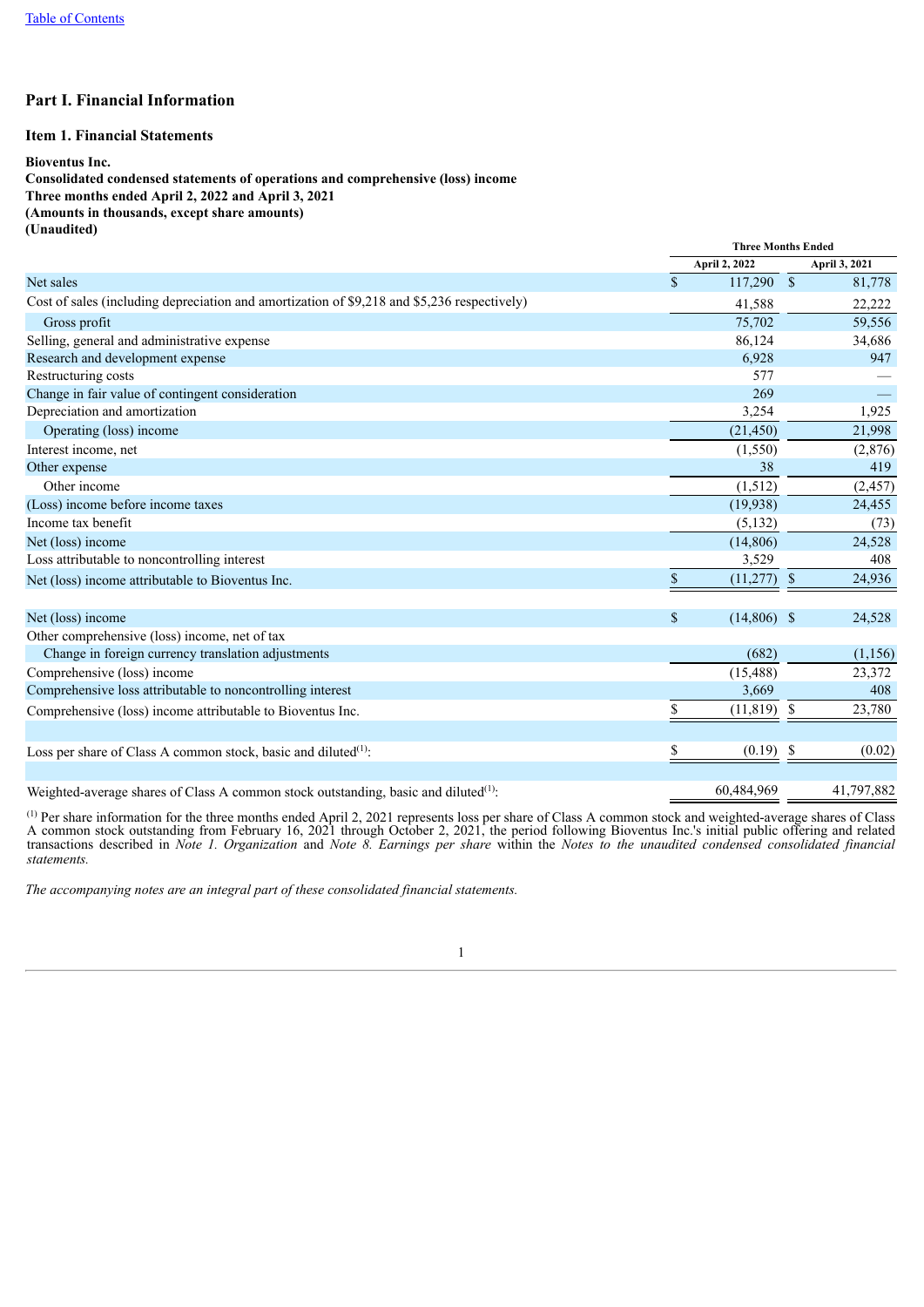**Bioventus Inc.**

**Consolidated condensed balance sheets as of April 2, 2022 (Unaudited) and December 31, 2021**

**(Amounts in thousands, except share amounts)**

|                                                                                                                                                                                                                                        |               | April 2, 2022 |                           |           |  | December 31, 2021 |
|----------------------------------------------------------------------------------------------------------------------------------------------------------------------------------------------------------------------------------------|---------------|---------------|---------------------------|-----------|--|-------------------|
| <b>Assets</b>                                                                                                                                                                                                                          |               |               |                           |           |  |                   |
| Current assets:                                                                                                                                                                                                                        |               |               |                           |           |  |                   |
| Cash and cash equivalents                                                                                                                                                                                                              | $\mathcal{S}$ | 27,374 \$     |                           | 43,933    |  |                   |
| Restricted cash                                                                                                                                                                                                                        |               | 5,280         |                           | 5,280     |  |                   |
| Accounts receivable, net                                                                                                                                                                                                               |               | 119,288       |                           | 124,963   |  |                   |
| Inventory                                                                                                                                                                                                                              |               | 64,691        |                           | 61,688    |  |                   |
| Prepaid and other current assets                                                                                                                                                                                                       |               | 28,762        |                           | 27,239    |  |                   |
| Total current assets                                                                                                                                                                                                                   |               | 245,395       |                           | 263,103   |  |                   |
| Restricted cash, less current portion                                                                                                                                                                                                  |               | 50,000        |                           | 50,000    |  |                   |
| Property and equipment, net                                                                                                                                                                                                            |               | 24,856        |                           | 22,985    |  |                   |
| Goodwill                                                                                                                                                                                                                               |               | 147,968       |                           | 147,623   |  |                   |
| Intangible assets, net                                                                                                                                                                                                                 |               | 681,369       |                           | 695,193   |  |                   |
| Operating lease assets                                                                                                                                                                                                                 |               | 18,738        |                           | 17,186    |  |                   |
| Deferred tax assets                                                                                                                                                                                                                    |               |               |                           | 481       |  |                   |
| Investment and other assets                                                                                                                                                                                                            |               | 28,811        |                           | 29,291    |  |                   |
| Total assets                                                                                                                                                                                                                           | $\mathcal{S}$ | 1,197,137     | $\mathcal{S}$             | 1,225,862 |  |                   |
|                                                                                                                                                                                                                                        |               |               |                           |           |  |                   |
| <b>Liabilities and Stockholders' Equity</b>                                                                                                                                                                                            |               |               |                           |           |  |                   |
| Current liabilities:                                                                                                                                                                                                                   | $\mathbb{S}$  |               |                           |           |  |                   |
| Accounts payable<br>Accrued liabilities                                                                                                                                                                                                |               | 22,500        | $\boldsymbol{\mathsf{S}}$ | 16,915    |  |                   |
|                                                                                                                                                                                                                                        |               | 124,804       |                           | 131,473   |  |                   |
| Accrued equity-based compensation                                                                                                                                                                                                      |               |               |                           | 10,875    |  |                   |
| Current portion of long-term debt                                                                                                                                                                                                      |               | 20,292        |                           | 18,038    |  |                   |
| Other current liabilities                                                                                                                                                                                                              |               | 3,926         |                           | 3,558     |  |                   |
| Total current liabilities                                                                                                                                                                                                              |               | 171,522       |                           | 180,859   |  |                   |
| Long-term debt, less current portion                                                                                                                                                                                                   |               | 348,039       |                           | 339,644   |  |                   |
| Deferred income taxes                                                                                                                                                                                                                  |               | 116,020       |                           | 133,518   |  |                   |
| Contingent consideration                                                                                                                                                                                                               |               | 16,598        |                           | 16,329    |  |                   |
| Other long-term liabilities                                                                                                                                                                                                            |               | 23,040        |                           | 21,723    |  |                   |
| <b>Total liabilities</b>                                                                                                                                                                                                               |               | 675,219       |                           | 692,073   |  |                   |
|                                                                                                                                                                                                                                        |               |               |                           |           |  |                   |
| Commitments and contingencies (Note 11)                                                                                                                                                                                                |               |               |                           |           |  |                   |
| <b>Stockholders' Equity:</b>                                                                                                                                                                                                           |               |               |                           |           |  |                   |
| Preferred stock, \$0.001 par value, 10,000,000 shares authorized, 0 shares issued                                                                                                                                                      |               |               |                           |           |  |                   |
| Class A common stock, \$0.001 par value 250,000,000 shares authorized as of April 2, 2022 and<br>December 31, 2021, 61,357,270 and 59,548,504 shares issued and outstanding as of April 2, 2022 and<br>December 31, 2021, respectively |               | 62            |                           | 59        |  |                   |
| Class B common stock, \$0.001 par value, 50,000,000 shares authorized,<br>15,786,737 shares issued and outstanding as of April 2, 2022 and December 31, 2021                                                                           |               | 16            |                           | 16        |  |                   |
| Additional paid-in capital                                                                                                                                                                                                             |               | 467,940       |                           | 465,272   |  |                   |
| Accumulated deficit                                                                                                                                                                                                                    |               | (17, 879)     |                           | (6,602)   |  |                   |
| Accumulated other comprehensive (loss) income                                                                                                                                                                                          |               | (363)         |                           | 179       |  |                   |
| Total stockholders' equity attributable to Bioventus Inc.                                                                                                                                                                              |               | 449,776       |                           | 458,924   |  |                   |
| Noncontrolling interest                                                                                                                                                                                                                |               | 72,142        |                           | 74,865    |  |                   |
| Total stockholders' equity                                                                                                                                                                                                             |               | 521,918       |                           | 533,789   |  |                   |
| Total liabilities and stockholders' equity                                                                                                                                                                                             | \$            | 1,197,137     | $\mathbf S$               | 1,225,862 |  |                   |
|                                                                                                                                                                                                                                        |               |               |                           |           |  |                   |

<span id="page-5-0"></span>*The accompanying notes are an integral part of these consolidated financial statements.*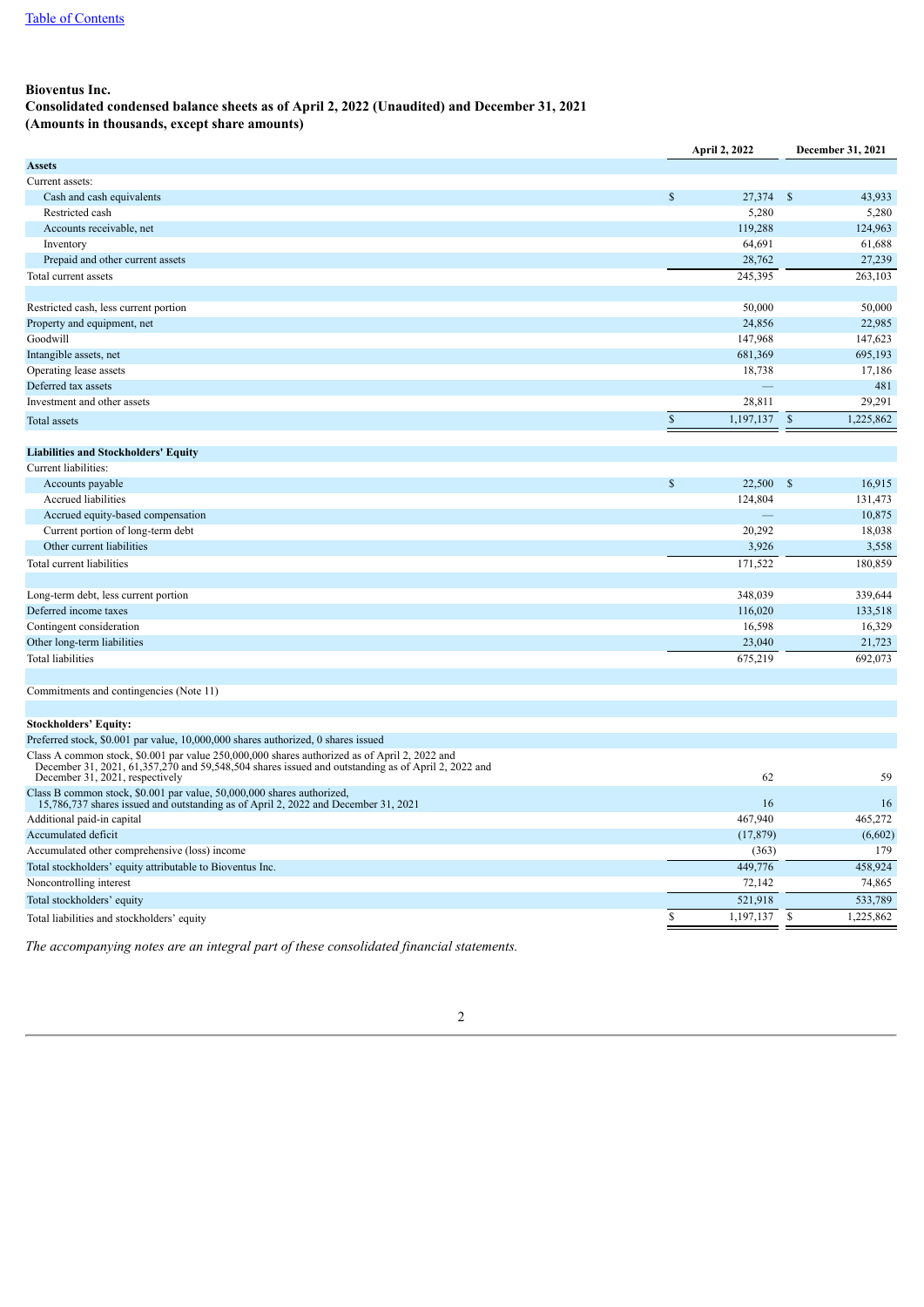# **Bioventus Inc.**

**Consolidated condensed statements of changes in stockholders' and members' equity**

**Three months ended April 2, 2022 and April 3, 2021**

**(Amounts in thousands, except share amounts)**

**(Unaudited)**

**Three Months Ended April 2, 2022**

|                                                   | <b>Class A Common Stock</b> |        | <b>Class B Common Stock</b> |        |  |                                          |  |                                                        |                        |                                 |                                      |  |  |  |  |  |  |  |
|---------------------------------------------------|-----------------------------|--------|-----------------------------|--------|--|------------------------------------------|--|--------------------------------------------------------|------------------------|---------------------------------|--------------------------------------|--|--|--|--|--|--|--|
|                                                   | <b>Shares</b>               | Amount | <b>Shares</b>               | Amount |  | <b>Additional</b><br>Paid-In-<br>Capital |  | Accumulated<br>other<br>comprehensive<br>income (loss) | Accumulated<br>Deficit | Non-<br>controlling<br>interest | <b>Total Stockholders'</b><br>equity |  |  |  |  |  |  |  |
| Balance at December 31, 2021                      | 59,548,504 \$               | 59     | 15,786,737 \$               | 16     |  | 465,272                                  |  | 179                                                    | (6,602)                | 74,865<br>-8                    | 533,789                              |  |  |  |  |  |  |  |
| Issuance of Class A common stock                  | ,808,766                    | $\sim$ | $-$                         | $-$    |  | 2,077                                    |  | --                                                     |                        |                                 | 2,080                                |  |  |  |  |  |  |  |
| Net loss                                          |                             |        | __                          | __     |  | —                                        |  |                                                        | (11, 277)              | (3,529)                         | (14, 806)                            |  |  |  |  |  |  |  |
| Equity based compensation                         |                             |        |                             |        |  | 3,943                                    |  |                                                        |                        | 946                             | 4,889                                |  |  |  |  |  |  |  |
| Tax withholdings on equity compensation<br>awards |                             |        |                             |        |  | (3,352)                                  |  |                                                        |                        |                                 | (3,352)                              |  |  |  |  |  |  |  |
| Translation adjustment                            |                             |        |                             |        |  |                                          |  | (542)                                                  |                        | (140)                           | (682)                                |  |  |  |  |  |  |  |
| Balance at April 2, 2022                          | 61,357,270 \$               | 62     | 15,786,737 \$               | 16     |  | 467,940                                  |  | (363)                                                  | (17, 879)              | 72,142                          | 521,918                              |  |  |  |  |  |  |  |

#### **Three Months Ended April 3, 2021**

|                                                         |                           | <b>Class A Common Stock</b>   |        | <b>Class B Common Stock</b> |        |                                        |                                                 |                        |                                        |                                                         |
|---------------------------------------------------------|---------------------------|-------------------------------|--------|-----------------------------|--------|----------------------------------------|-------------------------------------------------|------------------------|----------------------------------------|---------------------------------------------------------|
|                                                         | Members'<br><b>Equity</b> | <b>Shares</b>                 | Amount | <b>Shares</b>               | Amount | <b>Additional Paid-</b><br>In -Capital | Accumulated<br>Other<br>Comprehensive<br>Income | Accumulated<br>Deficit | Non-<br>controlling<br><b>Interest</b> | <b>Total Stockholders'</b><br>and<br>Members'<br>Equity |
| Balance at December 31, 2020 \$                         | 144,160                   | $-$ s                         |        | $-$ \$                      |        |                                        |                                                 |                        |                                        | 144,160<br><sup>S</sup>                                 |
| Prior to Organizational Transactions:                   |                           |                               |        |                             |        |                                        |                                                 |                        |                                        |                                                         |
| Refund from members                                     | 123                       |                               |        |                             |        |                                        |                                                 |                        |                                        | 123                                                     |
| Equity-based compensation                               | (39)                      |                               |        |                             |        |                                        |                                                 |                        |                                        | (39)                                                    |
| Net income                                              | 25,977                    |                               |        |                             |        |                                        |                                                 |                        |                                        | 25,977                                                  |
| Other comprehensive loss                                | (1,507)                   | $\overbrace{\phantom{12332}}$ |        |                             |        |                                        |                                                 | –                      | $\overbrace{\phantom{12332}}$          | (1,507)                                                 |
| <b>Effect of Organizational</b><br>Transactions         | (168, 714)                | 31,838,589                    | 32     | 15,786,737                  | 16     | 33,618                                 |                                                 |                        | 79,119                                 | (55, 929)                                               |
| Subsequent to Organizational Transactions:              |                           |                               |        |                             |        |                                        |                                                 |                        |                                        |                                                         |
| Initial public offering, net of<br>offering costs       |                           | 9,200,000                     | 9      |                             |        | 106,441                                |                                                 |                        |                                        | 106,450                                                 |
| Issuance of Class A<br>common stock for equity<br>plans |                           |                               |        |                             |        |                                        |                                                 |                        |                                        |                                                         |
| Distribution to Continuing<br>LLC Owner                 |                           |                               |        |                             |        | 1,398                                  |                                                 |                        | (1,510)                                | (112)                                                   |
| Net loss                                                |                           |                               |        |                             |        | $\overline{\phantom{a}}$               | --                                              | (1,041)                | (408)                                  | (1, 449)                                                |
| Equity based compensation                               |                           |                               |        |                             |        | 1,466                                  |                                                 |                        | 517                                    | 1,983                                                   |
| Other comprehensive<br>income                           |                           |                               |        |                             |        |                                        | 451                                             |                        | 174                                    | 625                                                     |
| Balance at April 3, 2021                                |                           | 41,038,589 \$                 | 41     | 15,786,737 \$               | 16     | 142,923<br>-S                          | 451                                             | (1,041)                | 77,892<br>-8                           | 220,282                                                 |

<span id="page-6-0"></span>*The accompanying notes are an integral part of these consolidated financial statements.*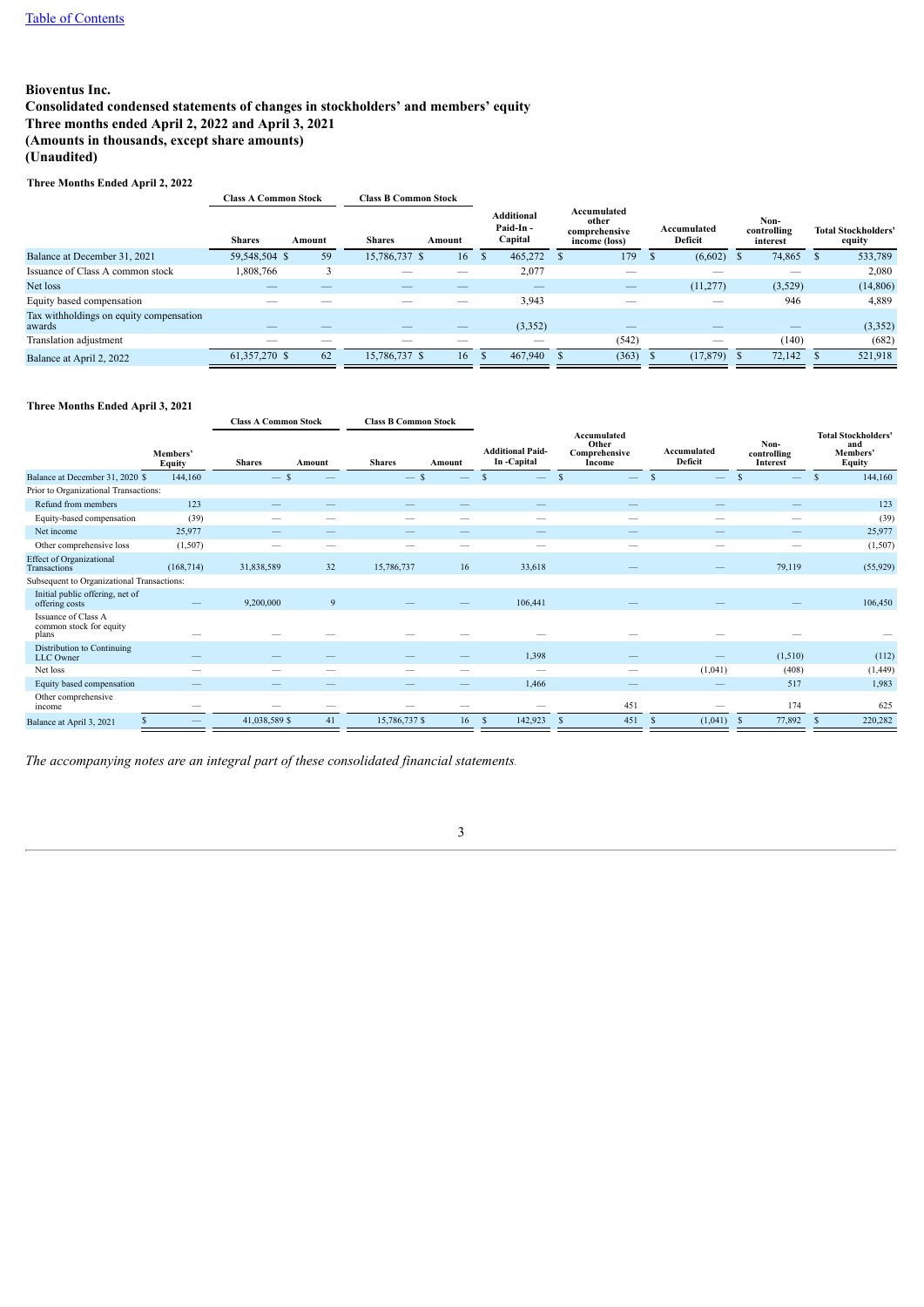# **Bioventus Inc. Consolidated condensed statements of cash flows Three months ended April 2, 2022 and April 3, 2021 (Amounts in thousands) (Unaudited)**

|                                                                                                                                     |               | <b>Three Months Ended</b> |                    |               |
|-------------------------------------------------------------------------------------------------------------------------------------|---------------|---------------------------|--------------------|---------------|
|                                                                                                                                     | April 2, 2022 |                           |                    | April 3, 2021 |
| <b>Operating activities:</b>                                                                                                        |               |                           |                    |               |
| Net (loss) income                                                                                                                   | \$            | $(14,806)$ \$             |                    | 24,528        |
| Adjustments to reconcile net income to net cash from operating activities:                                                          |               |                           |                    |               |
| Depreciation and amortization                                                                                                       |               | 12,479                    |                    | 7,184         |
| Provision for expected credit losses                                                                                                |               | 1,152                     |                    | 191           |
| Equity-based compensation from 2021 Stock Incentive Plan                                                                            |               | 4,889                     |                    | 1,944         |
| Profits interest plan, liability-classified and other equity awards compensation                                                    |               |                           |                    | (24, 356)     |
| Change in fair value of contingent consideration                                                                                    |               | 269                       |                    |               |
| Change in fair value of interest rate swap                                                                                          |               | (3,924)                   |                    | (1, 565)      |
| Deferred income taxes                                                                                                               |               | (17,018)                  |                    | 83            |
| Change in fair value of Equity Participation Rights                                                                                 |               |                           |                    | (2,774)       |
| Other, net                                                                                                                          |               | 247                       |                    | 392           |
| Changes in operating assets and liabilities:                                                                                        |               |                           |                    |               |
| Accounts receivable                                                                                                                 |               | 4,416                     |                    | 2,612         |
| Inventories                                                                                                                         |               | 326                       |                    | (3,051)       |
| Accounts payable and accrued expenses                                                                                               |               | (7.915)                   |                    | (14,073)      |
| Other current assets and liabilities                                                                                                |               | (1, 134)                  |                    | (9,157)       |
| Net cash from operating activities                                                                                                  |               | (21, 019)                 |                    | (18,042)      |
| <b>Investing activities:</b>                                                                                                        |               |                           |                    |               |
| Acquisitions, net of cash acquired                                                                                                  |               | (236)                     |                    | (45,791)      |
| Purchase of property and equipment                                                                                                  |               | (2,960)                   |                    | (1,370)       |
| Investments and acquisition of distribution rights                                                                                  |               | (1, 478)                  |                    | 513           |
| Net cash from investing activities                                                                                                  |               | (4,674)                   |                    | (46, 648)     |
| <b>Financing activities:</b>                                                                                                        |               |                           |                    |               |
| Proceeds from issuance of Class A common stock sold in initial public offering,<br>net of underwriting discounts and offering costs |               |                           |                    | 110,410       |
| Proceeds from issuance of Class A and B common stock                                                                                |               | 2.080                     |                    | 16            |
| Tax withholdings on equity-based compensation                                                                                       |               | (3, 352)                  |                    |               |
| Borrowing on revolver                                                                                                               |               | 15,000                    |                    |               |
| Payments on long-term debt                                                                                                          |               | (4,509)                   |                    | (3,750)       |
| Refunds from members                                                                                                                |               |                           |                    | 854           |
| Other, net                                                                                                                          |               | (14)                      |                    | (4)           |
| Net cash from financing activities                                                                                                  |               | 9,205                     |                    | 107,526       |
| Effect of exchange rate changes on cash                                                                                             |               | (71)                      |                    | (221)         |
| Net change in cash, cash equivalents and restricted cash                                                                            |               | (16, 559)                 |                    | 42,615        |
| Cash, cash equivalents and restricted cash at the beginning of the period                                                           |               | 99,213                    |                    | 86,839        |
| Cash, cash equivalents and restricted cash at the end of the period                                                                 | \$            | 82,654                    | <sup>\$</sup>      | 129,454       |
| Supplemental disclosure of noncash investing and financing activities                                                               |               |                           |                    |               |
| Accrued member distributions                                                                                                        | S             |                           | S                  | 572           |
|                                                                                                                                     | $\mathbf S$   | 76                        | $\mathbf{\hat{S}}$ | 157           |
| Accounts payable for purchase of property, plant and equipment                                                                      |               |                           |                    |               |

<span id="page-7-0"></span>*The accompanying notes are an integral part of these consolidated financial statements.*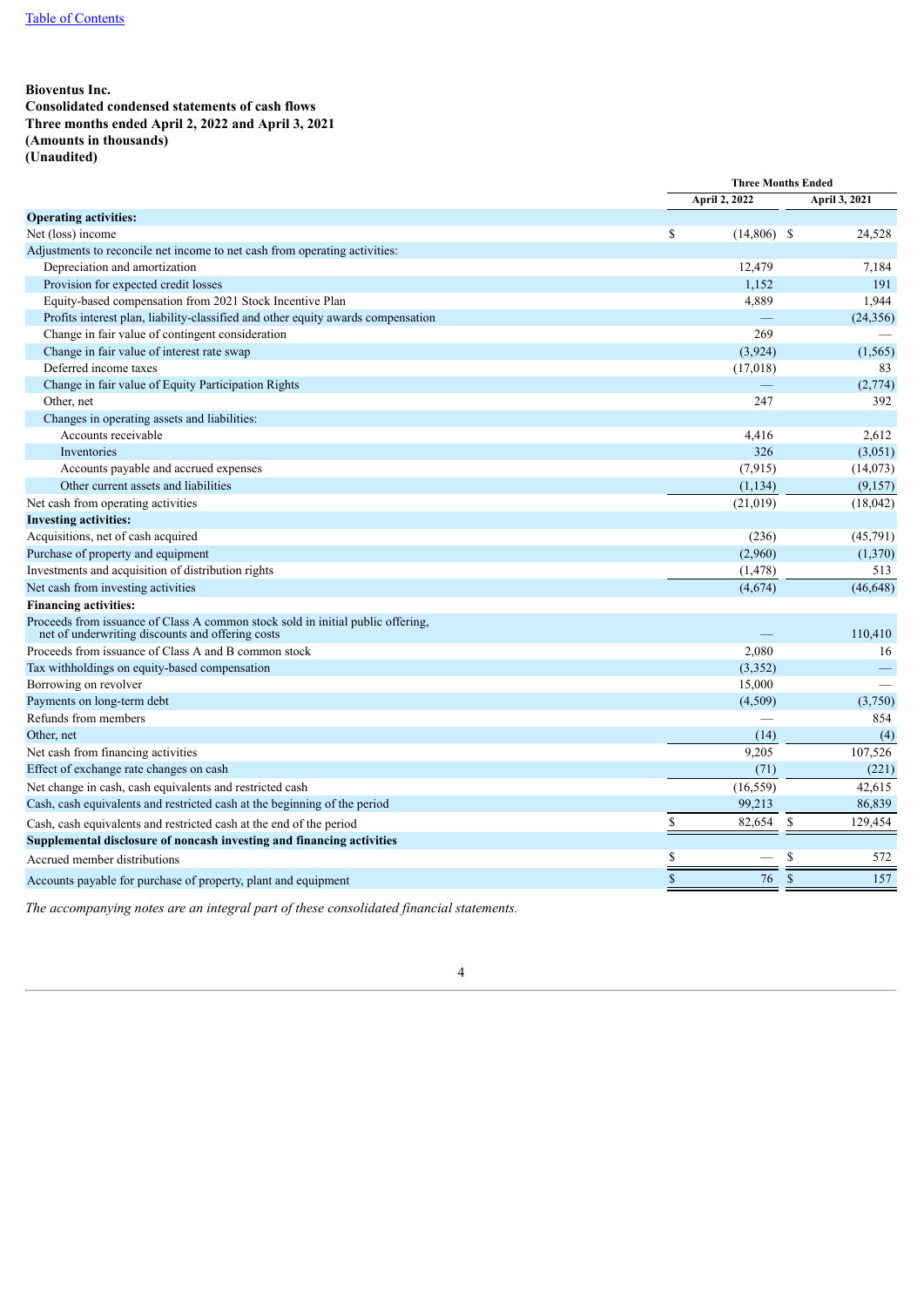#### **Bioventus Inc. Notes to the unaudited consolidated condensed financial statements (Amounts in thousands, except unit and share amounts)**

#### **1. Organization**

#### **The Company**

Bioventus Inc. (together with its subsidiaries, the Company) was formed as a Delaware corporation for the purpose of facilitating an initial public offering (IPO) and other related transactions in order to carry on the business of Bioventus LLC and its subsidiaries (BV LLC). Bioventus Inc. functions as a holding company with no direct operations, material assets or liabilities other than the equity interest in BV LLC. BV LLC, is a limited liability company formed under the laws of the state of Delaware on November 23, 2011 and operates as a partnership. BV LLC commenced operations in May 2012. The Company is focused on developing and commercializing clinically differentiated, cost efficient and minimally invasive treatments that engage and enhance the body's natural healing processes. The Company is headquartered in Durham, North Carolina and has approximately 1,150 employees.

#### **Initial Public Offering**

On February 16, 2021, the Company closed an IPO of 9,200,000 shares of Class A common stock at a public offering price of \$13.00 per share, which includes 1,200,000 shares issued pursuant to the underwriters' over-allotment option. The Company received \$111,228 in proceeds, net of underwriting discounts and commissions of \$8,372, which was used to purchase newly-issued membership interests from BV LLC at a price per interest equal to the IPO price of \$13.00. The Company also incurred offering expenses totaling \$4,778 in addition to the underwriting discounts and commissions. Offering expenses of \$1,327 were paid in 2020 and \$3,451 were paid in 2021. The Company is the sole managing member of, has a majority economic interest in, has the sole voting interest in, and controls the management of BV LLC. As a result, the Company consolidates the financial results of BV LLC and reports a non-controlling interest for the interest not held by the Company.

#### **IPO Transactions**

In connection with the IPO, the Company completed the following transactions (Transactions).

- Amended and restated the limited liability company agreement of BV LLC (BV LLC Agreement), to, among other things, (i) provide for a new single class of common membership interests in BV LLC (LLC Interests), (ii) exchange all of the existing membership interests in BV LLC (Original BV LLC Owners) for new LLC Interests and (iii) appoint Bioventus Inc. as the sole managing member of BV LLC. Refer to *Note 7. Stockholders' equity* for further information.
- Amended and restated the Bioventus Inc. certificate of incorporation to, among other things, (i) provide for an increase in the authorized shares of Class A common stock; (ii) provide for Class B common stock with voting rights but no economic interest, which shares were issued to the Original BV LLC Owners on a one-for-one basis with the number of LLC Interests they owned; and (iii) provide for undesignated preferred stock. Refer to *Note 7. Stockholders' equity* for further information.
- Acquired, by merger, ten entities that were Original BV LLC Owners (Former LLC Owners), for which the Company issued 31,838,589 shares of Class A common stock as merger consideration (IPO Mergers). The only assets held by the Former LLC Owners were 31,838,589 LLC Interests and a corresponding number of shares of Class B common stock. Upon consummation of the IPO Mergers, the 31,838,589 shares of Class B common stock were canceled, and the Company recognized the 31,838,589 LLC Interests at carrying value, as the IPO Mergers are considered to be a recapitalization transaction.

The financial statements for periods prior to the IPO and Transactions have been adjusted to combine the previously separate entities for presentation purposes. Prior to the Transactions, Bioventus Inc. had no operations.

#### **Interim periods**

The Company reports quarterly interim periods on a 13-week basis within a standard calendar year. Each annual reporting period begins on January 1 and ends on December 31. Each quarter ends on the Saturday closest to calendar quarter-end, with the exception of the fourth quarter, which ends on December 31. The 13-week quarterly periods for fiscal year 2022 end on April 2, July 2 and October 1. Comparable periods for 2021 ended on April 3, July 3 and October 2. The fourth and first quarters may vary in length depending on the calendar year.

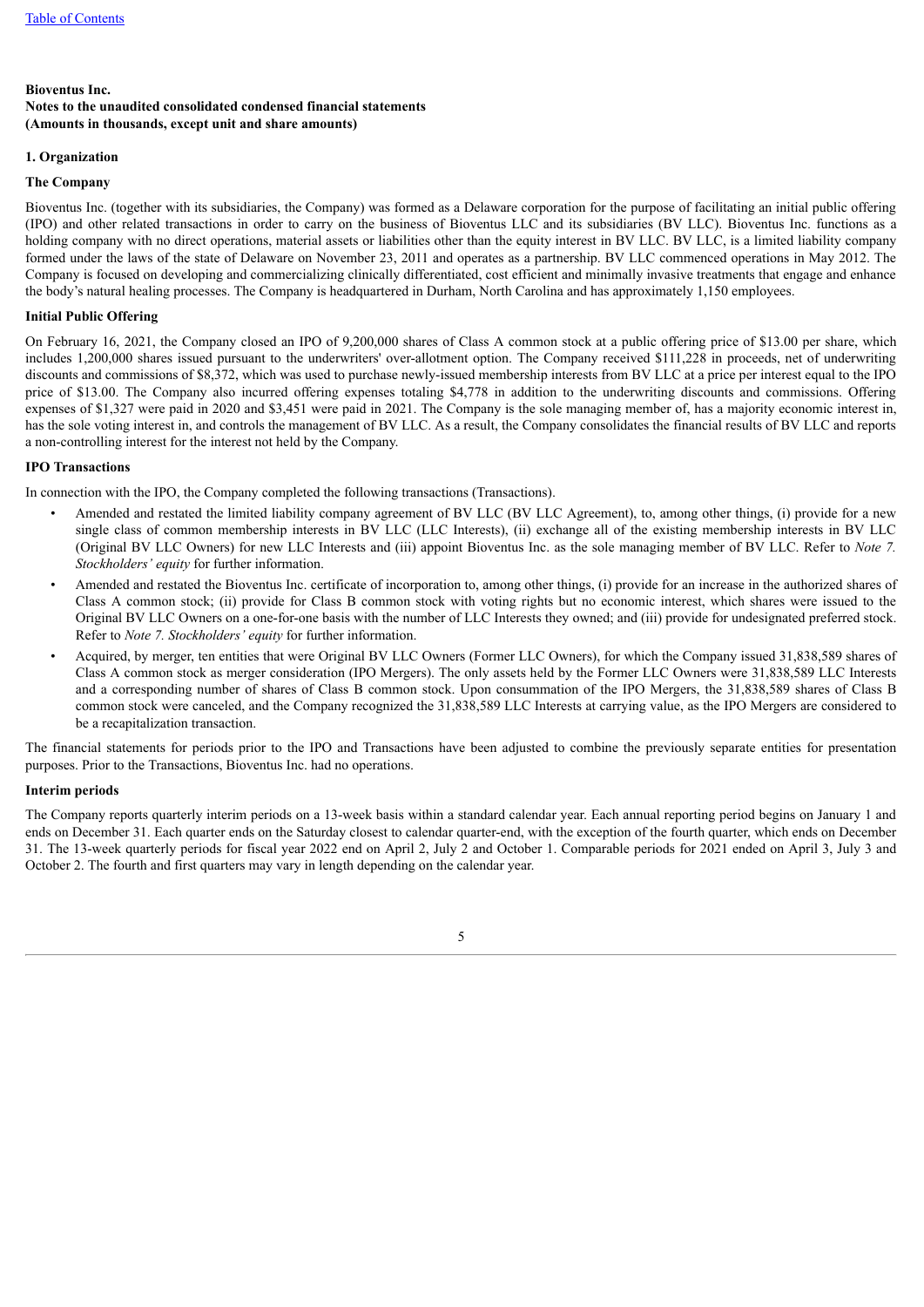# **Unaudited interim financial information**

The accompanying unaudited consolidated financial statements of the Company have been prepared in accordance with generally accepted accounting principles in the United States of America (U.S. GAAP) for interim financial information and with the instructions to Form 10-Q and Rule 10-01 of Regulation S-X. Pursuant to these rules and regulations they do not include all information and notes required by U.S. GAAP for complete financial statements. In the opinion of management, all adjustments (consisting of normal recurring adjustments) considered necessary for a fair statement of the Company's financial condition and results of operations have been included. Operating results for the periods presented are not necessarily indicative of the results that may be expected for the full year. As such, the information included in this report should be read in conjunction with the Company's 2021 Annual Report on Form 10-K. The balance sheet at December 31, 2021 has been derived from the audited consolidated financial statements of the Company but does not include all the disclosures required by U.S. GAAP.

#### **Recent accounting pronouncements**

The Company has elected to comply with non-accelerated public company filer effective dates of adoption. Therefore, the required effective dates for adopting new or revised accounting standards are generally earlier than when emerging growth companies are required to adopt.

#### **2. Balance sheet information**

#### **Cash, cash equivalents and restricted cash**

A summary of cash and cash equivalents and restricted cash is as follows:

|                           |   | <b>April 2, 2022</b> | December 31, 2021 |
|---------------------------|---|----------------------|-------------------|
| Cash and cash equivalents | Φ | 27,374               | 43,933            |
| Restricted cash           |   |                      |                   |
| Current                   |   | 5,280                | 5,280             |
| Noncurrent                |   | 50,000               | 50,000            |
|                           |   | 82,654               | 99,213            |

Current restricted cash consists of an escrow deposit with a financial institution for the purpose of paying a Paycheck Protection Program loan acquired as part of a business combination and noncurrent restricted cash consists of an escrow deposit with a financial institution for a potential future acquisition. Refer to *Note 3. Acquisitions and investment*s for further information.

#### **Accounts receivable, net**

Accounts receivable, net are amounts billed and currently due from customers. The Company records the amounts due net of allowance for credit losses. Collection of the consideration that the Company expects to receive typically occurs within 30 to 90 days of billing. The Company applies the practical expedient for contracts with payment terms of one year or less which does not consider the effects of the time value of money. Occasionally, the Company enters into payment agreements with patients that allow payment terms beyond one year. In those cases, the financing component is not deemed significant to the contract.

Accounts receivable, net of allowances, consisted of the following as of:

|                                   | <b>April 2, 2022</b> | <b>December 31, 2021</b> |
|-----------------------------------|----------------------|--------------------------|
| Accounts receivable               | 123.542              | 128,365                  |
| Less: Allowance for credit losses | (4.254)              | (3,402)                  |
|                                   | 119.288              | 124,963                  |

Due to the short-term nature of its receivables, the estimate of expected credit losses is based on aging of the account receivable balances. The allowance is adjusted on a specific identification basis for certain accounts as well as pooling of accounts with similar characteristics. The Company has a diverse customer base with no single customer representing ten percent of sales or accounts receivable. Historically, the Company's reserves have been adequate to cover credit losses.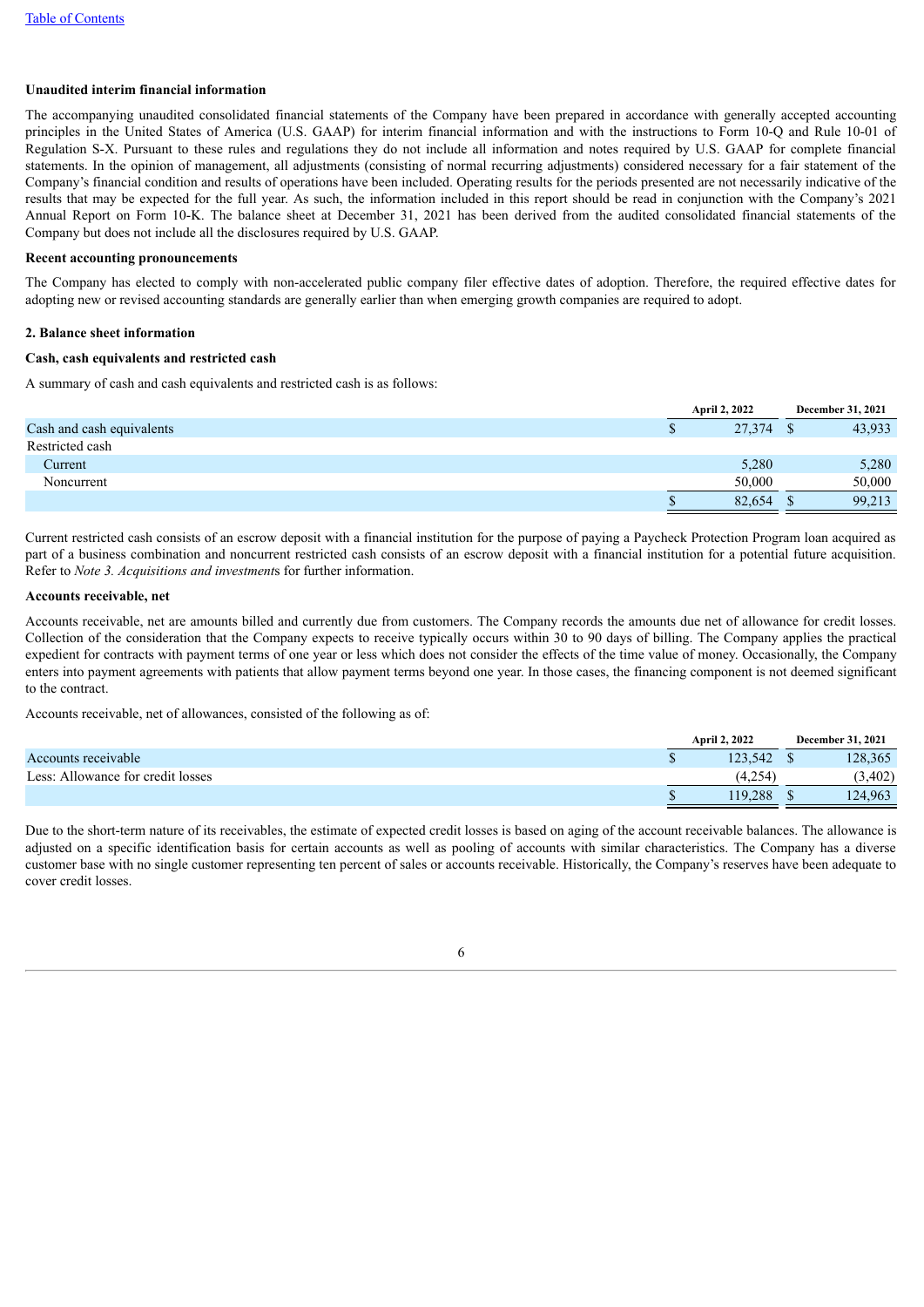Changes in credit losses were as follows:

|                   | <b>Three Months Ended</b> |      |               |  |
|-------------------|---------------------------|------|---------------|--|
|                   | <b>April 2, 2022</b>      |      | April 3, 2021 |  |
| Beginning balance | $(3,402)$ \$              |      | (3,990)       |  |
| Provision         | (1,152)                   |      | (191)         |  |
| Write-offs        | 369                       |      | 406           |  |
| Recoveries        | (69)                      |      | (36)          |  |
| Ending balance    | (4,254)                   | - \$ | (3,811)       |  |

# **Inventory**

Inventory consisted of the following as of:

|                              | <b>April 2, 2022</b> | December 31, 2021 |
|------------------------------|----------------------|-------------------|
| Raw materials and supplies   | 14.324               | 12,213            |
| Finished goods               | 51.669               | 50,805            |
| Gross                        | 65,993               | 63,018            |
| Excess and obsolete reserves | (1,302)              | (1,330)           |
|                              | 64,691               | 61,688            |

# **Prepaid and other current assets**

Prepaid and other current assets consisted of the following as of:

|                                  | <b>April 2, 2022</b> | <b>December 31, 2021</b> |
|----------------------------------|----------------------|--------------------------|
| Prepaid taxes                    | 7.153                | 12,236                   |
| Prepaid and other current assets | 21.609               | 15,003                   |
|                                  | 28.762               | 27,239                   |

# **Accrued liabilities**

Accrued liabilities consisted of the following as of:

|                           |    | <b>April 2, 2022</b> |  | <b>December 31, 2021</b> |  |
|---------------------------|----|----------------------|--|--------------------------|--|
| Gross-to-net deductions   | ۰D | 66,665 \$            |  | 67,945                   |  |
| Bonus and commission      |    | 12.016               |  | 23,342                   |  |
| Compensation and benefits |    | 10,202               |  | 10,665                   |  |
| Income and other taxes    |    | 15,736               |  | 8,139                    |  |
| Other liabilities         |    | 20.185               |  | 21.382                   |  |
|                           |    | 124,804              |  | 131.473                  |  |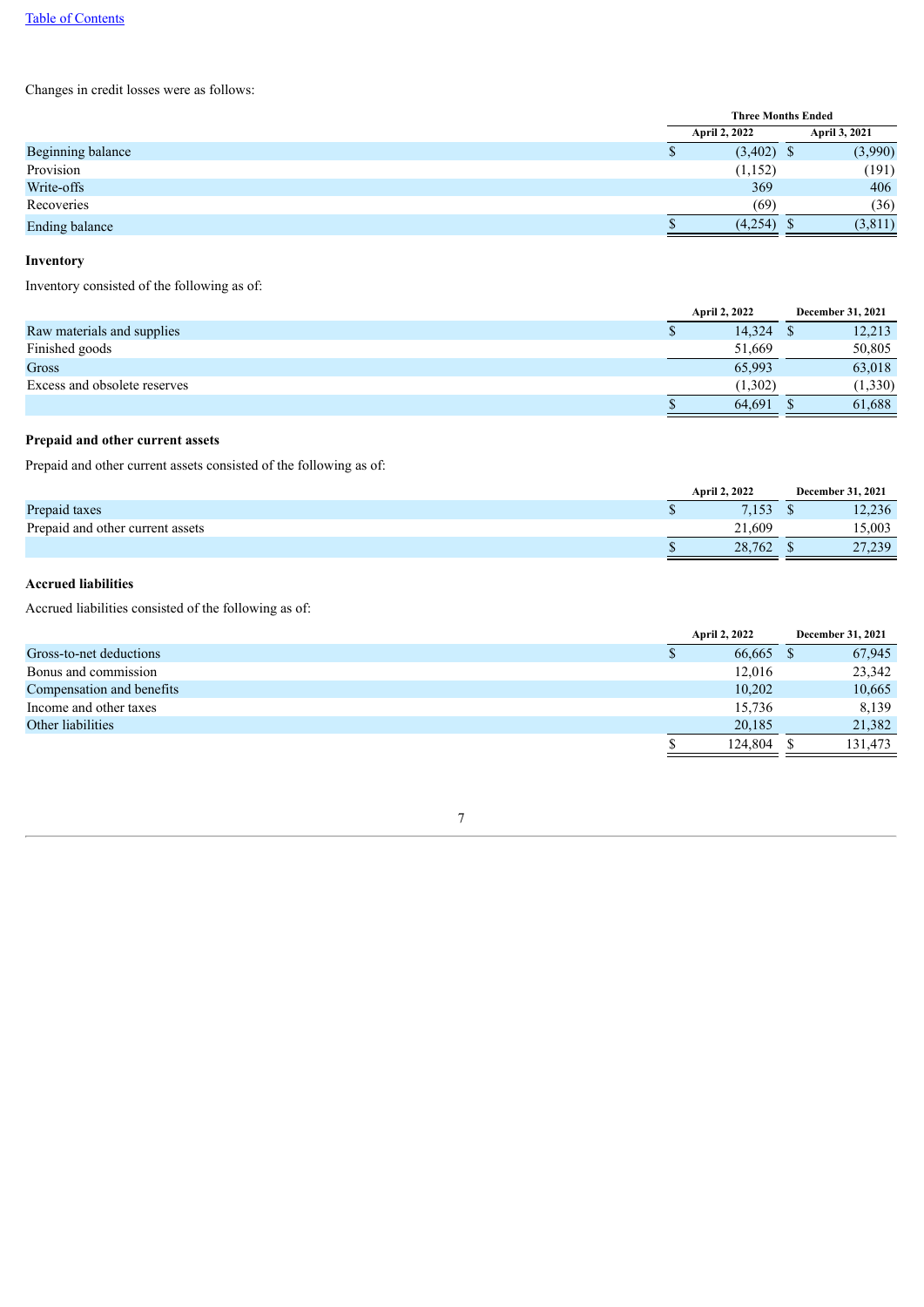# **3. Acquisitions and investments**

Misonix, Inc.

On October 29, 2021, in order to broaden its portfolio, the Company acquired 100% of the capital stock of Misonix, Inc. (Misonix) in a cash-and-stock transaction (the Misonix Acquisition). Misonix manufactures minimally invasive surgical ultrasonic medical devices used for precise bone sculpting, removal of soft and hard tumors and tissue debridement, primarily in the areas of neurosurgery, orthopedic surgery, plastic surgery, wound care and maxillo-facial surgery. Misonix also exclusively distributes skin allografts and wound care products used to support healing of wounds. The fair value of the consideration for the Misonix Acquisition is comprised of the following:

|                                                       | Common Shares | Price per Share <sup>(a)</sup> | Amount  |
|-------------------------------------------------------|---------------|--------------------------------|---------|
| Cash                                                  |               |                                | 182,988 |
| Bioventus Class A shares                              | 18,340,790 \$ | 14.97                          | 274,562 |
| Value of Misonix options settled in Bioventus options |               |                                | 27,636  |
| Merger consideration                                  |               |                                | 485,186 |
| Other cash consideration                              |               |                                | 40,130  |
| Total Misonix consideration                           |               |                                | 525,316 |

Closing price of the Company's Class A common stock as of October 28, 2021. (a)

The Company accounted for the Misonix Acquisition using the acquisition method of accounting whereby the total purchase price was preliminarily allocated to tangible and intangible assets acquired and liabilities assumed based on respective fair values. The following table summarizes the preliminary fair values of the assets acquired and liabilities assumed at the acquisition date:

| Fair value of consideration              | $\mathcal{S}$ | 525,316   |
|------------------------------------------|---------------|-----------|
| Assets acquired and liabilities assumed: |               |           |
| Cash and cash equivalents                |               | 7,126     |
| Accounts receivable                      |               | 13,301    |
| Inventory                                |               | 24,720    |
| Prepaid and other current assets         |               | 419       |
| Property and equipment                   |               | 10,571    |
| Intangible assets                        |               | 486,500   |
| Operating lease assets                   |               | 1,049     |
| Other assets                             |               | 77        |
| Accounts payable and accrued liabilities |               | (16,888)  |
| Other current liabilities                |               | (589)     |
| Deferred income taxes                    |               | (94, 012) |
| Other liabilities                        |               | (1,351)   |
| Net assets acquired                      |               | 430,923   |
| Resulting goodwill                       |               | 94,393    |

As of April 2, 2022, the purchase price allocation for the Misonix Acquisition was preliminary in nature and subject to completion. Adjustments to the current fair value estimates in the above table may occur as the process conducted for various valuations and assessments is finalized, including tax liabilities and other working capital accounts. Nearly 100% of the goodwill represents the estimated future economic benefits arising from other assets acquired that could not be individually identified and separately recognized. The factors contributing to the recognition of goodwill are based on several strategic and synergistic benefits that are expected to be realized from the Misonix Acquisition. The goodwill is not tax deductible and was allocated to the U.S. reporting unit for purposes of the evaluation for any future goodwill impairment.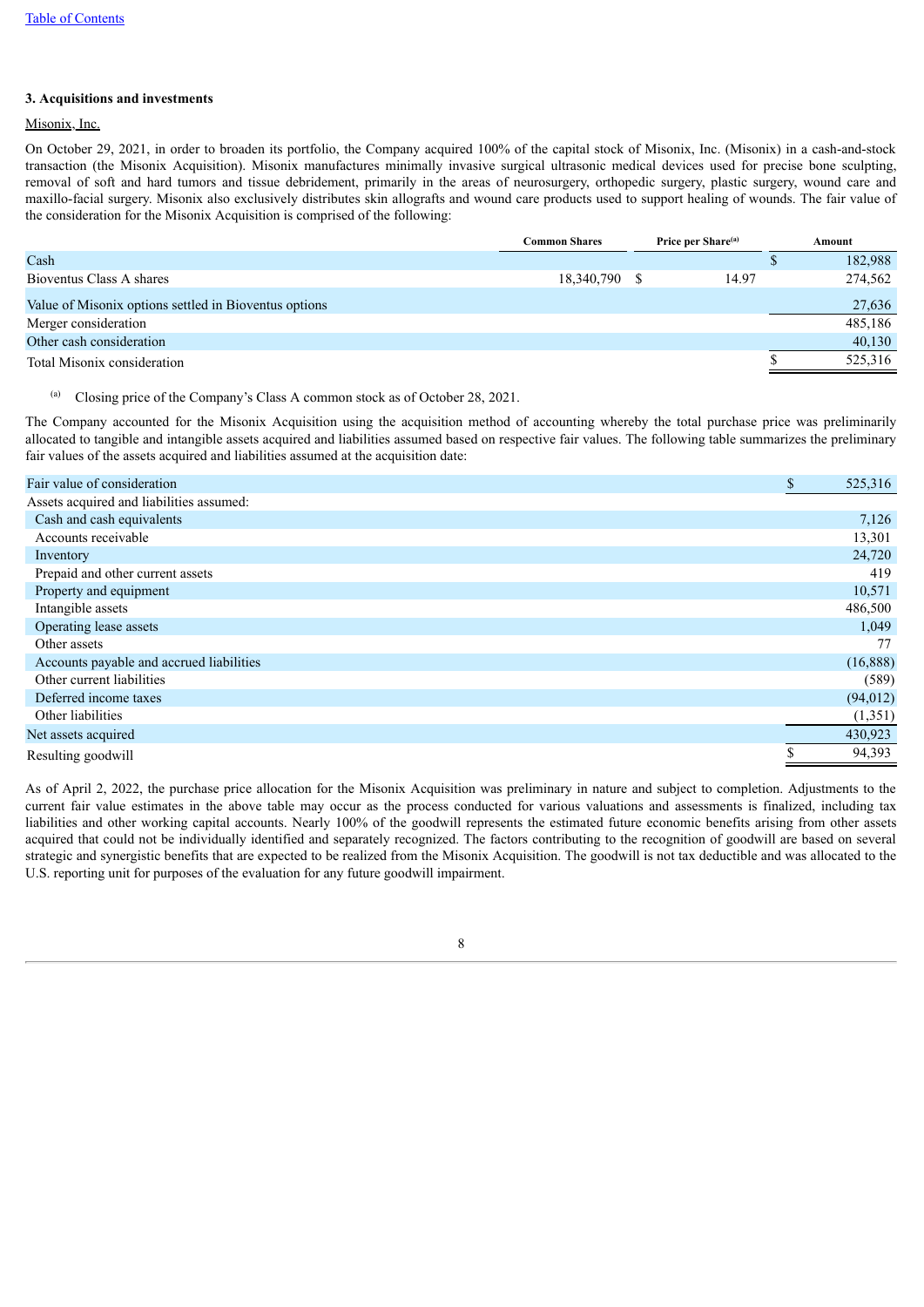The following table summarizes the preliminary fair values of identifiable intangible assets and their useful lives:

|                        | <b>Useful Life (in years)</b> | <b>Fair Value</b> |
|------------------------|-------------------------------|-------------------|
| Intellectual property  | $15 - 20$ years               | 477,000           |
| Customer relationships | 12 years                      | 9,500             |
|                        |                               | 486.500           |

The preliminary fair value of the Misonix intellectual property was determined using a variation of the income approach or the multi-period excess earnings method, with projected earnings discounted at a rate of 12.0%. The preliminary fair value of the customer relationship asset was determined using the income approach or the profit-split method, with projected cash flow discounted at a rate of 12.0%. The determination of the useful lives was based upon consideration of market participant assumptions and transaction specific factors.

#### Bioness, Inc.

On March 30, 2021, the Company acquired 100% of the capital stock of Bioness, Inc. (Bioness Acquisition) for \$48,933 in cash and \$15,500 in contingent consideration. Bioness, Inc. (Bioness) is a global leader in neuromodulation and advanced rehabilitation medical devices through its innovative peripheral nerve stimulation therapy and premium advanced rehabilitation solutions.

Contingent consideration is comprised of future earn-out payments contingent upon the achievement of certain research and development projects as well as sales milestones related to Bioness products. The Bioness Acquisition Agreement includes maximum earn-out payments of \$65,000 as follows:

- \$15,000 for obtaining FDA approval for U.S. commercial distribution of a certain product for certain indications on or before June 30, 2022;
- \$20,000 for meeting net sales targets for certain implantable products over a three year period ending on June 30, 2025 at the latest;
- Up to \$10,000 for meeting net sales milestones for certain implantable products over a three year period ending on June 30, 2025 at the latest; and
- \$20,000 for maintaining Centers for Medicare & Medicaid Services coverage and reimbursement for certain products at specified levels as of December 31, 2024.

In December 2021, it became clear that the \$15,000 FDA approval milestone would not be met, therefore, was assigned no value and was recorded as a measurement period adjustment. As of December 31, 2021, the maximum contingent earn-out payment decreased to \$50,000 as a result.

#### *Consolidated Pro Forma Results*

The results of operations of Misonix have been included in the accompanying consolidated financial statements since the October 29, 2021 acquisition date. The Company's consolidated statements of operations reflect net sales and net loss attributable to Misonix of \$19,423 and \$7,347, respectively, for the three months ended April 2, 2022.

The results of operations for Misonix and Bioness have been included in the accompanying consolidated financial statements since their respective acquisition dates of October 29, 2021 and March 30, 2021. Revenue and earnings including the Bioness and Misonix operations as if the companies were acquired at January 1, 2021 are as follows:

|                   | <b>Three Months Ended</b> |
|-------------------|---------------------------|
|                   | April 3, 2021             |
| Net sales         | 109,072                   |
| Net (loss) income | 20,831                    |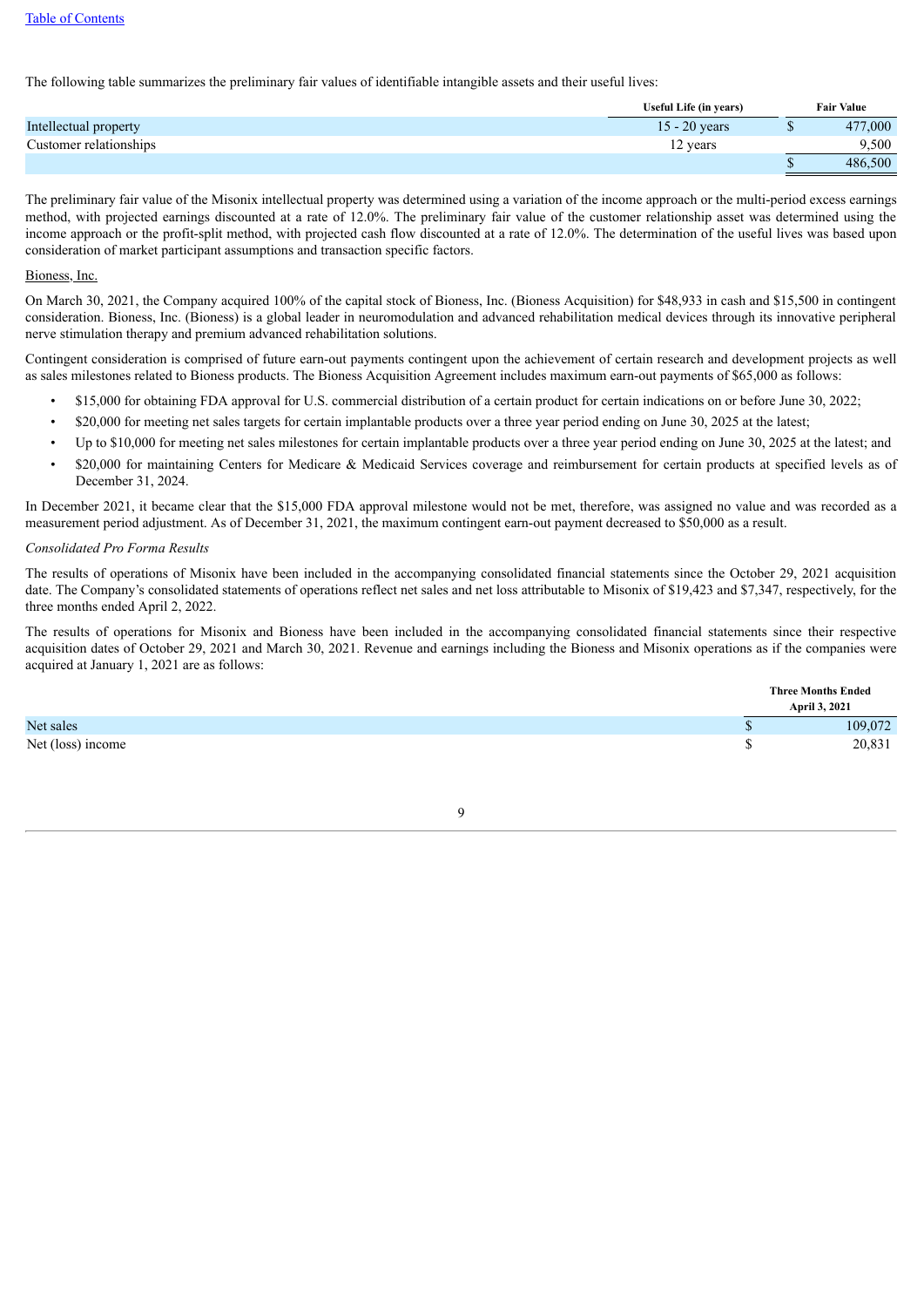The historical consolidated financial information of the Company, Misonix and Bioness have been adjusted in the pro forma information to give effect to pro forma events that are (1) directly attributable to the both the Misonix and Bioness acquisitions, (2) factually supportable and (3) expected to have a continuing impact on the combined results. The unaudited pro forma results include adjustments to reflect the inventory step-up amortization, the incremental intangible asset amortization to be incurred based on the valuations of the assets acquired, transaction costs that would have been incurred in the prior period, vesting of equity-based compensation that was accelerated due to the Misonix Acquisition, adjustments to financing costs to reflect the new capital structure as well as the income tax effect and the noncontrolling interest impact of these adjustments. These pro forma amounts are not necessarily indicative of the results that would have been obtained if the acquisition had occurred prior to the beginning of the period presented or that may occur in the future, and does not reflect future synergies, integration costs, or other such costs or savings.

#### **Investments**

#### *VIE*

The Company had a fully diluted 8.8% ownership of Harbor Medtech Inc.'s (Harbor) Series C Preferred Stock. The Company and Harbor entered into an exclusive Collaboration Agreement in 2019 for purposes of developing a product for orthopedic uses to be commercialized by the Company and supplied by Harbor. The Company's partial ownership and exclusive Collaboration Agreement created a variable interest in Harbor. The Company terminated the Collaboration Agreement on June 8, 2021. As a result, Harbor had been consolidated in the Company's consolidated financial statements from the third quarter of 2019 through June 8, 2021 when the Company ceased being the primary beneficiary because it no longer had the power to direct Harbor's significant activities.

#### *Equity Method*

On January 30, 2018, the Company purchased 337,397 shares of Series F Convertible Preferred Stock of CartiHeal (2009) Ltd. (CartiHeal), a privately held entity, for \$2,500. On January 22, 2020, the Company made an additional \$152 investment in CartiHeal, through a Simple Agreement for Future Equity (SAFE). On July 15, 2020, CartiHeal completed the future equity financing and the Company received 12,825 in Series G-1 Preferred Shares resulting in the SAFE being terminated. In addition, on July 15, 2020, the Company entered into an Option and Equity Purchase Agreement with CartiHeal (Option Agreement). Under the terms of the agreement, the Company purchased 1,014,267 shares of CartiHeal Series G Preferred Shares for \$15,000. The Company has a 10.03% equity ownership of CartiHeal's fully diluted shares and its investment carrying value was \$16,370 and \$16,771 as of April 2, 2022 and December 31, 2021, respectively. The investment does not have a readily determinable fair value and is included within investments and other assets on the consolidated balance sheets. Beginning in July 2020, the Company was able to exercise significant influence over CartiHeal but did not have control and as a result the investment was recognized as an equity method investment. Net losses from equity method investments for the three months ended April 2, 2022 and April 3, 2021 totaled \$401 and \$469 respectively, which are included in other expense on the consolidated statement of operations and comprehensive income.

In August 2021, CartiHeal achieved pivotal clinical trial success, as defined in the Option Agreement, for a CartiHeal product, which provides the Company with an exclusive option to acquire 100% of CartiHeal's shares (Call Option), and provides CartiHeal with a put option that would require the Company to purchase 100% of CartiHeal's shares under certain conditions (Put Option). In order to preserve the Company's Call Option, in accordance with the Option Agreement and upon approval of the BOD, the Company deposited \$50,000 into escrow in August 2021 for the potential acquisition of CartiHeal, which is included in restricted cash on the consolidated balance sheet.

In April 2022, the Company exercised its Call Option to acquire all of the remaining shares of CartiHeal, excluding shares already owned by the Company, for approximately \$314,895. An additional \$134,955 may become payable upon achievement of \$100,000 in trailing twelve month sales. The Company's decision to exercise the option follows the U.S. Food and Drug Administration's March 29, 2022 premarket approval of CartiHeal's Agili-C<sup>TM</sup> implant.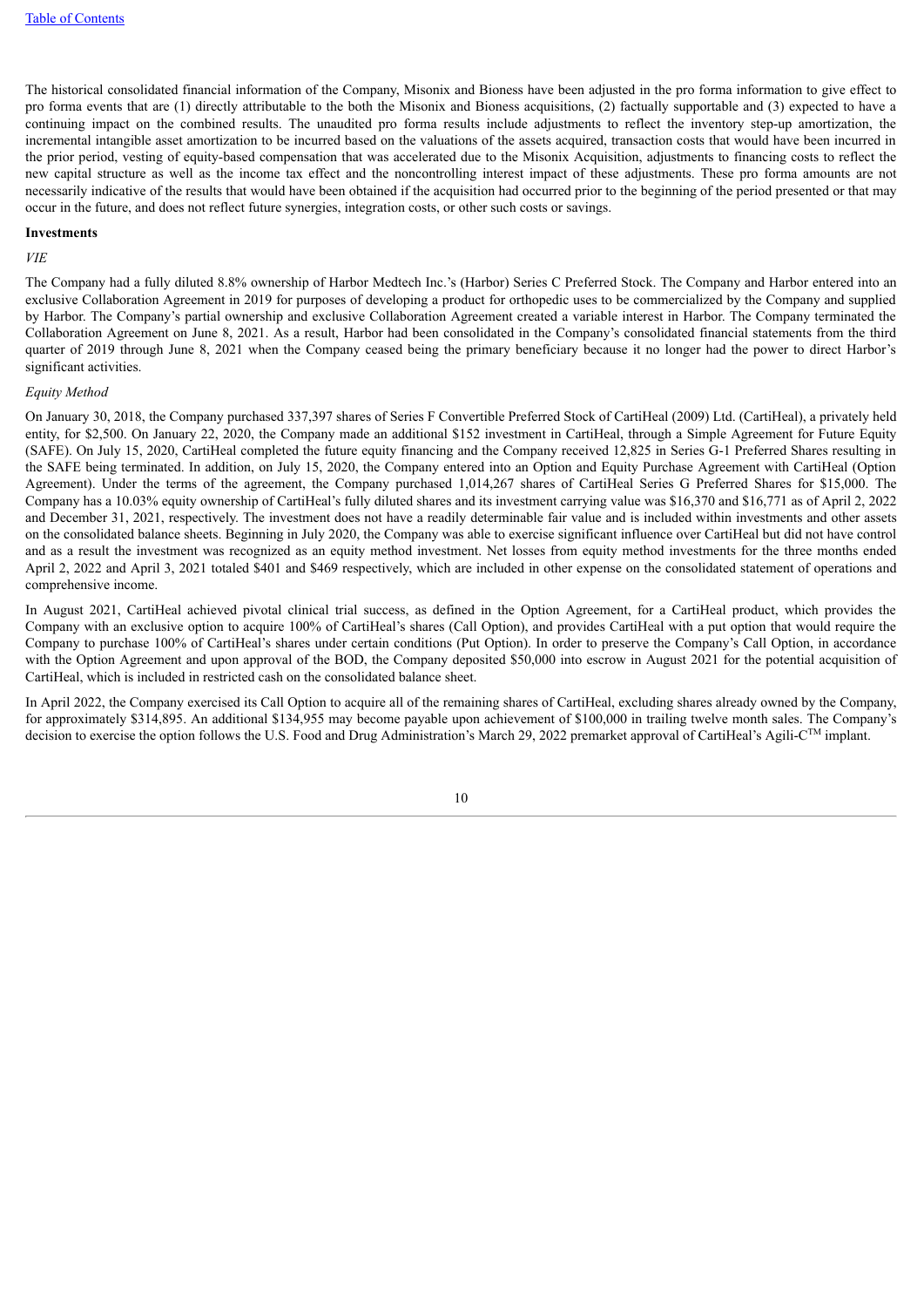#### **4. Financial instruments**

Long-term debt consists of the following:

|                                                        | <b>April 2, 2022</b> | <b>December 31, 2021</b> |
|--------------------------------------------------------|----------------------|--------------------------|
| Term Loan due December $2026$ (2.46% at April 2, 2022) | 356,240              | 360,750                  |
| Revolver due December 2026 (2.46% at April 2, 2022)    | 15.000               |                          |
| Less:                                                  |                      |                          |
| Current portion of long-term debt                      | (20,292)             | (18,038)                 |
| Unamortized debt issuance cost                         | (1,600)              | (1,687)                  |
| Unamortized discount                                   | (1,309)              | (1,381)                  |
|                                                        | 348,039              | 339,644                  |

The 2019 Credit Agreement requires the Company to comply with financial and other covenants. The Company complied with all covenants as of April 2, 2022. The 2019 Credit Agreement contains a \$50,000 revolving credit facility, from which there was \$15,000 in outstanding borrowings as of April 2, 2022 and none at December 31, 2021.

The estimated fair value of the Term Loan as of April 2, 2022 was \$322,768. The fair value of these obligations was determined by using a discounted cash flow model based on current market interest rates available to the Company. These inputs are corroborated by observable market data for similar obligations and are classified as Level 2 instruments within the fair value hierarchy.

The Company enters into interest rate swap agreements to limit its exposure to changes in the variable interest rate on its long-term debt. The Company has one non-designated interest rate swap agreement and has no other active derivatives. The swap is carried at fair value on the balance sheet (Refer to *Note 5. Fair value measurements*) with changes in fair value recorded as interest income or expense within the consolidated statements of operations and comprehensive (loss) income. Net interest income of \$3,924 and \$1,565 were recorded related to the change in fair value of the interest rate swap for the three months ended April 2, 2022 and April 3, 2021, respectively.

The notional amount of the swap totaled \$100,000, or 28.1% of the Term Loan outstanding principal at April 2, 2022. The swap locked in the variable portion of the interest rate on the \$100,000 notional at 0.64%.

#### **5. Fair value measurements**

The process for determining fair value has not changed from that described in the Company's 2021 Annual Report on Form 10-K.

There were no assets measured at fair value on a recurring basis and there were no liabilities valued at fair value using Level 1 inputs. The following table provides information for assets and liabilities measured at fair value on a recurring basis using Level 2 and Level 3 inputs:

|                          | <b>April 2, 2022</b> |  |            |  |                   |              | December 31, 2021 |         |
|--------------------------|----------------------|--|------------|--|-------------------|--------------|-------------------|---------|
|                          | Total                |  | Level 2    |  | Level 3           | <b>Total</b> | Level 2           | Level 3 |
| Assets:                  |                      |  |            |  |                   |              |                   |         |
| Interest rate swap       | 5,052                |  | $5,052$ \$ |  | $\hspace{0.05cm}$ | .128         | .128              |         |
| Liabilities:             |                      |  |            |  |                   |              |                   |         |
| Contingent consideration | 16,598               |  |            |  | 16,598            | 16,329       |                   | 16,329  |

#### *Interest rate swap*

The Company values interest rate swaps using discounted cash flows. Forward curves and volatility levels are used to estimate future cash flows that are not certain. These are determined using observable market inputs when available and based on estimates when not available. The fair value of the swap was recorded in the Company's consolidated balance sheets within prepaid and other current assets. Changes in fair value are recognized as interest income or expense within the consolidated statements of operations and comprehensive (loss) income.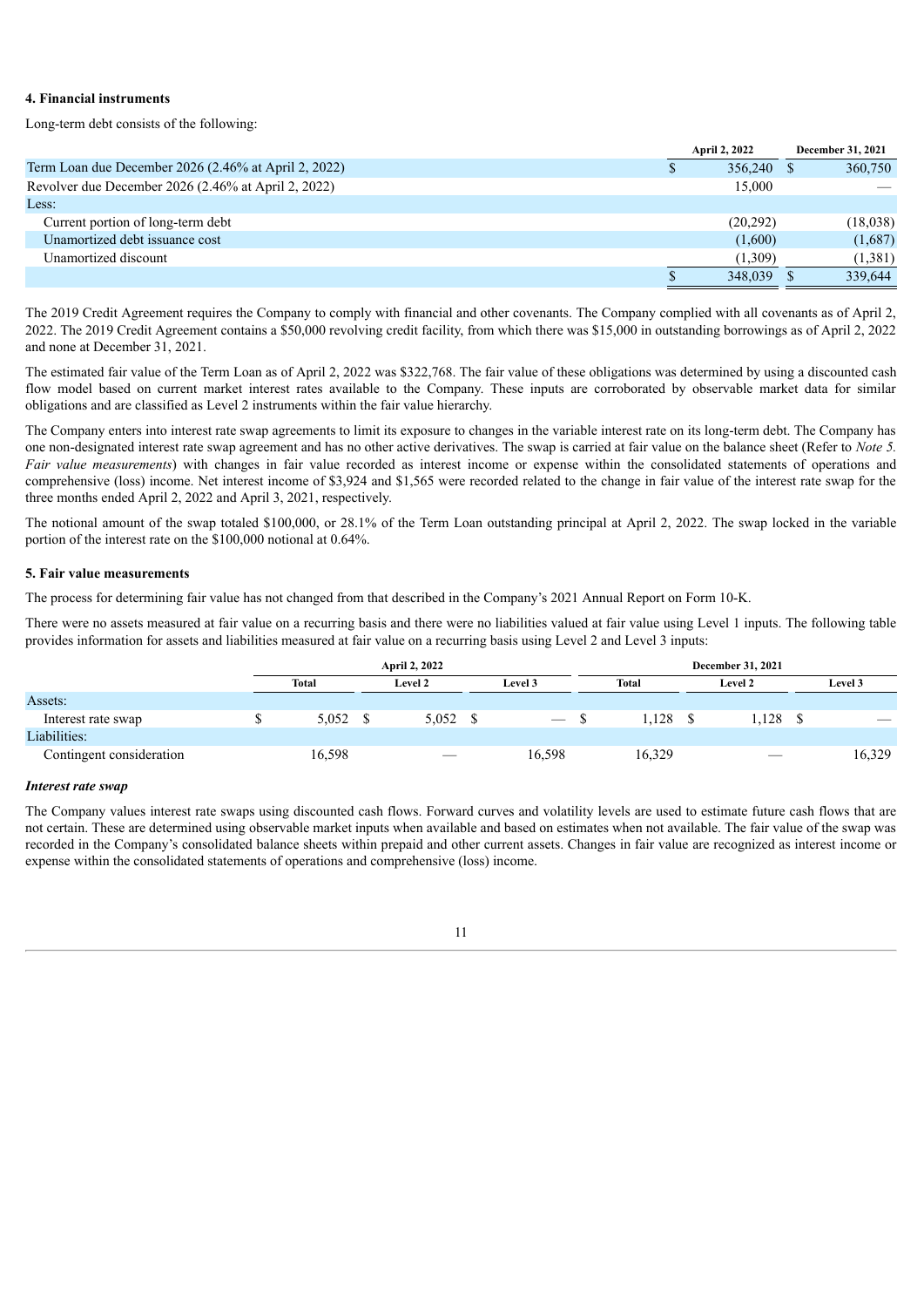#### *Contingent consideration*

The Company initially values contingent consideration related to business combinations using a probability-weighted calculation of potential payment scenarios discounted at rates reflective of the risks associated with the expected future cash flows for certain milestones. For other milestones, the Company used a variation of the income approach where revenue was simulated in a risk-neutral framework using Geometric Brownian Motion, a stock price behavior model.

Key assumptions used to estimate the fair value of contingent consideration include projected financial information, market data and the probability and timing of achieving the specific targets as discussed in *Note 3. Acquisitions and investment*s. After the initial valuation, the Company generally uses its best estimate to measure contingent consideration at each subsequent reporting period using the following unobservable Level 3 inputs:

|                                  | <b>Valuation Technique</b> | ∪nobservable inputs   | Range            |
|----------------------------------|----------------------------|-----------------------|------------------|
| Bioness contingent consideration | Discounted cash flow       | Payment discount rate | $6.4\% - 6.8\%$  |
|                                  |                            | Payment period        | 2025<br>$2024 -$ |

Significant changes in these assumptions could result in a significantly higher or lower fair value. The contingent consideration reported in the above table resulted from the March 30, 2021 Bioness acquisition, which is adjusted quarterly based upon the passage of time or the anticipated success or failure of achieving certain milestones. Changes in contingent consideration related to the Bioness acquisition totaled \$269 for the three months ended April 2, 2022, and were recorded as the change in fair value of contingent consideration within the consolidated statements of operations and comprehensive (loss) income.

#### *Management incentive plan (MIP) and liability-classified awards*

BV LLC had operated two equity-based compensation plans, the management incentive plan (MIP) and the BV LLC Phantom Profits Interest Plan (Phantom Plan and, together with the MIP, the Plans), which were terminated on February 11, 2021 in connection with the Company's IPO. Awards granted under the MIP Plan and the 2015 Phantom Units were liability-classified and the 2012 Phantom Units were equity-classified. Prior to the IPO and during the three months ended April 3, 2021, the Company settled the remaining 183,078 units with the sole MIP awardee for \$10,802. No awards under the Plans were granted post-IPO and the Phantom Plan awards were settled 12 months following the termination. Vested awardees whose BV LLC employment terminated prior to the IPO had their awards settled in March 2022 for \$10,413, which was included in accrued equity-based compensation on the consolidated condensed balance sheets at December 31, 2021. Awardees that were active BV LLC employees at the IPO were entitled to receive an aggregate of 798,422 shares of Class A common stock. In February 2022, awardees received 538,203 shares of Class A common stock, of which 260,219 shares were withheld to satisfy employee payroll taxes.

#### **6. Equity-based compensation**

#### *Terminated plans*

Prior to the IPO, BV LLC operated two equity-based compensation plans, the MIP and the Phantom Plan, which were terminated on February 11, 2021 in conjunction with the IPO. Prior to the Plans termination, during the three months ended April 3, 2021, (i) the Company granted 90,000 Phantom Plan units; (ii) there were no MIP awards granted; (iii) 900 Phantom Plan units were forfeited and (iv) other Phantom Units were redeemed for \$479. Compensation expense related to the Phantom Plan totaled \$829 for the three months ended April 3, 2021. This amount excludes the \$25,185 decrease in fair market value of accrued equity-based compensation due to adjustments to reflect the difference between the expected pricing from the pending IPO and the actual offering price, of which \$1,777 was recorded in research and development expense within the consolidated statement of operations and comprehensive (loss) income for the three months ended April 3, 2021.

#### *2021 Plan*

The Company operates an equity-based compensation plan (2021 Plan), which allows for the issuance of stock options (incentive and nonqualified), restricted stock, dividend equivalents, restricted stock units (RSUs), other stock-based awards, and cash awards (collectively, Awards). As of April 2, 2022, 11,873,784 shares of Class A common stock were authorized to be awarded and 2,876,822 shares were available for awards.

Equity-based compensation expense of \$4,731 and \$1,944 was recognized for the three months ended April 2, 2022 and April 3, 2021, respectively, for Awards granted under the 2021 Plan. The expense is primarily included in selling, general and administrative expense with a nominal amount in research and development expense on the consolidated statement of operations and comprehensive (loss) income based upon the classification of the employee. There was a \$1,225 income tax benefit related to this expense for the three months ended April 2, 2022. There was no income tax benefit related to equitybased compensation expense for three months ended April 3, 2021.

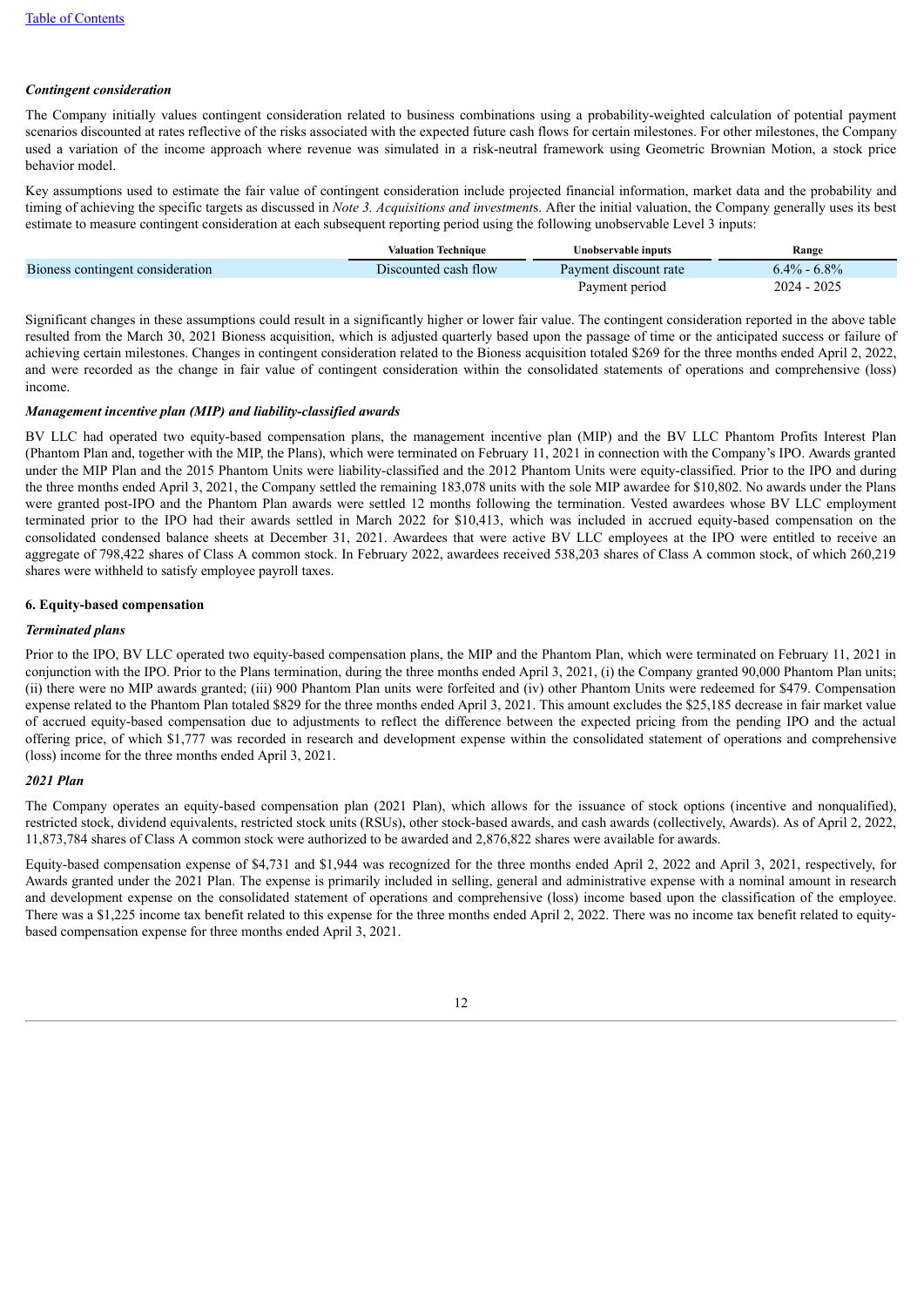#### *Restricted Stock Units*

During the three months ended April 2, 2022, the Company granted time-based RSUs which vest at various dates through March 14, 2026. RSU compensation expense is recognized over the vesting period, which is typically between 1 and 4 years. Unamortized compensation expense related to the RSUs totaled \$13,321 at April 2, 2022, and is expected to be recognized over a weighted average period of approximately 3.39 years. A summary of the RSU award activity for the three months ended April 2, 2022 is as follows (number of units in thousands):

|                               | Number of units | Weighted-average<br>grant-date fair value<br>per unit |
|-------------------------------|-----------------|-------------------------------------------------------|
| Unvested at December 31, 2021 | 1,024           | 14.41                                                 |
| Granted                       | 903             | 12.66                                                 |
| Vested                        | (734)           | 14.74                                                 |
| Forfeited or canceled         | (33)            | 13.50                                                 |
| Unvested at April 2, 2022     | 1,160           | 12.86                                                 |

#### *Stock Options*

During the three months ended April 2, 2022, the Company granted time-based stock options which vest over 2 to 4 years following the date of grant and expire within 10 years. The fair value of time-based stock options is determined using the Black-Scholes valuation model, with such value recognized as expense over the service period, which is typically 2 to 4 years, net of actual forfeitures. A summary of the Company's assumptions used in determining the fair value of the stock options granted during the three months ended April 2, 2022 is shown in the following table.

| Risk-free interest rate                | $1.8\% - 2.1\%$   |
|----------------------------------------|-------------------|
| Expected dividend yield                | $-$ %             |
| Expected stock price volatility        | $33.2\% - 33.4\%$ |
| Expected life of stock options (years) | 6.25              |

The weighted-average grant date fair value of options granted during the three months ended April 2, 2022 was \$4.68. The expected term of the options granted is estimated using the simplified method. Expected volatility is based on the historical volatility of the Company's peers common stock. The riskfree interest rate is determined based upon a constant U.S. Treasury security rate with a contractual life that approximates the expected term of the option. Unamortized compensation expense related to the options amounted to \$18,380 at April 2, 2022, and is expected to be recognized over a weighted average period of approximately 3.77 years.

A summary of stock option activity is as follows for the three months ended April 2, 2022 (number of options in thousands):

|                                         | Number of options |    | Weighted average<br>Weighted-average<br>remaining contractual<br>exercise price<br>term |                   | Aggregate intrinsic<br>value |
|-----------------------------------------|-------------------|----|-----------------------------------------------------------------------------------------|-------------------|------------------------------|
| Outstanding at December 31, 2021        | 8,364             | -8 | 11.16                                                                                   |                   |                              |
| Granted                                 | 2,099             |    | 12.66                                                                                   |                   |                              |
| Exercised                               | (227)             |    | 8.73                                                                                    |                   |                              |
| Forfeited or canceled                   | (295)             |    | 13.09                                                                                   |                   |                              |
| Outstanding at April 2, 2022            | 9.941             |    | 11.48                                                                                   | 8.21 \$           | 22,184                       |
| Exercisable and vested at April 2, 2022 | 4,498             |    | 9.58                                                                                    | 6.86 <sup>8</sup> | 18,262                       |

The aggregate intrinsic value is calculated as the difference between the exercise price of the underlying options and the market price of the Company's common stock for options that had exercise prices lower than \$13.63, the closing price of the Company's stock on April 1, 2022.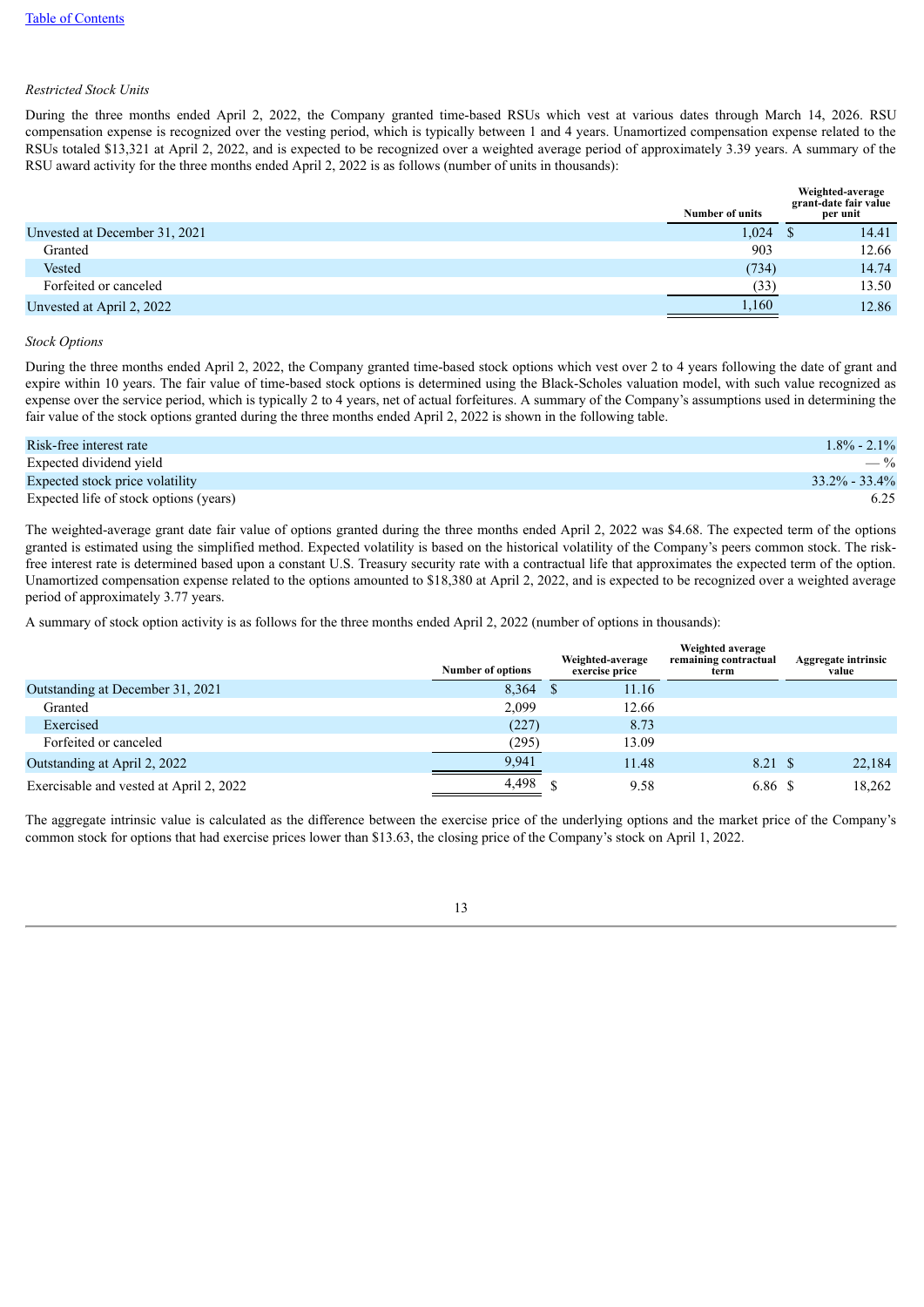#### *Employee Stock Purchase Plan*

The Company operates a non-qualified Employee Stock Purchase Plan (ESPP), which provides for the issuance of shares of the Company's Class A common stock to eligible employees of the Company that elect to participate in the plan and purchase shares of Class A common stock through payroll deductions at a discounted price. As of April 2, 2022, the aggregate number of shares reserved for issuance under the ESPP was 398,532. A total of 48,993 shares were issued and \$158 of expense was recognized during the three months ended April 2, 2022. No shares were issued under the ESPP during the three months ended April 3, 2021.

#### **7. Stockholders' equity**

#### *Amendment and restatement of certificate of incorporation*

On February 16, 2021 the Company amended and restated its certificate of incorporation to, among other things, provide for (i) the authorization of 250,000,000 shares of Class A common stock with a par value of \$0.001 per share; (ii) authorization of 50,000,000 shares of Class B common stock with a par value of \$0.001 per share; (iii) the authorization of 10,000,000 shares of undesignated preferred stock that may be issued from time to time by the Company's Board of Directors (BOD) in one or more series; and (iv) the establishment of a classified BOD, divided into three classes, each of whose members will serve for staggered three-year terms.

Holders of Class A and Class B common stock are entitled to one vote per share and, except as otherwise required, will vote together as a single class on all matters on which stockholders generally are entitled to vote. Holders of Class B common stock are not entitled to receive dividends and will not be entitled to receive any distributions upon the liquidation, dissolution or winding up of the Company. Shares of Class B common stock may only be issued to the extent necessary to maintain the one-to-one ratio between the number of LLC Interests and the number of shares of Class B common stock held by the Continuing LLC Owner. Shares of Class B common stock are transferable only together with an equal number of LLC Interests. Shares of Class B common stock will be canceled on a one-for-one basis upon the redemption or exchange of any outstanding LLC Interests.

The Company must, at all times, maintain a one-to-one ratio between the number of outstanding shares of Class A common stock and the number of LLC Interests owned by the Company.

#### *BV LLC recapitalization*

As described in *Note 1. Organization*, on February 16, 2021, the Company amended and restated the BV LLC Agreement to, among other things, (i) provide for the new LLC Interests, (ii) exchange all of the then-existing membership interests of the Original BV LLC Owners for new LLC Interests and (iii) appoint Bioventus Inc. as the sole managing member of BV LLC.

The BV LLC Agreement also provides that holders of LLC Interests may, from time to time, require the Company to redeem all or a portion of their LLC Interests for newly-issued shares of Class A common stock on a one-for-one basis. The Company may elect to settle any such redemption in shares of Class A common stock or in cash.

The amendment also requires that the Company, at all times, maintain (i) a one-to-one ratio between the number of outstanding shares of Class A common stock and the number of LLC Interests owned by Bioventus Inc. and (ii) a one-to-one ratio between the number of shares of Class B common stock owned by the Continuing LLC Owner and the number of LLC Interests owned by the Continuing LLC Owner.

#### *Noncontrolling interest*

In connection with any redemption, the Company will receive a corresponding number of LLC Interests, increasing its ownership interest in BV LLC. Future redemptions of LLC Interests will result in a change in ownership and reduce the amount recorded as noncontrolling interest and increase additional paid-in capital. There were no redemptions during the three months ended April 2, 2022 or during the year ended December 31, 2021. The following table summarizes the ownership interest in BV LLC as of April 2, 2022 and December 31, 2021 (number of units in thousands):

|                               |                      | <b>April 2, 2022</b> |                      | December 31, 2021 |
|-------------------------------|----------------------|----------------------|----------------------|-------------------|
|                               | <b>LLC</b> Interests | Ownership %          | <b>LLC</b> Interests | Ownership %       |
| Number of LLC Interests owned |                      |                      |                      |                   |
| Bioventus Inc.                | 61,357               | 79.5 %               | 59.548               | 79.0 %            |
| Continuing LLC Owner          | 15.787               | $20.5\%$             | 15.787               | $21.0 \%$         |
| Total                         | 77.144               | $100.0 \%$           | 75,335               | $100.0 \%$        |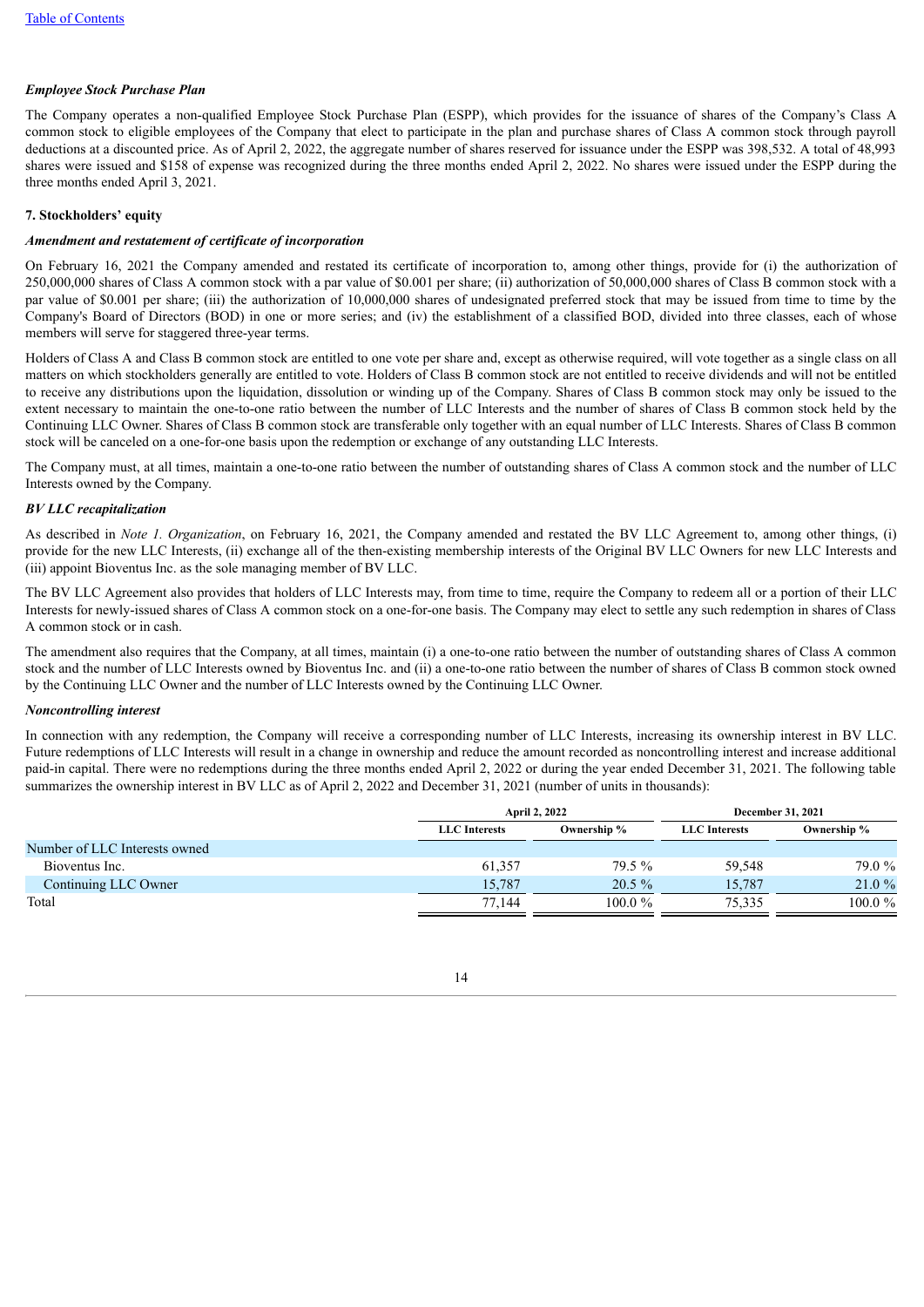#### **8. Earnings per share**

The following table sets forth the computation of basic and diluted loss per share of Class A common stock for the period following the Transactions (amounts in thousands, except share and per share data):

|                                                                                 | <b>Three Months Ended</b><br><b>April 2, 2022</b> |             | <b>February 16, 2021</b><br>through April 3, 2021 |
|---------------------------------------------------------------------------------|---------------------------------------------------|-------------|---------------------------------------------------|
| Numerator:                                                                      |                                                   |             |                                                   |
| Net loss                                                                        |                                                   | (14, 806)   | (1,449)                                           |
| Net loss attributable to noncontrolling interests                               |                                                   | 3,529       | 408                                               |
| Net loss attributable to Bioventus Inc. Class A common stockholders             |                                                   | (11, 277)   | (1,041)                                           |
|                                                                                 |                                                   |             |                                                   |
| Denominator:                                                                    |                                                   |             |                                                   |
| Weighted-average shares of Class A common stock outstanding - basic and diluted |                                                   | 60,484,969  | 41,797,882                                        |
|                                                                                 |                                                   |             |                                                   |
| Net loss per share of Class A common stock, basic and diluted                   |                                                   | $(0.19)$ \$ | (0.02)                                            |

Shares of Class B common stock do not share in the losses of the Company and are therefore not participating securities. As such, separate presentation of basic and diluted losses per share of Class B common stock under the two-class method has not been presented.

The following number of weighted-average potentially dilutive shares as of April 2, 2022 and April 3, 2021 were excluded from the calculation of diluted loss per share because the effect of including such potentially dilutive shares would have been antidilutive upon conversion:

|                                                           | <b>Three Months Ended</b><br><b>April 2, 2022</b> | <b>February 16, 2021</b><br>through April 3, 2021 |
|-----------------------------------------------------------|---------------------------------------------------|---------------------------------------------------|
| LLC Interests held by Continuing LLC Owner <sup>(a)</sup> | 15,786,737                                        | 15,786,737                                        |
| Stock options                                             | 8.757.706                                         | 4.564.091                                         |
| <b>RSUs</b>                                               | 462,404                                           | 382,711                                           |
| Unvested shares of Class A common stock                   |                                                   | 39.129                                            |
| Total                                                     | 25,006,847                                        | 20,772,668                                        |
|                                                           |                                                   |                                                   |

Class A Shares reserved for future issuance upon redemption or exchange of LLC Interests by Continuing LLC Owner. (a)

#### **9. Restructuring costs**

Restructuring costs are not allocated to the Company's reportable segments as they are not part of the segment performance measures regularly reviewed by management. These charges are included in restructuring costs in the consolidated statement of operations and comprehensive (loss) income.

The Company adopted restructuring plans for businesses acquired to reduce headcount, reorganize management structure and consolidate certain facilities during the second half of 2021 (the 2021 Restructuring Plan) and during the first quarter of 2022 (the 2022 Restructuring Plan). The Company planned total pre-tax charges for the 2021 Restructuring Plan to be \$2,900, of which \$377 and \$2,487 was recognized during the first quarter of 2022 and the year ended December 31, 2021, respectively. The 2021 Restructuring Plan has essentially been completed. Expected pre-tax charges related to the 2022 Restructuring Plan is \$1,055, of which \$200 was recognized during the three months ended April 2, 2022.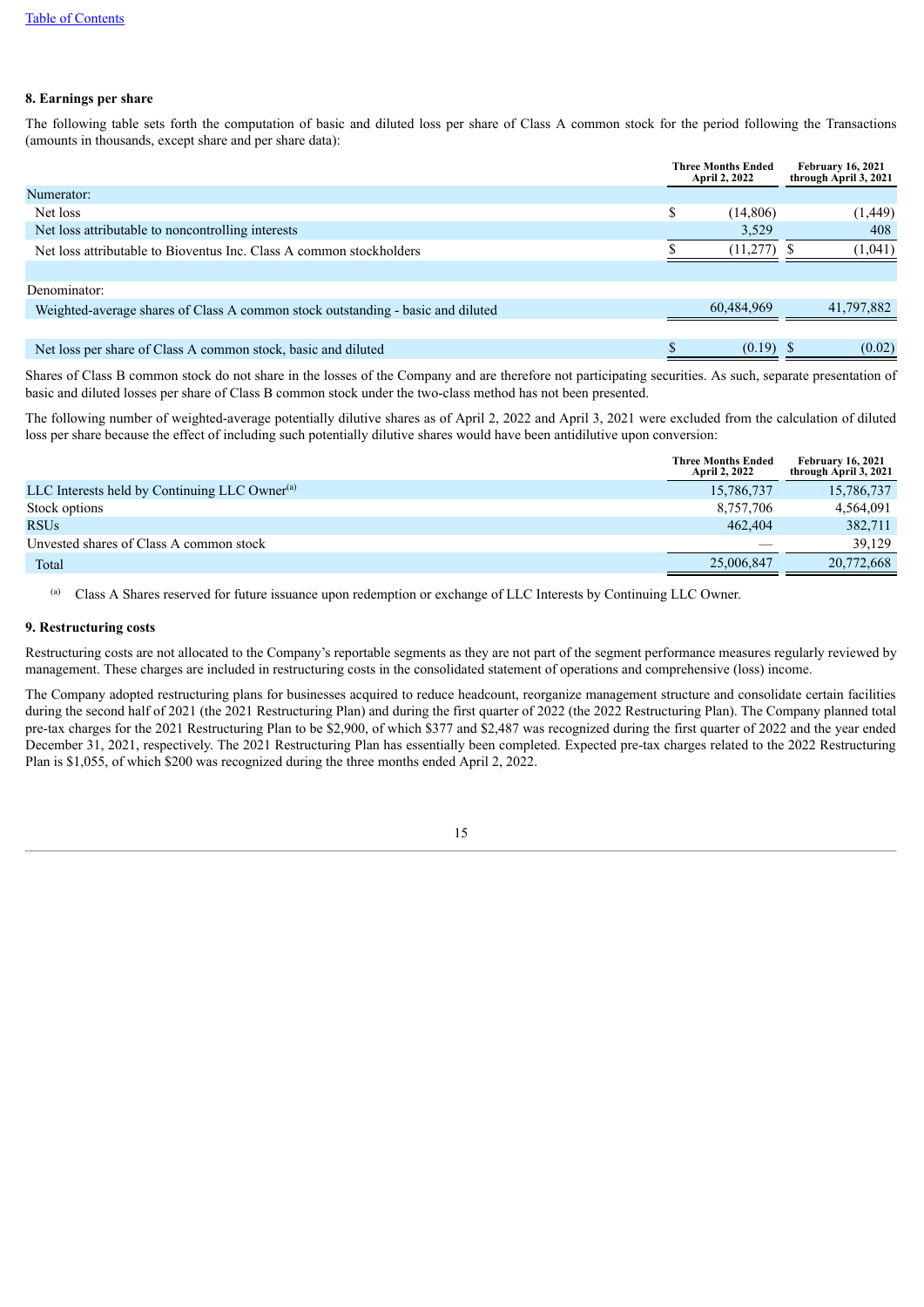The Company's restructuring charges and payments for plans related to businesses recently acquired comprised of the following:

|                              | <b>Employee</b><br>severance and<br>temporary<br>labor costs | Other<br>charges | <b>Total</b> |
|------------------------------|--------------------------------------------------------------|------------------|--------------|
| Balance at December 31, 2021 | 1,400                                                        | 136              | 1,536        |
| Expenses incurred            | 577                                                          |                  | 577          |
| Payments made                | (619)                                                        |                  | (619)        |
| Balance at April 2, 2022     | 1,358                                                        | 136              | .494         |
|                              |                                                              |                  |              |

#### **10. Income taxes**

As a result of the Transactions, Bioventus Inc. became the sole managing member of BV LLC, which is treated as a partnership for U.S. federal and most applicable state and local income tax purposes. As a partnership, BV LLC is not subject to U.S. federal and certain state and local income taxes. Any taxable income or loss generated by BV LLC is passed through to and included in the taxable income or loss of its members, including the Company following the Transactions, on a pro rata basis. Bioventus Inc. is subject to U.S. federal income taxes, in addition to state and local income taxes with respect to its allocable share of any taxable income of BV LLC following the Transactions. The Company is also subject to taxes in foreign jurisdictions.

The tax provision for interim periods is determined using an estimate of the Company's annual effective tax rate, adjusted for discrete items, if any, that arise during the period. Each quarter, the Company updates its estimate of its annual effective tax rate, and if the estimated annual effective tax rate changes, the Company makes a cumulative adjustment in such period. The quarterly tax provision, and estimate of the Company's annual effective tax rate, are subject to variation due to several factors, including variability in pre-tax income (or loss), the mix of jurisdictions to which such income relates, changes in how the Company conducts business, and tax law developments.

For the three months ended April 2, 2022 and April 3, 2021 the Company's estimated effective tax rate was 25.7% and 0.3%, respectively. The increase was primarily driven by the change in structure resulting from the IPO and associated Up C structure as well as the impact of non-deductible stock option expense during 2021.

#### *Tax Receivable Agreement*

The Company expects to obtain an increase in the share of the tax basis of the assets of BV LLC when LLC Interests are redeemed or exchanged by the Continuing LLC Owner and other qualifying transactions. This increase in tax basis may have the effect of reducing the amounts that the Company would otherwise pay in the future to various tax authorities. The increase in tax basis may also decrease gains (or increase losses) on future dispositions of certain capital assets to the extent tax basis is allocated to those capital assets.

On February 16, 2021, the Company entered into a tax receivable agreement (TRA) with the Continuing LLC Owner that provides for the payment by the Company to the Continuing LLC Owner of 85% of the amount of tax benefits, if any, that the Company actually realizes as a result of (i) increases in the tax basis of assets of BV LLC resulting from any redemptions or exchanges of LLC Interests or any prior sales of interests in BV LLC and (ii) certain other tax benefits related to our making payments under the TRA.

The Company will maintain a full valuation allowance against deferred tax assets related to the tax attributes generated as a result of redemptions of LLC Interests or exchanges described above until it is determined that the benefits are more-likely-than-not to be realized. As of April 2, 2022, Continuing LLC Owner had not exchanged LLC Interests for shares of Class A common stock and therefore the Company had not recorded any liabilities under the TRA.

#### **11. Commitments and contingencies**

#### *Leases*

The Company leases its office facilities as well as other property, vehicles and equipment under operating leases. The Company also leases certain office equipment under nominal finance leases. The remaining lease terms range from 1 month to 6.5 years.

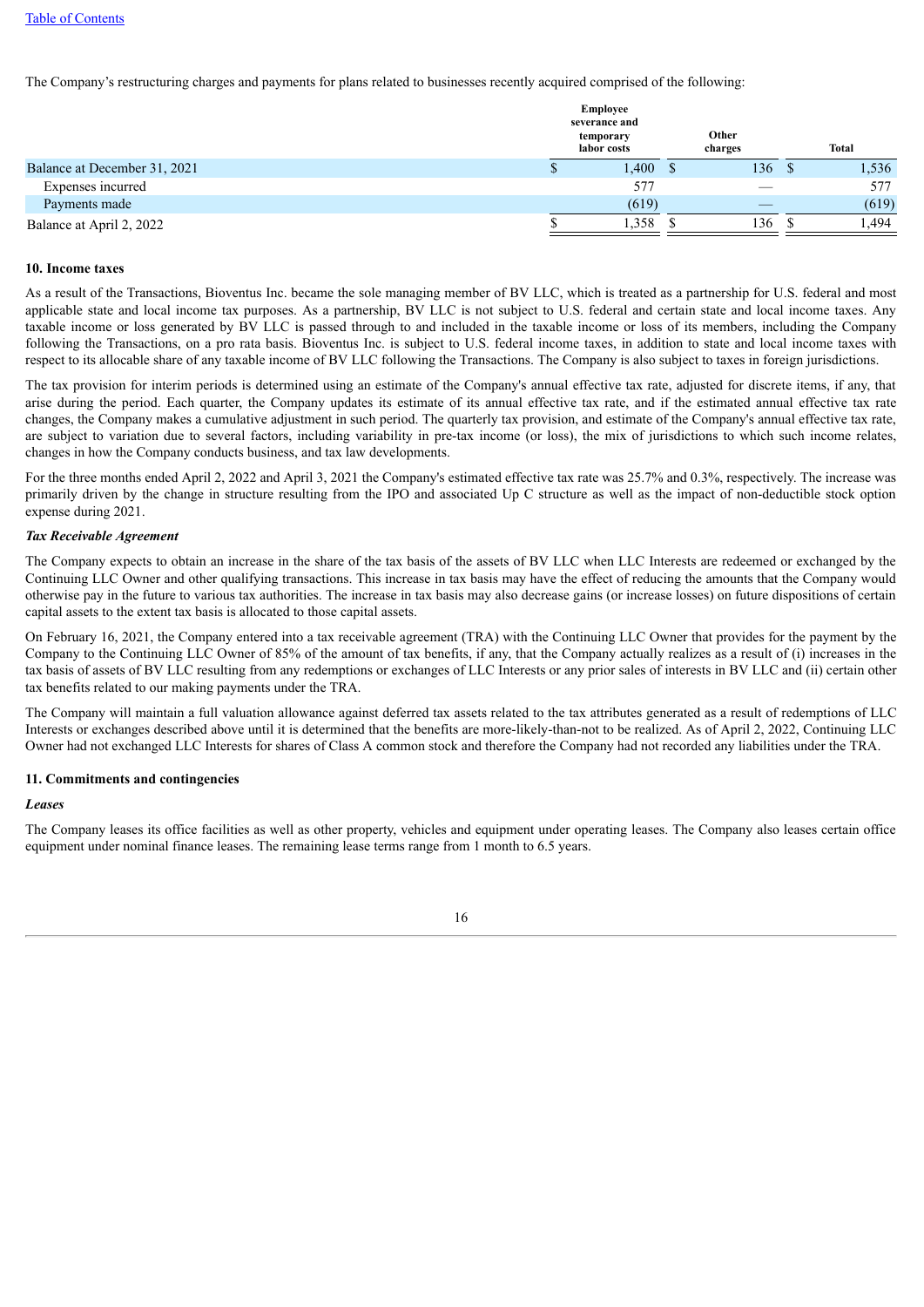#### The components of lease cost were as follows:

|                            | <b>Three Months Ended</b> |  |                      |
|----------------------------|---------------------------|--|----------------------|
|                            | <b>April 2, 2022</b>      |  | <b>April 3, 2021</b> |
| Operating lease cost       | .126                      |  | 702                  |
| Short-term lease $cost(a)$ | 183                       |  | 117                  |
| Total lease cost           | .309                      |  | 819                  |

Includes variable lease cost and sublease income, which are immaterial. (a)

Supplemental cash flow information and non-cash activity related to operating leases were as follows:

|                                            | <b>Three Months Ended</b> |                      |
|--------------------------------------------|---------------------------|----------------------|
|                                            | <b>April 2, 2022</b>      | <b>April 3, 2021</b> |
| Operating cash flows from operating leases | 1.254                     | 704                  |
|                                            |                           |                      |

Supplemental balance sheet and other information related to operating leases were as follows:

|                                               | <b>April 2, 2022</b> |      | December 31, 2021 |
|-----------------------------------------------|----------------------|------|-------------------|
| Operating lease assets                        | 18.738               |      | 17,186            |
|                                               |                      |      |                   |
| Operating lease liabilities- current          | 3,872                | - 55 | 3,504             |
| Operating lease liabilities- noncurrent       | 16.215               |      | 15,038            |
| Total operating lease liabilities             | 20,087               |      | 18,542            |
|                                               |                      |      |                   |
| Weighted average remaining lease term (years) | 5.3                  |      | 5.6               |
| Weighted average discount rate                | $4.4\%$              |      | $4.7\%$           |

#### *Governmental and legal contingencies*

In the normal course of business, the Company periodically becomes involved in various claims and lawsuits, and governmental proceedings and investigations that are incidental to the business. The Company accrues a liability when a loss is considered probable and the amount can be reasonably estimated. When a material loss contingency is reasonably possible but not probable, the Company does not record a liability, but instead discloses the nature and amount of the claim, and an estimate of the possible loss or range of loss, if such an estimate can be made. Legal fees are expensed as incurred. With respect to governmental proceedings and investigations, like other companies in the industry, the Company is subject to extensive regulation by national, state and local governmental agencies in the U.S. and in other jurisdictions in which the Company and its affiliates operate. As a result, interaction with governmental agencies is ongoing. The Company's standard practice is to cooperate with regulators and investigators in responding to inquiries.

The Company is presently unable to predict the duration, scope, or result of the following matters. As such, the Company is presently unable to develop a reasonable estimate of a possible loss or range of losses, if any, related to these matters. While the Company intends to defend these matters vigorously, the outcome of such litigation or any other litigation is necessarily uncertain, are not within the Company's complete control and may not be known for extended periods of time. In the opinion of management, the outcome of any existing claims and legal or regulatory proceedings, other than the specific matters described below, if decided adversely, is not expected to have a material adverse effect on the Company's business, financial condition, results of operations, or cash flows.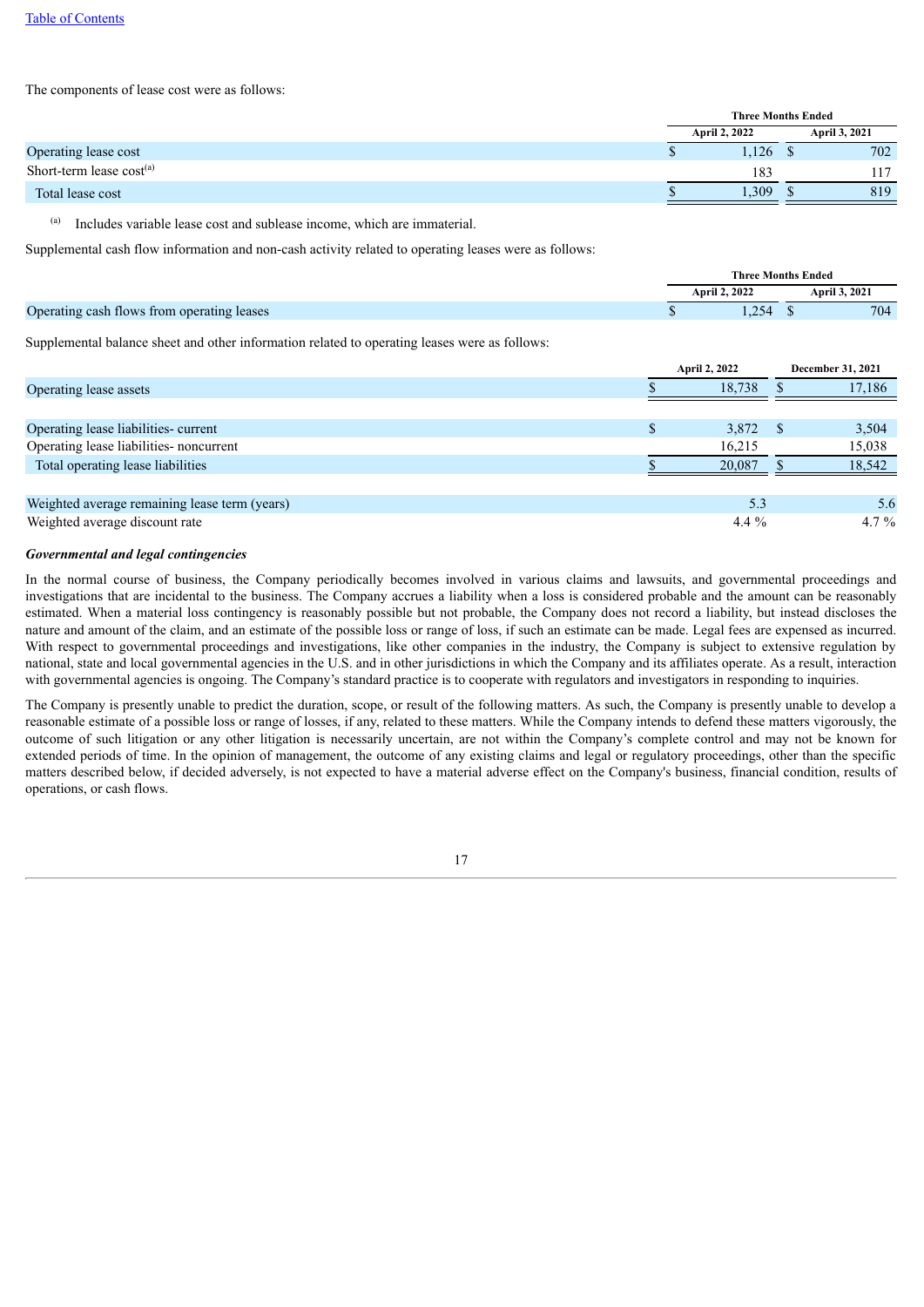#### Misonix stockholder

On September 15, 2021, a purported stockholder of Misonix filed an action in the United States District Court for the Eastern District of New York, captioned Stein v. Misonix, Inc., et al., Case No. 2:21-cv-05127 (E.D.N.Y.) (the Stein Complaint). The Stein Complaint named Misonix and members of its board of directors as defendants. The Stein Complaint was dismissed on April 6, 2022. On September 16, 2021, a purported stockholder of Misonix filed an action in the United States District Court for the Southern District of New York, captioned Ciccotelli v. Misonix, Inc. et al., Case No. 1:21-cv-07773 (S.D.N.Y.) (the Ciccotelli Complaint) against Misonix, members of its board of directors, the Company, and its subsidiaries, Merger Sub I and Merger Sub II, as defendants. Plaintiff voluntarily dismissed the Ciccotelli Complaint on November 10, 2021. On October 12, 2021, another purported stockholder of Misonix filed an action in the United States District Court for the Eastern District of New York, captioned Rubin v. Misonix, Inc. et al., Case No. 1:21-cv-05672 (S.D.N.Y.) (the Rubin Complaint) and on October 15, 2021, another purported stockholder of Misonix filed an action in the United States District Court for the Southern District of New York, captioned Taylor v. Misonix, Inc. et al., Case No. 1:21-cv-08513 (S.D.N.Y.) (the Taylor Complaint). The Rubin Complaint and the Taylor Complaint name Misonix and members of its board of directors as defendants. Plaintiffs voluntarily dismissed the Rubin and Taylor Complaints on January 21, 2022 and February 18, 2022, respectively

Each of the complaints asserted claims under Section 14(a) and Section 20(a) of the Exchange Act and SEC Rule 14a-9, challenging the adequacy of disclosures in the proxy statement/prospectus filed with the SEC on September 8, 2021 or the Definitive Proxy Statement filed with the SEC on September 24, 2021, regarding Misonix and/or Bioventus' projections and J.P. Morgan's financial analysis. The complaints sought, among other relief, (i) injunctive relief preventing the parties from proceeding with the merger, (ii) rescission in the event that the merger is consummated, and (iii) an award of costs, including attorneys' and experts' fees.

#### Misonix former distributor

On March 23, 2017, Misonix's former distributor in China, Cicel (Beijing) Science & Technology Co., Ltd., filed a lawsuit against Misonix and certain of its officers and directors in the United States District Court for the Eastern District of New York. The complaint alleged that Misonix improperly terminated its contract with the former distributor. The complaint sought various remedies, including compensatory and punitive damages, specific performance and preliminary and post judgment injunctive relief, and asserted various causes of action, including breach of contract, unfair competition, tortious interference with contract, fraudulent inducement, and conversion. On October 7, 2017, the court granted Misonix's motion to dismiss each of the tort claims asserted against Misonix, and also granted the individual defendants' motion to dismiss all claims asserted against them. On January 23, 2020, the Court granted Cicel's motion to amend its complaint, to include claims for alleged defamation and theft of trade secrets in addition to the breach of contract claim. Discovery in the matter ended on August 5, 2021. On January 20, 2022, the Court granted Misonix's summary judgment motion on Cicel's breach of contract and defamation claims. Cicel's motion for reconsideration of the Court's summary judgment ruling in Misonix's favor was dismissed by the Court on April 29, 2022. The Company believes that it has various legal and factual defenses to the remaining trade secret claim and intends to defend the action vigorously. There is no trial date currently set.

#### Bioness shareholder

Prior to closing the Bioness Acquisition, Bioness had been named as a defendant in a lawsuit, for which the Company is indemnified under the indemnification provisions contained in the Bioness Merger Agreement. The case relates to an action brought in February 2021 in the Delaware State Court of Chancery by a former minority shareholder and director of Bioness, seeking a temporary restraining order contesting the acquisition of Bioness. While the complaint to block the Bioness acquisition was dismissed by the court, a separate action was brought against the Company under the indemnification provisions of the Bioness Certificate of Incorporation to recover attorney fees and other expenses totaling approximately \$2,000 incurred by the director and shareholder in connection with the dismissed case.

On August 19, 2021, the court issued a ruling granting, in part, plaintiff's motion for summary judgment, awarding plaintiff attorney's fees and related expenses incurred in connection with performance of the plaintiff's directorial duties, and denying fees and expenses incurred in a non-director capacity. In its ruling, the Court's order also directed the parties to agree upon a process that will govern the payment of and challenges to plaintiff's payment requests and required Bioness to pay 50% of the demanded amount into escrow if more than 50% of the total invoiced amount was in dispute. Pursuant to the court's order, to date, Bioness has paid approximately \$1,000 into escrow. The Company awaits the court's final ruling on the appropriateness of these fees.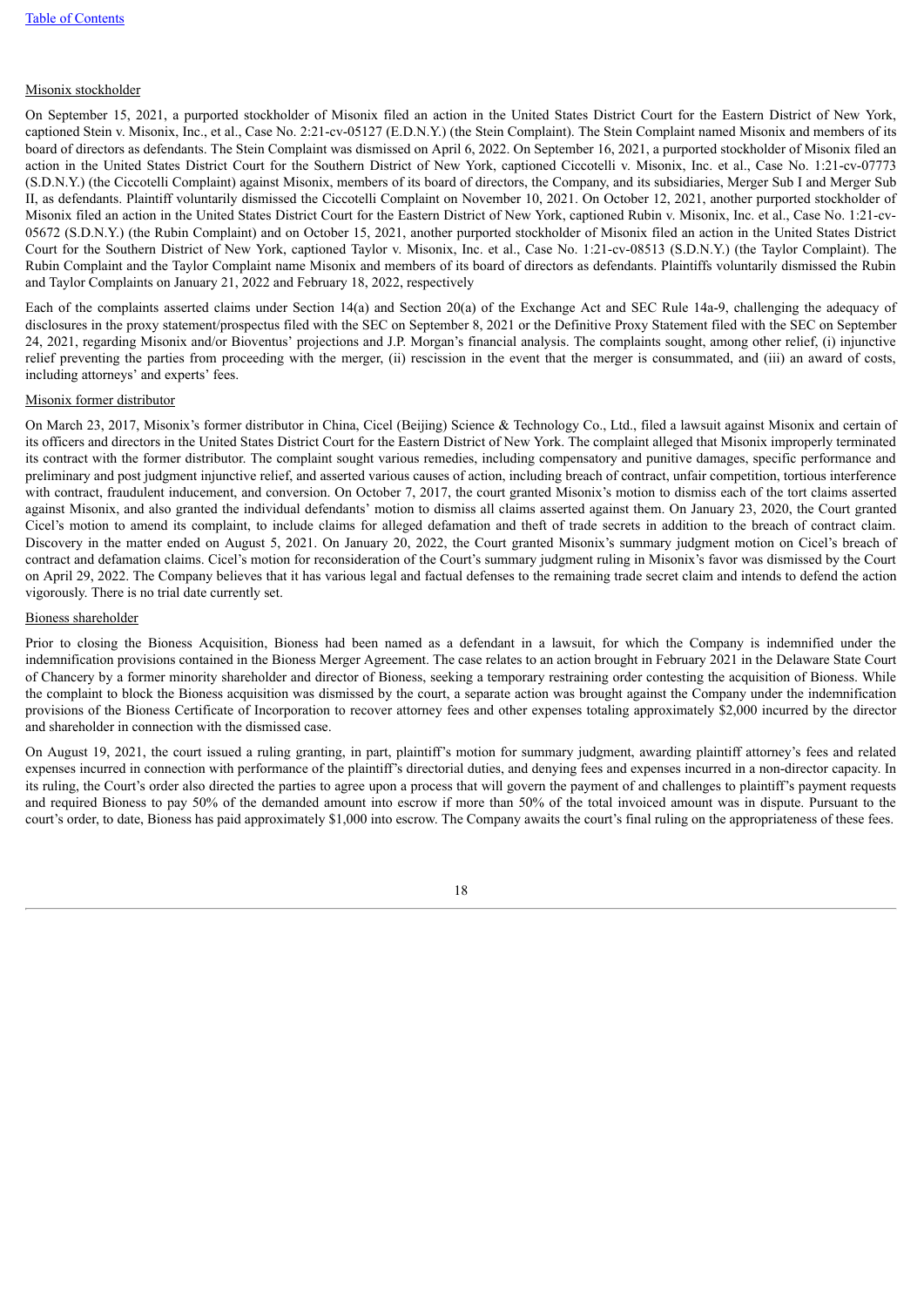On February 8, 2022, the above referenced minority shareholder of Bioness filed another action in the Delaware State Court of Chancery in connection with our acquisition of Bioness. This action names the former Bioness directors, the Alfred E. Mann Trust (Trust), which was the former majority shareholder of Bioness, the trustees of the Trust and Bioventus as defendants. The complaint alleges, among other things, that the individual directors, the Trust, and the trustees breached their fiduciary duty to the plaintiff in connection with their consideration and approval of our transaction. The complaint also alleges that we aided and abetted the other defendants in breaching their fiduciary duties to the plaintiff and that we breached the Merger Agreement by failing to pay the plaintiff its pro rata share of the merger consideration. We believe that we are indemnified under the indemnification provisions contained in the Bioness Merger Agreement for these claims. We also believe that there are various legal and factual defenses to the claims plaintiff made against us and intend to defend ourselves vigorously.

#### *Other matters*

On November 10, 2021, the Company entered into an asset purchase agreement for an HA product and made an upfront payment of \$853. An additional maximum of \$853 is due upon the transfer of certain seller customer data. If the Company is able to obtain a Medical Device Regulation Certification for the product, \$1,707 will be paid to the seller within five days. The Company is required to pay royalties through 2026 of 5.0% on the first \$569 in sales and 2.5% thereafter.

On August 23, 2019, the Company was assigned a third-party license on a product currently in development and the Company is subject to a 3% royalty on certain commercial sales, or a nominal minimum amount per quarter, beginning in 2023.

On May 29, 2019, the Company and the Musculoskeletal Transplant Foundation, Inc. d/b/a MTF Biologics (MTF), entered into a collaboration and development agreement to develop one or more products for orthopedic application to be commercialized by the Company and supplied by MTF (the Development Agreement). The first phase has been completed. Additional fees for the subsequent phases will be determined as the development work progresses. The Development Agreement continues until the date when the parties execute a supply agreement for the commercial products.

On December 9, 2016, the Company entered into an amended and restated license agreement for the exclusive U.S. distribution and commercialization rights of a single injection osteoarthritis (OA) product with the supplier of the Company's single injection OA product for the non-U.S. market. The agreement requires the Company to meet annual minimum purchase requirements and pay royalties on net sales. Royalties related to this agreement totaled \$3,332 and \$2,377 during the three months ended April 2, 2022 and April 3, 2021, respectively. These royalties are included in cost of sales within the consolidated statement of operations and comprehensive (loss) income.

As part of a supply agreement entered on February 9, 2016 for the Company's three injection OA product, the Company is subject to annual minimum purchase requirements for 10 years. After the initial 10 years, the agreement will automatically renew for an additional 5 years unless terminated by the Company or the seller in accordance with the agreement.

As part of a supply agreement for the Company's five injection OA product, that was amended and restated on December 22, 2020, the Company is subject to annual minimum purchase requirements for 8 years.

The Company has an exclusive license agreement for bioactive bone graft putty. The Company is required to pay a royalty on all commercial sales revenue from the licensed products with a minimum annual royalty payment through 2023, the date the agreement will expire, upon the expiration of the patent held by the licensor. These royalties are included in cost of sales on the consolidated statement of operations and comprehensive (loss) income.

From time to time, the Company causes letters of credit (LOCs) to be issued to provide credit support for guarantees, contractual commitments and insurance policies. The fair values of the LOCs reflect the amount of the underlying obligation and are subject to fees payable to the issuers, competitively determined in the marketplace. As of April 2, 2022 and December 31, 2021, the Company had one LOC outstanding for a nominal amount.

The Company currently maintains insurance for risks associated with the operation of its business, provision of professional services and ownership of property. These policies provide coverage for a variety of potential losses, including loss or damage to property, bodily injury, general commercial liability, professional errors and omissions and medical malpractice. The Company is self-insured for health insurance covering most of its employees located in the United States. The Company maintains stop-loss insurance on a "claims made" basis for expenses in excess of \$200 per member per year.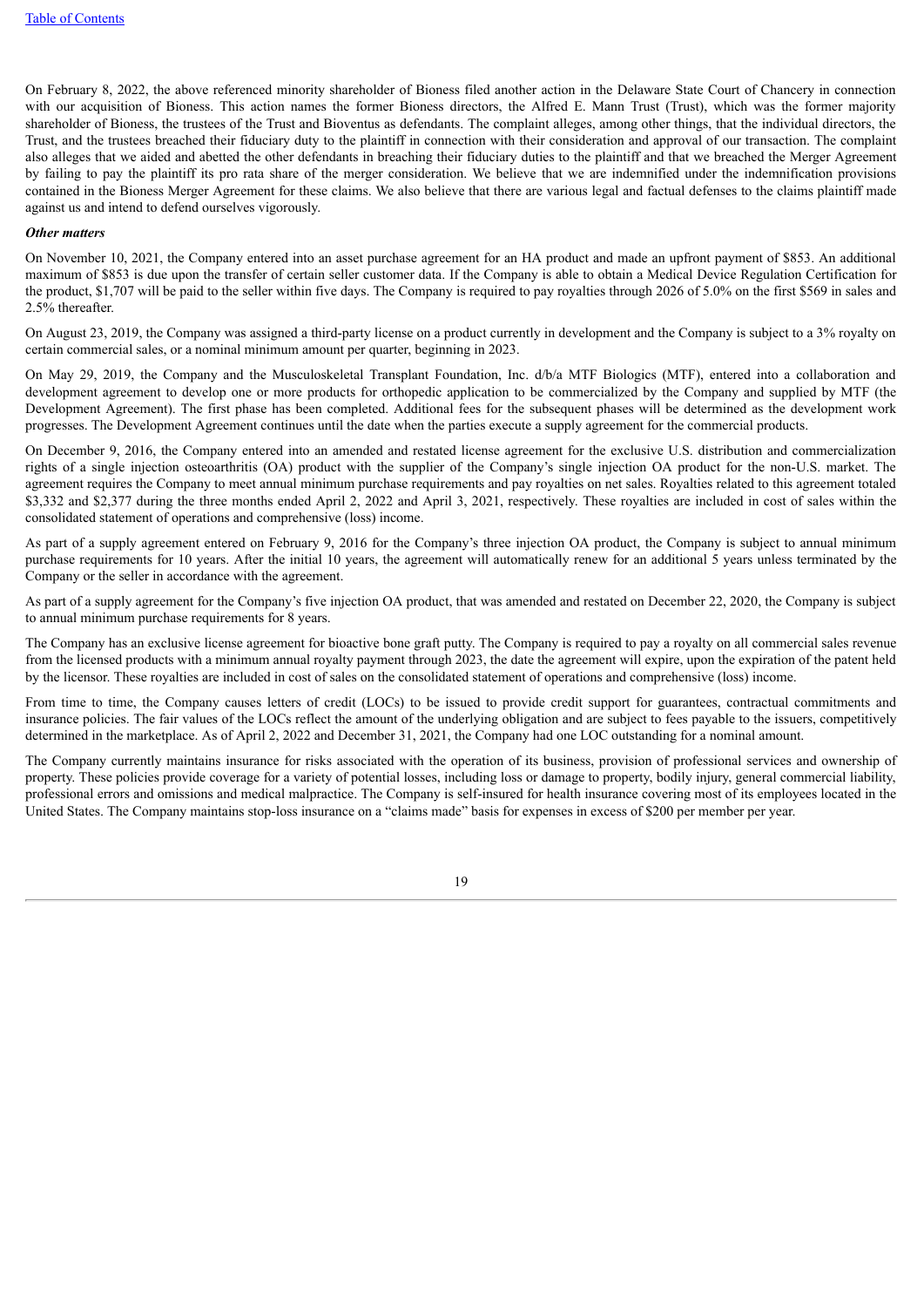# **12. Revenue recognition**

Our policies for recognizing sales have not changed from those described in the Company's 2021 Annual Report on Form 10-K. The Company attributes net sales to external customers to the U.S. and to all foreign countries based on the legal entity from which the sale originated. The following table presents our net sales by segment disaggregated by geographic markets and major products (Vertical) as follows:

|                             | <b>Three Months Ended</b> |               |          |               |
|-----------------------------|---------------------------|---------------|----------|---------------|
|                             |                           | April 2, 2022 |          | April 3, 2021 |
| Primary geographic markets: |                           |               |          |               |
| U.S.                        | S                         | 104,081 \$    |          | 74,538        |
| International               |                           | 13,209        |          | 7,240         |
| Total net sales             |                           | 117,290       |          | 81,778        |
| <b>Vertical:</b>            |                           |               |          |               |
| Pain Treatments             | S                         | $52,053$ \$   |          | 41,530        |
| Restorative Therapies       |                           | 34,360        |          | 21,821        |
| <b>Surgical Solutions</b>   |                           | 30,877        |          | 18,427        |
| Total net sales             |                           | 117,290       | $\sim$ S | 81,778        |
|                             |                           |               |          |               |

#### **13. Segments**

The Company's two reportable segments are U.S. and International. The Company's products are primarily sold to orthopedists, musculoskeletal and sports medicine physicians, podiatrists, neurosurgeons and orthopedic spine surgeons, as well as to their patients. The Company does not disclose segment information by asset as the Chief Operating Decision Maker does not review or use it to allocate resources or to assess the operating results and financial performance. Segment adjusted EBITDA is the segment profitability metric reported to the Company's Chief Operating Decision Maker for purposes of decisions about allocation of resources to, and assessing performance of, each reportable segment.

The following table presents segment adjusted EBITDA reconciled to (loss) income before income taxes:

<span id="page-23-0"></span>

|                                           | <b>Three Months Ended</b> |               |  |               |
|-------------------------------------------|---------------------------|---------------|--|---------------|
|                                           |                           | April 2, 2022 |  | April 3, 2021 |
| Segment adjusted EBITDA                   |                           |               |  |               |
| U.S.                                      | \$                        | $4,728$ \$    |  | 9,998         |
| International                             |                           | 2,383         |  | 1,072         |
| Interest income, net                      |                           | 1,550         |  | 2,876         |
| Depreciation and amortization             |                           | (12, 479)     |  | (7,184)       |
| Acquisition and related costs             |                           | (7, 403)      |  | (3,196)       |
| Restructuring and succession charges      |                           | (577)         |  | (157)         |
| Equity compensation                       |                           | (4,889)       |  | 22,412        |
| Equity loss in unconsolidated investments |                           | (401)         |  | (469)         |
| Foreign currency impact                   |                           | -61           |  | 52            |
| Other items                               |                           | (2,911)       |  | (949)         |
| (Loss) income before income taxes         |                           | $(19,938)$ \$ |  | 24,455        |

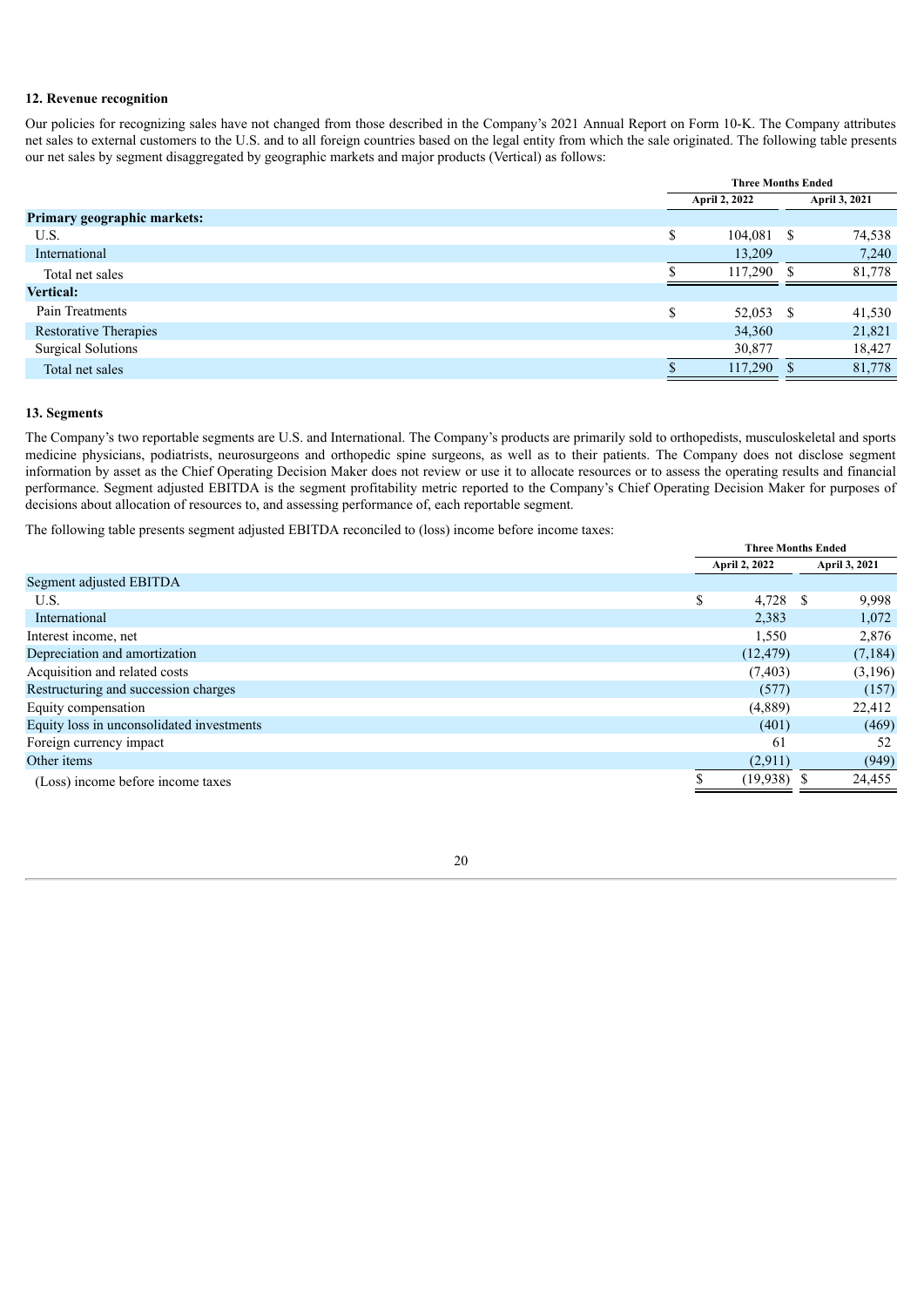# **Item 2. Management's Discussion and Analysis of Financial Condition and Results of Operations**

The following discussion and analysis of Bioventus Inc.'s (sometimes referred to as "we," "us," "our" or "Bioventus") financial condition and results of operations should be read in conjunction with the "Special Note Regarding Forward-Looking Statements" and our unaudited consolidated condensed financial statements and related notes thereto appearing elsewhere in this Form 10-Q, as well as our audited consolidated financial statements and related notes as disclosed in our Annual Report on Form 10-K for the year ended December 31, 2021 filed with the Securities and Exchange Commission (SEC) on March 11, 2022 (2021 10-K).

### **Executive Summary**

We are a global medical device company focused on developing and commercializing clinically differentiated, cost efficient and minimally invasive treatments that engage and enhance the body's natural healing process. We operate our business through two reportable segments, U.S. and International, and our portfolio of products is grouped into three verticals:

- Pain Treatments is comprised of non-surgical joint pain injection therapies as well as peripheral nerve stimulation (PNS) products to help the patient get back to their normal activities.
- Surgical Solutions is comprised of bone graft substitutes (BGS) to fuse and grow bones, improve results following spinal and other orthopedic surgeries as well as minimally invasive ultrasonic medical devices used for precise bone sculpting, removing tumors and tissue debridement, in various surgeries.
- Restorative Therapies is comprised of a bone healing system, skin allografts and products used to support healing of wounds as well as devices designed to help patients regain leg or hand function due to stroke, multiple sclerosis or other central nervous system disorders.

The following table sets forth total net sales, net income and Adjusted EBITDA:

|                                   | <b>Three Months Ended</b> |                      |  |                      |
|-----------------------------------|---------------------------|----------------------|--|----------------------|
|                                   |                           | <b>April 2, 2022</b> |  | <b>April 3, 2021</b> |
| Net sales                         |                           | 117.290              |  | 81,778               |
| Net (loss) income                 |                           | $(14,806)$ \$        |  | 24,528               |
| Adjusted EBITDA <sup>(1)</sup>    |                           | 7,111                |  | 11,070               |
| Loss per share, basic and diluted |                           | $(0.19)$ \$          |  | (0.02)               |

 $<sup>(1)</sup>$  See below under results of operations-Adjusted EBITDA for a reconciliation of net income to Adjusted EBITDA.</sup>

#### **Strategic transactions**

#### *CartiHeal*

On July 15, 2020, we entered into an Option and Equity Purchase Agreement (Option Agreement) with CartiHeal (2009) Ltd. (CartiHeal), a privately-held company headquartered in Israel and the developer of the proprietary Agili-C™ implant for the treatment of joint surface lesions in traumatic and osteoarthritic joint, and its shareholders. The agreement provides us with an exclusive option to acquire 100% of CartiHeal's shares under certain conditions (Call Option), and provides CartiHeal with a put option that would require us to purchase 100% of CartiHeal's shares under certain conditions (Put Option).

We exercised the Call Option in April 2022 for the acquisition of all the remaining shares of CartiHeal, excluding shares we already own, for approximately \$314.9 million. An additional \$135.0 million is payable contingent upon the achievement of \$100.0 million in trailing twelve month sales. The Company's decision to exercise the option follows the U.S. Food and Drug Administration's March 29, 2022 premarket approval of CartiHeal's Agili- $C^{TM}$  implant. In August, 2021, CartiHeal provided us with the required evidence of the Agili-C<sup>TM</sup> device clinical trial's success demonstrating the superiority of the Agili-C implant over the surgical standard of care, including microfracture and debridement, for the treatment of cartilage or osteochondral defects, in both osteoarthritic knees and knees without degenerative changes. As a result, we had deposited \$50.0 million into escrow towards the potential purchase price of CartiHeal.

To fund the acquisition of CartiHeal, on April 26, 2022, we announced, subject to market conditions, an offering of senior notes in aggregate principal amount of \$415.0 million due 2027 in a private offering. The net proceeds from the offering would also be used to repay a portion of outstanding borrowings under our amended and restated credit facilities. Concurrently with the bond offering, we intended to enter into an amendment to our credit facilities to, among other things, permit the incurrence of the notes and the consummation of the CartiHeal acquisition, modify the financial covenant, modify the capacity for additional unsecured indebtedness and add additional leverage-based step ups in the interest rate applicable to the loans. On April 26, 2022, we withdrew our bond offering due to unfavorable market conditions. We are exploring alternative financing options for the CartiHeal transaction.

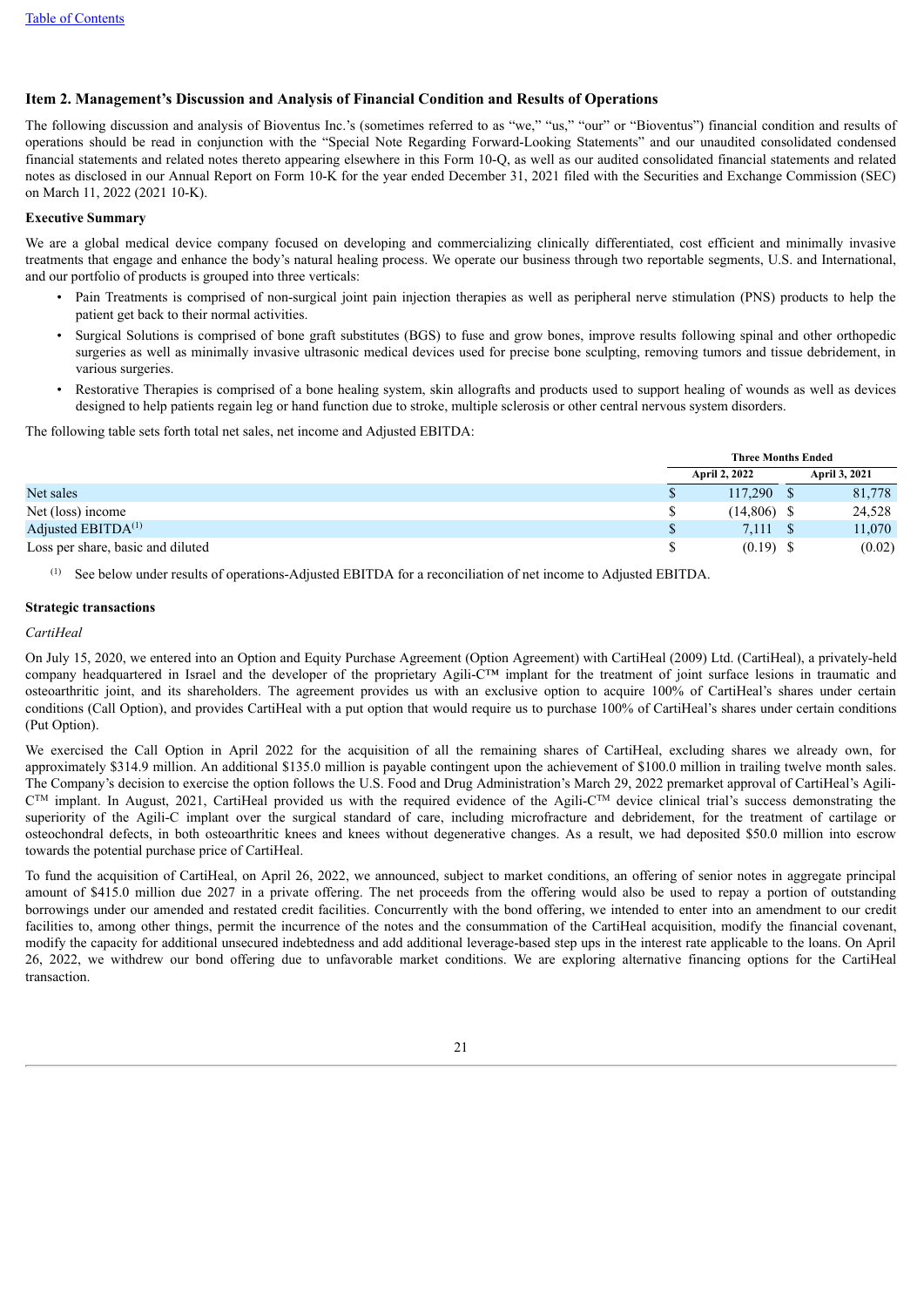#### *B.O.N.E.S. Trial*

We submitted a supplemental PMA to the FDA in December 2020 seeking approval of an expanded indication for EXOGEN, specifically, for the adjunctive treatment of acute and delayed metatarsal fractures to reduce the risk of non-union. This PMA supplement was based on and supported by clinical data in metatarsal fractures from the ongoing B.O.N.E.S. study. In April 2021, we received a letter from the FDA identifying certain deficiencies in the PMA supplement that must be addressed before the FDA can complete its review of the PMA supplement. The deficiencies include concerns about the data and endpoints from the B.O.N.E.S. study, and requests for re-analyses of certain data and provision of other information to support the findings. We are in the process of performing ancillary analysis on the data as requested by the FDA and remain engaged in discussions with the FDA to address the agency's concerns. In addition, in December 2021, we completed the follow up of all patients in the scaphoid B.O.N.E.S. study. We plan on submitting a PMA supplement for this indication in the fourth quarter of 2022. We can give no assurance that we will be able to resolve the deficiencies identified by the FDA in a timely manner, or at all. Consequently, the FDA's decision on the PMA supplements may be delayed beyond the time originally anticipated. Moreover, if our responses do not satisfy the FDA's concerns, the FDA may not approve our PMA supplements seeking to expand the indications for use of EXOGEN in metatarsal and scaphoid fractures as proposed.

#### **COVID-19 pandemic impact**

Our business, results of operations and financial condition have been and may continue to be, materially impacted by fluctuations in patient visits and elective procedures and any future temporary cessations of elective procedures as a result of the COVID-19 pandemic and could be further impacted by delays in payments from customers, supply chain interruptions, extended "shelter-in-place" orders or advisories, facility closures or other reasons related to the pandemic. As of the date of this Quarterly Report on Form 10-Q, the extent to which COVID-19 could materially impact our financial conditions, liquidity or results of operations is uncertain.

To the extent COVID-19 disruptions continue to adversely impact our business, results of operations and financial condition, it may also have the effect of heightening risks relating to our ability to successfully commercialize newly developed or acquired products or therapies, consolidation in the healthcare industry, intensified pricing pressure as a result of changes in the purchasing behavior of hospitals and maintenance of our numerous contractual relationships.

#### **Results of Operations**

For a description of the components of our results of operations, refer to Part II, Item 7, Management's Discussion and Analysis of Financial Condition and *Results of Operations* in our 2021 10-K.

The following table sets forth components of our condensed consolidated statements of operations as a percentage of net sales for the periods presented:

|                                                         | <b>Three Months Ended</b> |               |  |
|---------------------------------------------------------|---------------------------|---------------|--|
|                                                         | April 2, 2022             | April 3, 2021 |  |
| Net sales                                               | $100.0 \%$                | $100.0 \%$    |  |
| Cost of sales (including depreciation and amortization) | $35.5 \%$                 | $27.2 \%$     |  |
| Gross profit                                            | $64.5\%$                  | 72.8 %        |  |
| Selling, general and administrative expense             | 73.4 %                    | 42.3 $%$      |  |
| Research and development expense                        | $5.9\%$                   | $1.2\%$       |  |
| Restructuring costs                                     | $0.5 \%$                  | $-$ %         |  |
| Change in fair value of contingent consideration        | $0.2 \%$                  | $-$ %         |  |
| Depreciation and amortization                           | $2.8 \%$                  | $2.4\%$       |  |
| Operating (loss) income                                 | $(18.3)\%$                | 26.9%         |  |

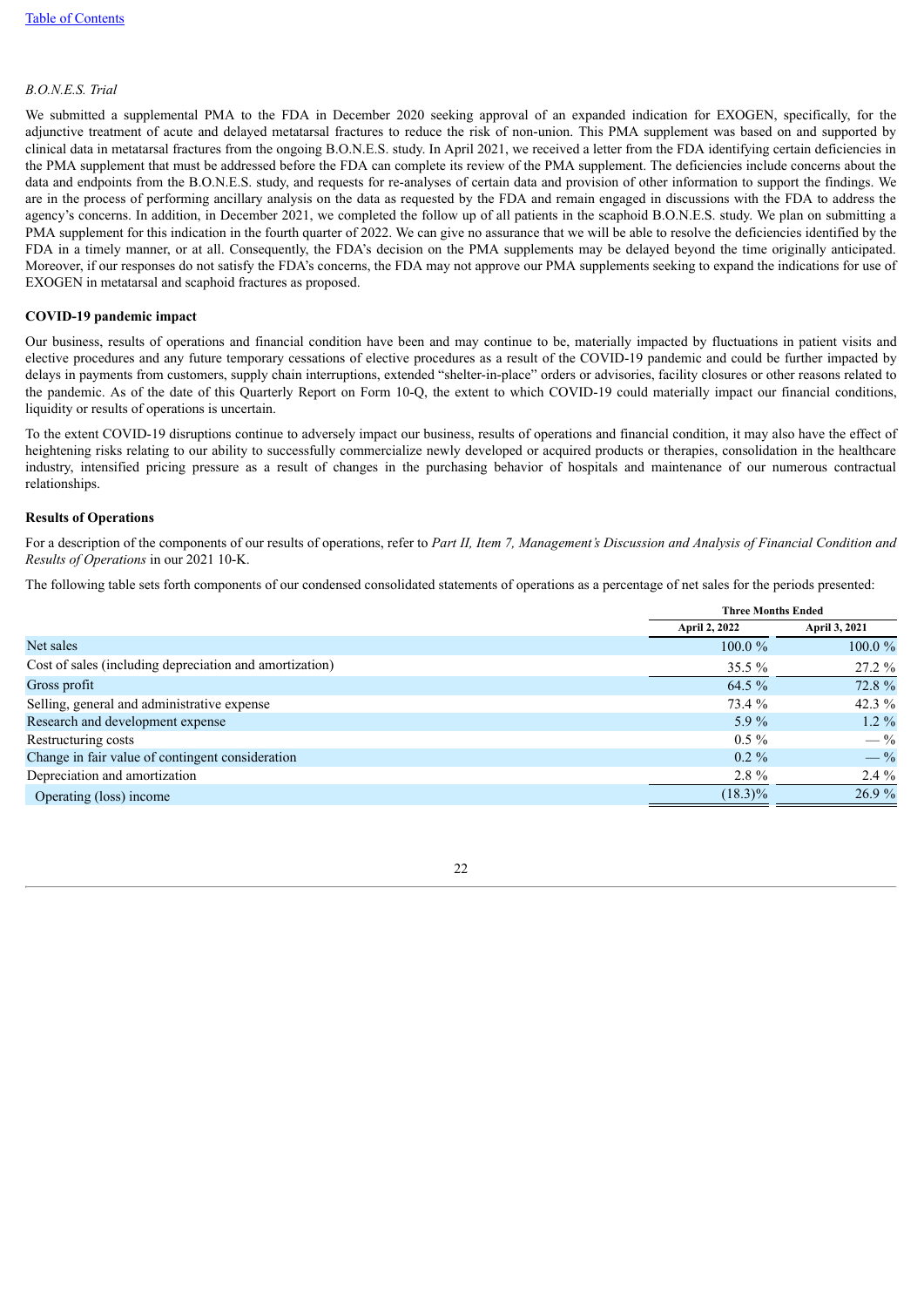The following table presents a reconciliation of net (loss) income to Adjusted EBITDA for the periods presented:

|                                                          |                      | <b>Three Months Ended</b> |               |  |
|----------------------------------------------------------|----------------------|---------------------------|---------------|--|
| (in thousands)                                           | <b>April 2, 2022</b> |                           | April 3, 2021 |  |
| Net (loss) income                                        | S                    | $(14,806)$ \$             | 24,528        |  |
| Income tax benefit                                       |                      | (5,132)                   | (73)          |  |
| Interest income, net                                     |                      | (1,550)                   | (2,876)       |  |
| Depreciation and amortization <sup>(a)</sup>             |                      | 12,479                    | 7,184         |  |
| Acquisition and related costs <sup>(b)</sup>             |                      | 7,403                     | 3,196         |  |
| Restructuring and succession charges <sup>(c)</sup>      |                      | 577                       | 157           |  |
| Equity compensation $(d)$                                |                      | 4,889                     | (22, 412)     |  |
| Equity loss in unconsolidated investments <sup>(e)</sup> |                      | 401                       | 469           |  |
| Foreign currency impact <sup>(f)</sup>                   |                      | (61)                      | (52)          |  |
| Other items $(g)$                                        |                      | 2,911                     | 949           |  |
| <b>Adjusted EBITDA</b>                                   |                      | 7,111<br>-8               | 11.070        |  |

Includes for the three months ended April 2, 2022 and April 3, 2021, respectively, depreciation and amortization of \$9,218 and \$5,236 in cost of sales and \$3,261 and \$1,948 in operating expenses presented in the consolidated statements of operations and comprehensive (loss) income. (a)

- Includes acquisition and integration costs related to completed acquisitions, amortization of inventory step-up associated with acquired entities, and changes in fair value of contingent consideration. (b)
- Costs incurred during 2022 were the result of adopting acquisition related restructuring plans to reduce headcount, reorganize management structure and to consolidate certain facilities. Costs in 2021 primarily related to executive transitions. (c)
- The three months ended April 2, 2022 includes compensation expense resulting from awards granted under the Company's equity based compensation plans. The three months ended April 3, 2021 primarily includes the change in fair value of the liability-classified awards granted under the Management incentive plan (MIP) prior to the IPO, partially offset by compensation expense resulting from awards granted under the Company's equity based compensation plans in effect after its IPO. (d)
- Represents CartiHeal equity investment losses. (e)
- Includes realized and unrealized gains and losses from fluctuations in foreign currency. (f)
- Other items primarily includes charges associated with strategic transactions, such as potential acquisitions, and public company preparation costs, which primarily includes accounting and legal fees. (g)

We present Adjusted EBITDA, a non-GAAP financial measure, because we believe it is a useful indicator that management uses as a measure of operating performance as well as for planning purposes, including the preparation of our annual operating budget and financial projections. We believe that Adjusted EBITDA is useful to our investors because it is frequently used by securities analysts, investors and other interested parties in their evaluation of the operating performance of companies in industries similar to ours. We define Adjusted EBITDA as net income before depreciation and amortization, provision of income taxes and interest expense, adjusted for the impact of certain cash, non-cash and other items that we do not consider in our evaluation of ongoing operating performance. These items include acquisition and related costs, restructuring and succession charges, equity compensation, equity loss in unconsolidated investments, foreign currency impact, and other items. Adjusted EBITDA by segment is comprised of net sales and costs directly attributable to a segment, as well as an allocation of corporate overhead costs primarily based on a ratio of net sales by segment to total consolidated net sales.

#### *Net sales*

|                                       |  | <b>Three Months Ended</b> |  |                      | Change |        |          |
|---------------------------------------|--|---------------------------|--|----------------------|--------|--------|----------|
| (in thousands, except for percentage) |  | <b>April 2, 2022</b>      |  | <b>April 3, 2021</b> |        |        | $\%$     |
| U.S.                                  |  | 104.081                   |  | 74,538               |        | 29,543 | $39.6\%$ |
| International                         |  | 13,209                    |  | 7.240                |        | 5,969  | 82.4 %   |
| Net Sales                             |  | 117.290                   |  | 81.<br>778           |        | 35,512 | 43.4 %   |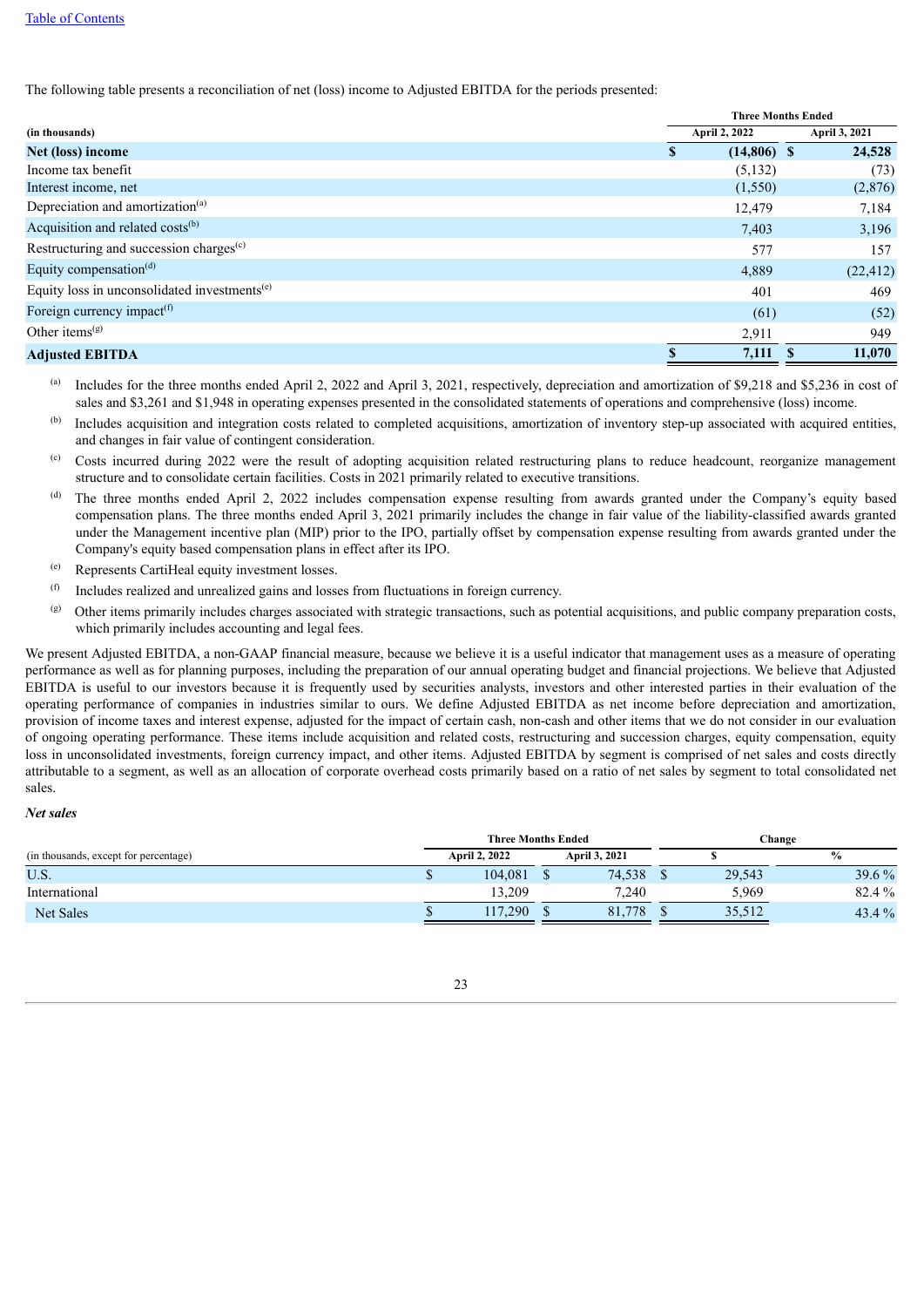# *U.S.*

Net sales increased \$29.5 million, or 39.6%, of which acquisitions contributed \$23.1 million. Revenue also increased due to volume growth and total increases by vertical were: i) Pain Treatments—\$10.1 million; ii) Restorative Therapies—\$10.3 million; and iii) Surgical Solutions—\$9.1 million.

### *International*

Net sales increased \$6.0 million, or 82.4%, of which acquisitions contributed \$5.4 million. Revenue also slightly increased due to sales volume growth as revenue during the first quarter of 2021 was negatively affected by the economic impact of the COVID-19 pandemic.

# *Gross profit and gross margin*

|                                       |                      | <b>Three Months Ended</b> |               |               | Change |           |               |  |
|---------------------------------------|----------------------|---------------------------|---------------|---------------|--------|-----------|---------------|--|
| (in thousands, except for percentage) | <b>April 2, 2022</b> |                           | April 3, 2021 |               |        |           | $\frac{0}{0}$ |  |
| U.S.                                  |                      | 67,616 \$                 |               | 54,615        | - \$   | 13,001    | 23.8%         |  |
| International                         |                      | 8,086                     |               | 4,941         |        | 3,145     | 63.7%         |  |
| Total                                 |                      | 75,702 \$                 |               | 59,556        |        | 16,146    | 27.1%         |  |
|                                       |                      |                           |               |               |        |           |               |  |
|                                       |                      | <b>April 2, 2022</b>      |               | April 3, 2021 |        | Change    |               |  |
| U.S.                                  |                      | 65.0 %                    |               | 73.3 %        |        | $(8.3\%)$ |               |  |
| International                         |                      | 61.2 %                    |               | 68.2 %        |        | $(7.0\%)$ |               |  |
| Total                                 |                      | 64.5 $%$                  |               | 72.8%         |        | $(8.3\%)$ |               |  |

*U.S.*

Gross profit increased \$13.0 million, or 23.8%, primarily due to the increase in net sales. Gross margin decreased due to product mix including products introduced as a result of acquisitions. Gross margin was also negatively impacted by 4.0% from additional amortization of acquisition related assets in 2022 compared with the prior year.

#### *International*

Gross profit increased \$3.1 million, or 63.7%, primarily due to the increase in net sales. Gross margin decreased due to product mix including products introduced as a result of acquisitions.

# *Selling, general and administrative expense*

|                                              |  | <b>Three Months Ended</b> |               |        | Change |        |                |  |
|----------------------------------------------|--|---------------------------|---------------|--------|--------|--------|----------------|--|
| (in thousands.)<br>s, except for percentage) |  | April 2, 2022             | April 3, 2021 |        |        |        |                |  |
| Selling, general and administrative expense  |  | 86.                       |               | 34,686 |        | 51.438 | $3\%$<br>148.5 |  |

Selling, general and administrative expenses increased \$51.4 million, or 148.3%, primarily due to: i) an increase in equity-based compensation of \$25.2 million, which includes a \$23.4 million decrease in fair market value during 2021 of accrued equity-based compensation resulting from the difference between the pricing from the pending IPO and the actual offering price; ii) an increase in compensation related expenses of \$16.9 million, primarily resulting from acquisitions; iii) an increase in consulting and travel related expenses of \$4.1 million and iv) an increase of \$1.2 million in corporate and employee health insurance primarily resulting from acquisitions.

# *Research and development expenses*

|                                             | <b>Three Months Ended</b> |               | <b>Change</b> |       |      |
|---------------------------------------------|---------------------------|---------------|---------------|-------|------|
| (in thousands.)<br>, except for percentage) | <b>April 2, 2022</b>      | April 3, 2021 |               |       | $\%$ |
| Research and development expense            | 5.928                     | 947           |               | 5,981 | NM   |

 $(NM = Not meaningful)$ 

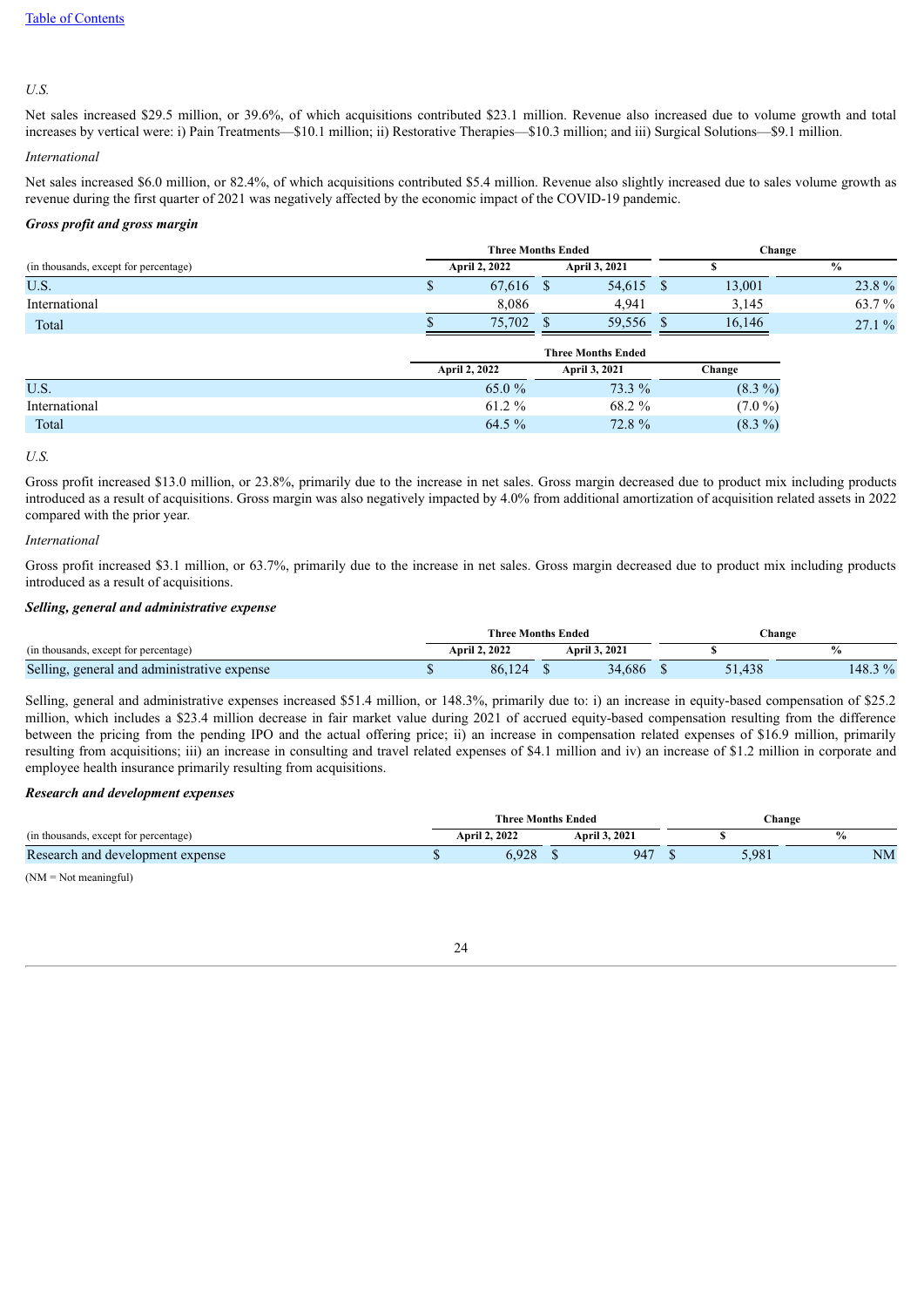Research and development expense increased by \$6.0 million primarily due to: i) an increase in equity-based compensation of \$2.1 million, which includes a \$1.8 million decrease in fair market value during 2021 of accrued equity-based compensation resulting from the difference between the pricing from the pending IPO and the actual offering price; ii) an increase of \$1.8 million in consulting costs and iii) an increase of \$1.4 million in compensation related expenses.

#### *Restructuring costs*

Restructuring costs of \$0.6 million for the three months ended April 2, 2022 were incurred as a result of restructuring plans for recently acquired businesses to reduce headcount and to reorganize management structure.

#### *Change in fair value of contingent consideration*

The change in fair value of the Bioness contingent consideration of \$0.3 million during the three months ended April 2, 2022 resulting from the change in present value of discounted cash flows due to the passage of time.

#### *Depreciation and amortization*

|                                            | <b>Three Months Ended</b> |                   | Change          |          |  |  |
|--------------------------------------------|---------------------------|-------------------|-----------------|----------|--|--|
| (in thousands,<br>, except for percentage) | April 2, 2022             | April 3, 2021     |                 |          |  |  |
| Depreciation and amortization              | 2251<br>ر ہے ۔            | ، ص<br>$\sim 145$ | 220<br>∶ ∠ ل. ا | 69.0 $%$ |  |  |

Depreciation and amortization increased during three months ended April 2, 2022 compared with the prior year comparable periods primarily due to the acquisitions.

#### *Other income*

|                                       | <b>Three Months Ended</b> |                      | Change |       |               |  |
|---------------------------------------|---------------------------|----------------------|--------|-------|---------------|--|
| (in thousands, except for percentage) | <b>April 2, 2022</b>      | <b>April 3, 2021</b> |        |       | $\frac{0}{0}$ |  |
| Interest income, net                  | (1.550)                   | (2,876)              |        | 1,326 | $(46.1\%)$    |  |
| Other expense                         | 38                        | 419                  |        | 381   | $(90.9\%)$    |  |

Interest income, net decreased \$1.3 million due to: i) the settlement of our equity participation right (EPR) liability in 2021 resulting in interest income of \$2.8 million and ii) an increase of \$0.8 million in interest expense as a result of our October 2021 debt refinancing. These changes were partially offset with a \$2.4 million increase in interest income resulting from the change in the fair value of our interest rate swap.

Other expense decreased \$0.4 million primarily due miscellaneous income and the impact of foreign currency.

#### *Income tax expense*

|                                       | <b>Three Months Ended</b> |  |                      | Change |         |               |  |
|---------------------------------------|---------------------------|--|----------------------|--------|---------|---------------|--|
| (in thousands, except for percentage) | <b>April 2, 2022</b>      |  | <b>April 3, 2021</b> |        |         | $\frac{9}{6}$ |  |
| Income tax benefit                    | (5.132)                   |  | (73)                 |        | (5,059) | NM            |  |
| Effective tax rate                    | 25.7 %                    |  | $0.3\%$              |        |         | $25.4 \%$     |  |

Income tax benefit for the three months ended April 2, 2022 and April 3, 2021 was primarily due to net losses experienced during 2022 and the full quarter impact of the Up C partnership structure resulting from our IPO.

#### *Noncontrolling interest*

|                                       | <b>Three Months Ended</b> |  | Change               |  |       |            |
|---------------------------------------|---------------------------|--|----------------------|--|-------|------------|
| (in thousands, except for percentage) | <b>April 2, 2022</b>      |  | <b>April 3, 2021</b> |  |       |            |
| Continuing LLC Owner                  | 3.411                     |  | (81)                 |  | 3,492 | <b>NM</b>  |
| Other noncontrolling interest         | 118                       |  | 489                  |  | 371)  | $(75.9\%)$ |
| Total                                 | 3,529                     |  | 408                  |  | 3,121 |            |

Subsequent to the IPO and Transactions, we are the sole managing member of BV LLC in which we own 79.5%. We have a majority economic interest, the sole voting interest in, and control the management of BV LLC. As a result, we consolidate the financial results of BV LLC and report a non-controlling interest representing the 20.5% that is owned by the Continuing LLC Owner.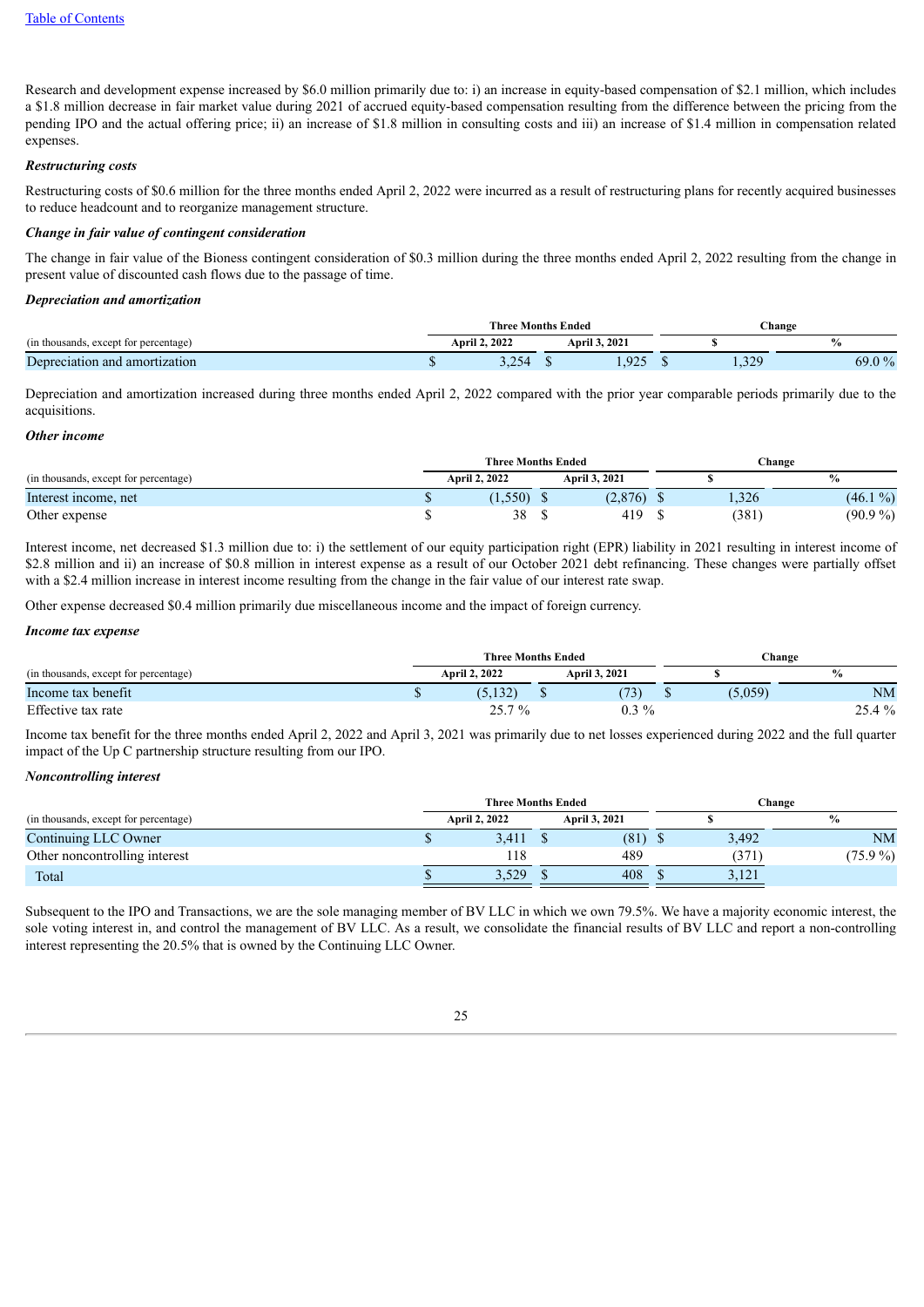The decline in other noncontrolling interest resulted from our deconsolidation of Harbor upon the termination of the Collaboration Agreement during the second quarter of 2021. We ceased being the primary beneficiary upon termination as we no longer had the power to direct Harbor's significant activities. Prior to the deconsolidation, our partial ownership and exclusive Collaboration Agreement with Harbor resulted in loss attributable to noncontrolling interest for the three months ended April 3, 2021 of \$0.5 million.

# *Segment Adjusted EBITDA*

Adjusted EBITDA for each of our reportable segments is as follows:

|                                       |               | <b>Three Months Ended</b> |               | <b>Change</b> |                |                 |  |
|---------------------------------------|---------------|---------------------------|---------------|---------------|----------------|-----------------|--|
| (in thousands, except for percentage) | April 2, 2022 |                           | April 3, 2021 |               |                |                 |  |
| U.S.                                  |               | 4.728                     | 9.998         |               | (5,270)        | $(52.7\%)$      |  |
| International                         |               | 2,383                     | 1,072         |               | $-211$<br>1.71 | $.3\frac{9}{6}$ |  |

#### *U.S.*

Adjusted EBITDA decreased \$5.3 million or 52.7% primarily due to an increase in compensation related charges of \$18.3 million previously discussed as well as higher public company costs, which was partially offset by a \$13.0 million increase in gross profit.

#### *International*

Adjusted EBITDA increased \$1.3 million primarily due to a \$3.1 million increase in gross profit resulting from the increase in sales. This increase was partially offset by the increase in compensation related charges, consulting and travel related expenses.

#### **Liquidity and Capital Resources**

#### *Sources of liquidity*

Our principal liquidity needs have historically been for acquisitions, working capital, research and development, clinical trials, and capital expenditures. We expect these needs to continue as we develop and commercialize new products and further our expansion into international markets. We believe that our existing cash and cash equivalents, borrowing capacity under our revolving credit facility and cash flow from operations will be enough to meet our anticipated cash requirements for at least the next twelve months. However, we will require additional capital in order to consummate the CartiHeal acquisition, as discussed further in *Part II, Item 1A. Risk Factors* for additional information regarding additional capital needs.

We anticipate that to the extent that we require additional liquidity, we will obtain funding through the incurrence of other indebtedness, additional equity financings or a combination of these potential sources of liquidity. In addition, we may raise additional funds to finance future cash needs through receivables or royalty financings or corporate collaboration and licensing arrangements. If we raise additional funds by issuing equity securities or convertible debt, our stockholders will experience dilution. Debt financing, if available, would result in increased fixed payment obligations and may involve agreements that include covenants limiting or restricting our ability to take specific actions, such as incurring additional debt, or making capital expenditures. If we raise additional funds through collaboration and licensing arrangements with third parties, it may be necessary to relinquish valuable rights to our products, future revenue streams or product candidates, or to grant licenses on terms that may not be favorable to us. The covenants under our credit agreement limit our ability to obtain additional debt financing. We cannot be certain that additional funding will be available on acceptable terms, or at all. Any failure to raise capital in the future could have a negative impact on our financial condition and our ability to pursue our business strategies.

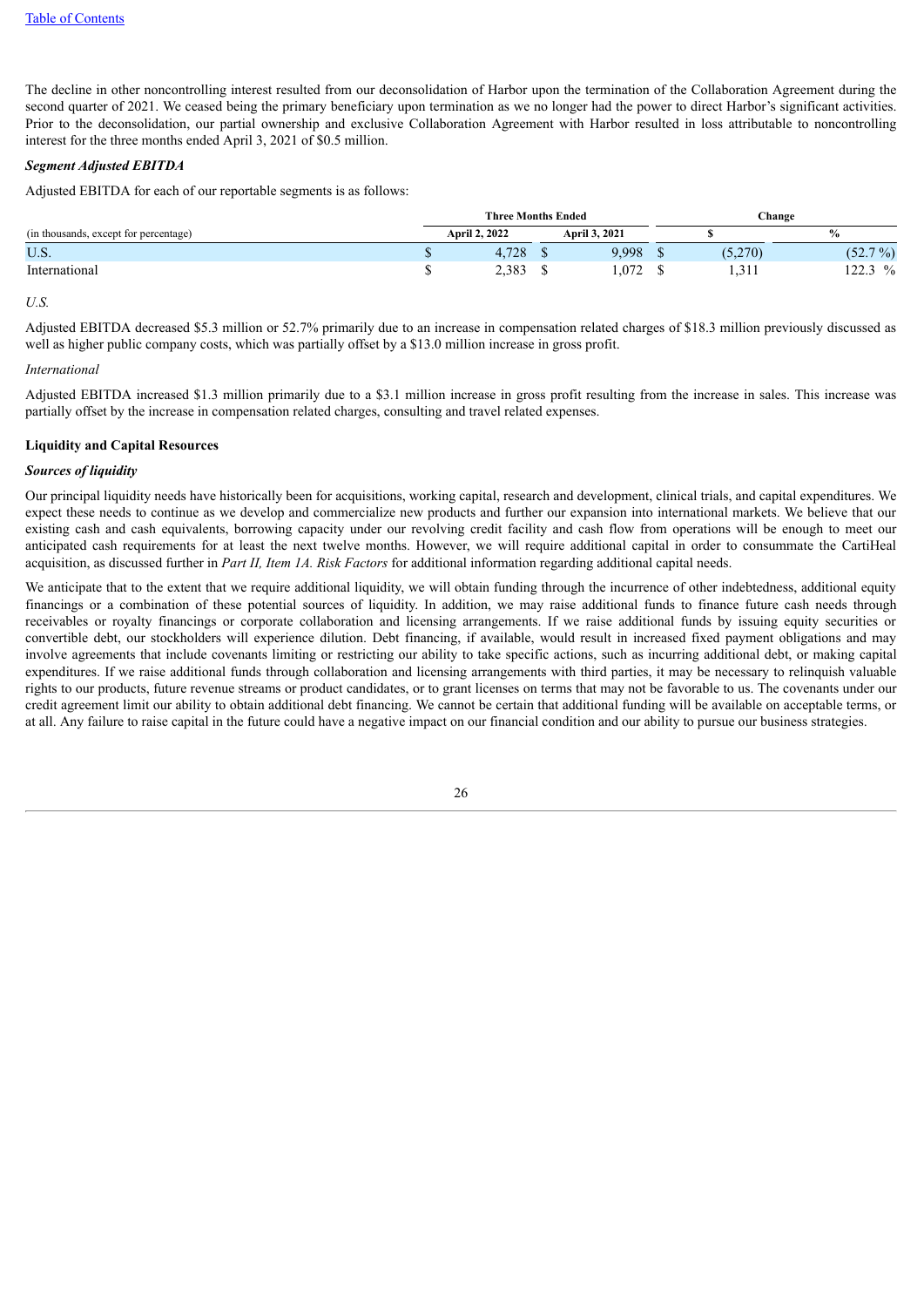### *Initial public of ering*

On February 16, 2021, in connection with our IPO, we issued and sold 9,200,000 shares of our Class A common stock at a price to the public of \$13.00 per share, resulting in gross proceeds to us of approximately \$119.6 million, before deducting the underwriting discount, commissions and estimated offering expenses payable by us. Bioventus Inc. is a holding company and has no material assets other than the ownership of LLC Interests and has no independent means of generating revenue. Deterioration in the financial condition, earnings, or cash flow of BV LLC and its subsidiaries for any reason could limit or impair their ability to pay such distributions. In addition, the terms of our financing arrangements, including the 2019 Credit Agreement, contain covenants that may restrict BV LLC and its subsidiaries from paying such distributions, subject to certain exceptions. Further, BV LLC is generally prohibited under Delaware law from making a distribution to a member to the extent that, at the time of the distribution, after giving effect to the distribution, liabilities of BV LLC (with certain exceptions), as applicable, exceed the fair value of its assets. Subsidiaries of BV LLC are generally subject to similar legal limitations on their ability to make distributions to BV LLC. Bioventus Inc., as the managing member, causes BV LLC to make cash distributions to the owners of LLC Interests in an amount sufficient to (i) fund tax obligations in respect of allocations of taxable income from BV LLC and (ii) cover Bioventus Inc. operating expenses, including payments under the Tax Receivable Agreement (TRA).

#### *Cash requirements*

Except as provided below, there have been no material changes to our future cash requirements as disclosed in Part II, Item 7 of our 2021 10-K.

We enter into contracts in the normal course of business with various third parties for development, collaboration and other services for operating purposes. These contracts provide for termination upon notice. Payments due upon cancellation generally consist only of payments for services provided or expenses incurred, including non-cancellable obligations of our service providers, up to the date of cancellation. Certain agreements include contingent events that upon occurrence would require payment. For information regarding Commitments and Contingencies, refer to *Note 11. Commitment and contingencies* in *Part 1, Item 8. Financial Statements and Supplementary Data* in this Quarterly Report on Form 10-Q for further information regarding other matters.

#### *Tax Receivable Agreement*

The BV LLC Agreement provides for the payment of certain distributions to the Continuing LLC Owner in amounts sufficient to cover the income taxes imposed with respect to the allocation of taxable income from BV LLC as well as obligations under the TRA. Under the TRA, we are required to make cash payments to the Continuing LLC Owner equal to 85% of the tax benefits, if any, that we actually realize (or in certain circumstances are deemed to realize), as a result of (1) increases in the tax basis of assets of BV LLC resulting from (a) any future redemptions or exchanges of LLC Interests, and (b) certain distributions (or deemed distributions) by BV LLC and (2) certain other tax benefits arising from payments under the TRA. We expect the amount of the cash payments required to be made under the TRA will be significant. The actual amount and timing of any payments under the TRA will vary depending upon a number of factors, including the timing of redemptions or exchanges by the Continuing LLC Owner, the amount of gain recognized by the Continuing LLC Owner, the amount and timing of the taxable income we generate in the future, and the federal tax rates then applicable. Any payments made by us to the Continuing LLC Owner under the TRA will generally reduce the amount of overall cash flow that might have otherwise been available to us. To the extent that we are unable to make payments under the TRA for any reason, such payments generally will be deferred and will accrue interest until paid; provided, however, that nonpayment for a specified period may constitute a material breach of a material obligation under the TRA and therefore accelerate payments due under the TRA.

#### *CartiHeal*

As disclosed above, we exercised the Call Option in April 2022 for the acquisition of all the remaining shares of CartiHeal, excluding shares we already own, for approximately \$314.9 million. An additional \$135.0 million is payable contingent upon the achievement of \$100.0 million in trailing twelve month sales. We are currently exploring financing options in order to fund the CartiHeal acquisition. For additional information, see *Part II, Item 1A. Risk Factors*.

#### *Credit Facilities*

There have been no material changes to our outstanding indebtedness or the terms of and available borrowing capacity under our credit facilities as disclosed in our 2021 10-K. We were in compliance with all required financial covenants as of April 2, 2022.

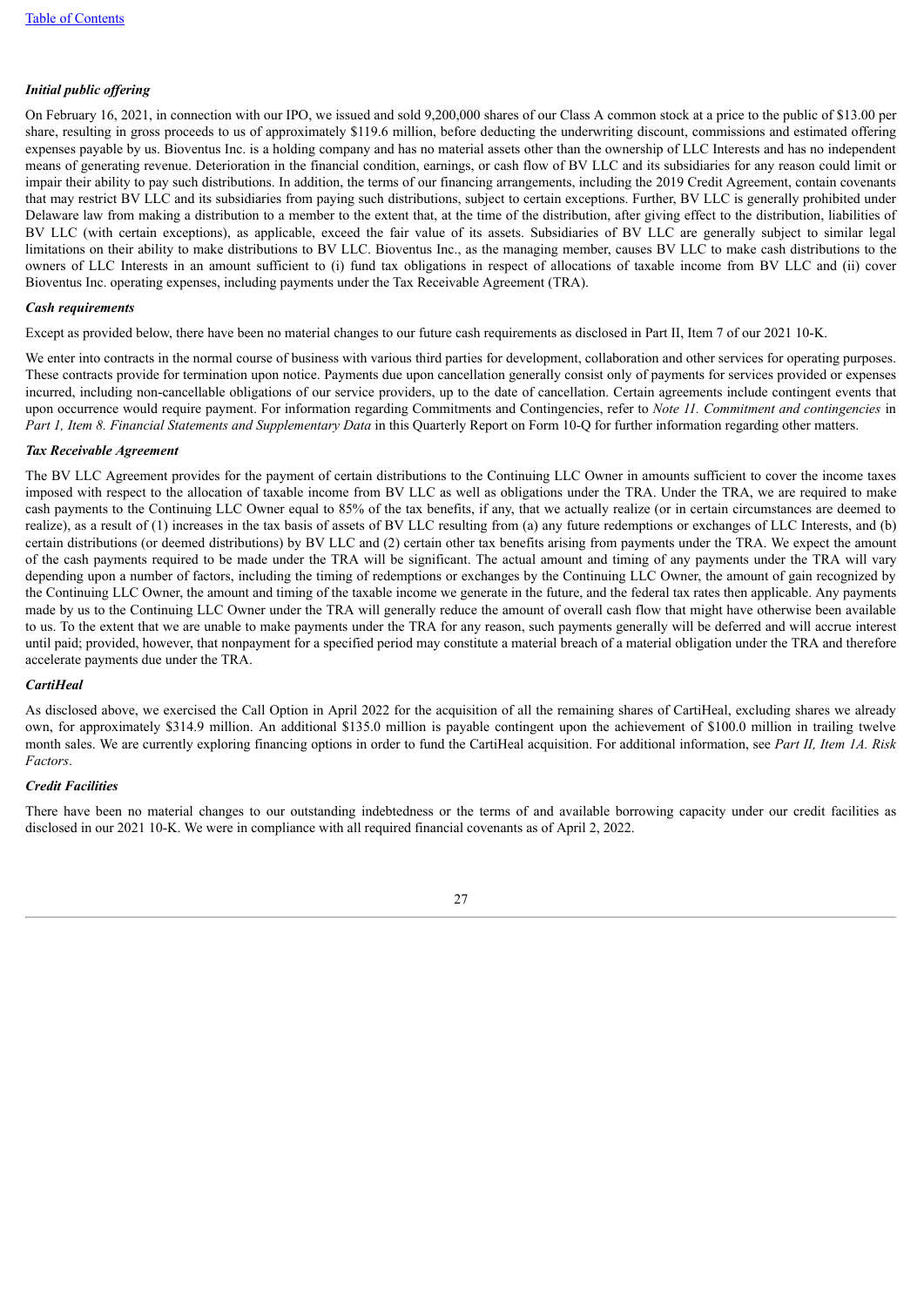#### *Other*

For information regarding Commitments and Contingencies, refer to *Note 11. Commitments and contingencies* and *Note 3. Acquisitions and investments* to the Notes to the Unaudited condensed consolidated financial statements of Part 1. Item 1. Financial Statements of this Form 10-O.

#### *Information regarding cash flows*

Cash, cash equivalents and restricted cash as of April 2, 2022 totaled \$82.7 million, compared to \$99.2 million as of December 31, 2021. The decrease in cash was primarily due to the following:

|                                                          |  | <b>Three Months Ended</b> |                      | Change |           |               |  |
|----------------------------------------------------------|--|---------------------------|----------------------|--------|-----------|---------------|--|
| (in thousands, except for percentage)                    |  | <b>April 2, 2022</b>      | <b>April 3, 2021</b> |        |           | $\frac{0}{0}$ |  |
| Net cash from operating activities                       |  | $(21,019)$ \$             | $(18,042)$ \$        |        | (2,977)   | $16.5\%$      |  |
| Net cash from investing activities                       |  | (4,674)                   | (46, 648)            |        | 41.974    | $(90.0\%)$    |  |
| Net cash from financing activities                       |  | 9.205                     | 107,526              |        | (98, 321) | $(91.4\%)$    |  |
| Effect of exchange rate changes on cash                  |  | 71)                       | (221)                |        | 150       | $(67.9\%)$    |  |
| Net change in cash, cash equivalents and restricted cash |  | (16, 559)                 | 42,615               |        | (59, 174) | $(138.9\%)$   |  |

#### NM = Not Meaningful

#### *Operating Activities*

Net cash used in operating activities increased \$3.0 million, primarily due to completed acquisitions and the resulting integration costs, higher employee compensation and increased operating costs. These outflows were partially offset by increased collections from higher sales.

#### *Investing Activities*

Cash flows used in investing activities decreased \$42.0 million, primarily due to the \$45.8 million acquisition of Bioness in 2021 partially offset with an increase of \$1.6 million in capital expenditures.

#### *Financing Activities*

Cash flows provided by financing activities decreased \$98.3 million, primarily due to the \$110.4 million in net proceeds from the issuance of Class A common stock sold during our 2021 IPO. This was partially offset by a \$15.0 million draw on our revolving credit facility in 2022.

#### *Of -balance Sheet Arrangements*

We do not have any off-balance sheet arrangements.

#### *Contractual Obligations*

There have been no material changes to our contractual obligations as disclosed in our 2021 10-K.

#### *Critical Accounting Estimates*

Our discussion of operating results is based upon the unaudited condensed consolidated financial statements and accompanying notes. The preparation of these statements requires us to make estimates and assumptions that affect the reported amounts of assets and liabilities and disclosure of contingent assets and liabilities at the date of the financial statements and the reported amount of revenues and expenses during the reporting period. Our critical accounting estimates are detailed in *Item 7* of our 2021 10-K and we have no material changes from such disclosures.

#### *Recently Issued Accounting Pronouncements*

Refer to Note 1. Organization, in the Notes to the Unaudited condensed consolidated financial statements of Part 1, Item 1. Financial Statements of this Form 10-Q for detailed information regarding the status of recently issued accounting pronouncements.

## <span id="page-31-0"></span>**Item 3. Quantitative and Qualitative Disclosures about Market Risk**

<span id="page-31-1"></span>There have been no material changes to our market risks as disclosed in our 2021 10-K.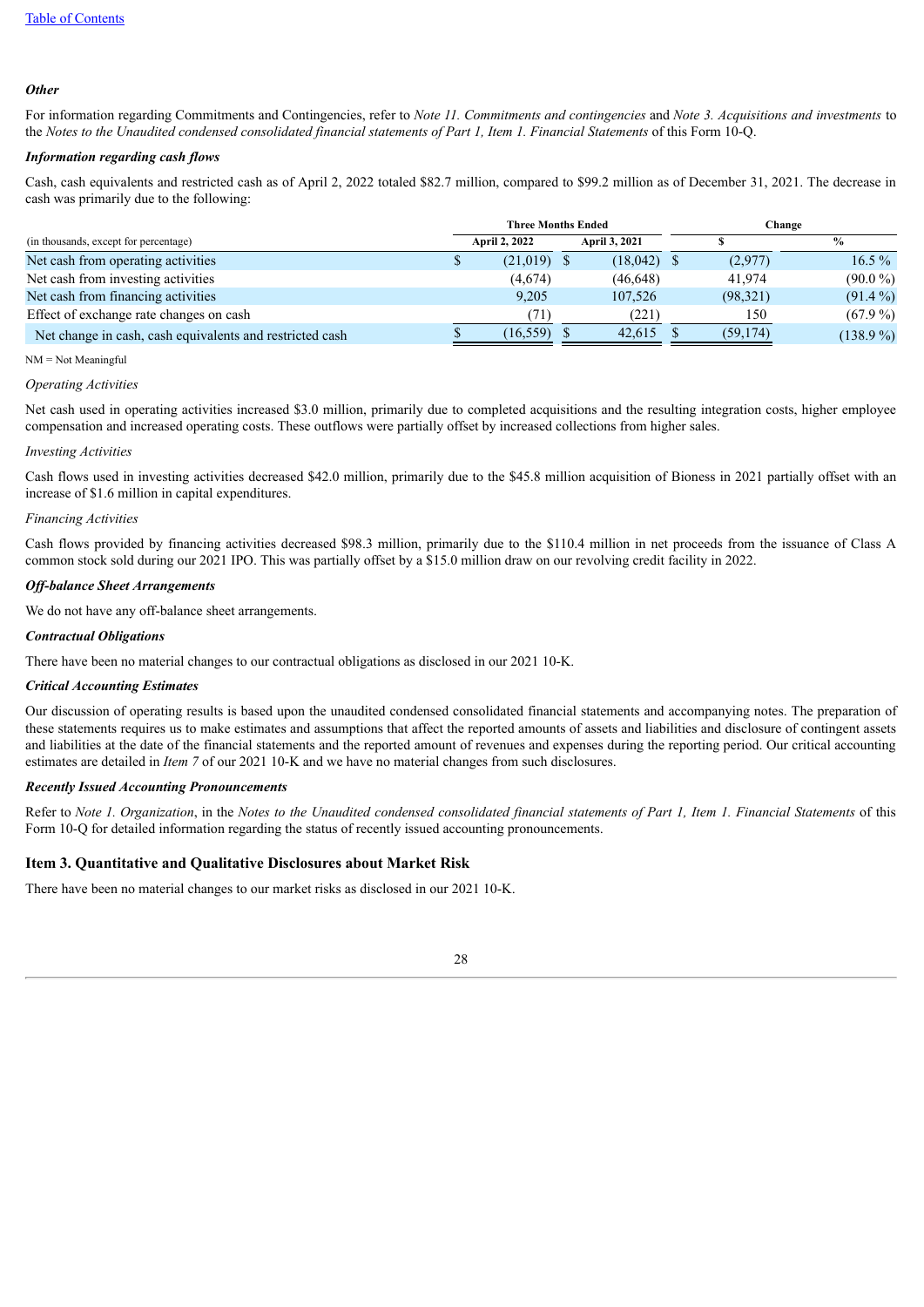#### **Item 4. Controls and Procedures**

#### *Limitations on Ef ectiveness of Controls and Procedures*

In designing and evaluating our disclosure controls and procedures, management recognizes that any controls and procedures, no matter how well designed and operated, can provide only reasonable assurance of achieving the desired control objectives. In addition, the design of disclosure controls and procedures must reflect that there are resource constraints and that management is required to apply judgment in evaluating the benefits of possible controls and procedures relative to their costs.

#### *Evaluation of Disclosure Controls and Procedures*

Our management, with the participation of our Chief Executive Officer and Chief Financial Officer, conducted an evaluation of the effectiveness of our disclosure controls and procedures as of the end of the period covered by this Quarterly Report on Form 10-Q. Based on this evaluation, our Chief Executive Officer and Chief Financial Officer concluded that our disclosure controls and procedures were effective at the reasonable assurance level as of April 2, 2022.

#### *Changes in Internal Control over Financial Reporting*

There were no changes in our internal control over financial reporting that occurred during the quarterly period covered by this report that have materially affected, or are reasonably likely to materially affect, our internal control over financial reporting, except for:

- (1) Redesigning the claims workflow process and implementing claims workflow and patient collections software; and
- (2) Finalization of the integration of Bioness, which included transitioning to Bioventus' ERP system and related controls.

# <span id="page-32-0"></span>**Part II. Other Information**

#### <span id="page-32-1"></span>**Item 1. Legal Proceedings**

On March 23, 2017, Misonix's former distributor in China, Cicel (Beijing) Science & Technology Co., Ltd., filed a lawsuit against Misonix and certain of its officers and directors in the United States District Court for the Eastern District of New York. The complaint alleged that Misonix improperly terminated its contract with the former distributor. The complaint sought various remedies, including compensatory and punitive damages, specific performance and preliminary and post judgment injunctive relief, and asserted various causes of action, including breach of contract, unfair competition, tortious interference with contract, fraudulent inducement, and conversion. On October 7, 2017, the court granted Misonix's motion to dismiss each of the tort claims asserted against Misonix, and also granted the individual defendants' motion to dismiss all claims asserted against them. On January 23, 2020, the Court granted Cicel's motion to amend its complaint, to include claims for alleged defamation and theft of trade secrets in addition to the breach of contract claim. Discovery in the matter ended on August 5, 2021. On January 20, 2022, the Court granted Misonix's summary judgment motion on Cicel's breach of contract and defamation claims. Cicel's motion for reconsideration of the Court's summary judgment ruling in Misonix's favor was dismissed by the Court on April 29, 2022. We believe that we have various legal and factual defenses to the remaining trade secret claim and intend to defend the action vigorously. There is no trial date currently set.

Prior to the closing of our acquisition of Bioness, Bioness had been named as a defendant in a lawsuit, for which we are indemnified under the indemnification provisions contained in the Bioness Merger Agreement. The case relates to an action brought in February 2021 in the Delaware State Court of Chancery by a former minority shareholder and director of Bioness, seeking a temporary restraining order contesting our acquisition of Bioness. While the complaint to block the Bioness acquisition was dismissed by the court, a separate action was brought against the Company under the indemnification provisions of the Bioness Certificate of Incorporation to recover approximately \$2.0 million in attorney fees and other expenses incurred by the director and shareholder in connection with the dismissed case.

On August 19, 2021, the court issued a ruling granting, in part, plaintiff's motion for summary judgment, awarding plaintiff attorney's fees and related expenses incurred in connection with performance of the plaintiff's directorial duties, and denying fees and expenses incurred in a non-director capacity. In its ruling, the Court's order also directed the parties to agree upon a process that will govern the payment of and challenges to plaintiff's payment requests and required Bioness to pay 50% of the demanded amount into escrow if more than 50% of the total invoiced amount was in dispute. Pursuant to the court's order, to date, Bioness has paid approximately \$1.0 million into escrow. We await the court's final ruling on the appropriateness of these fees.

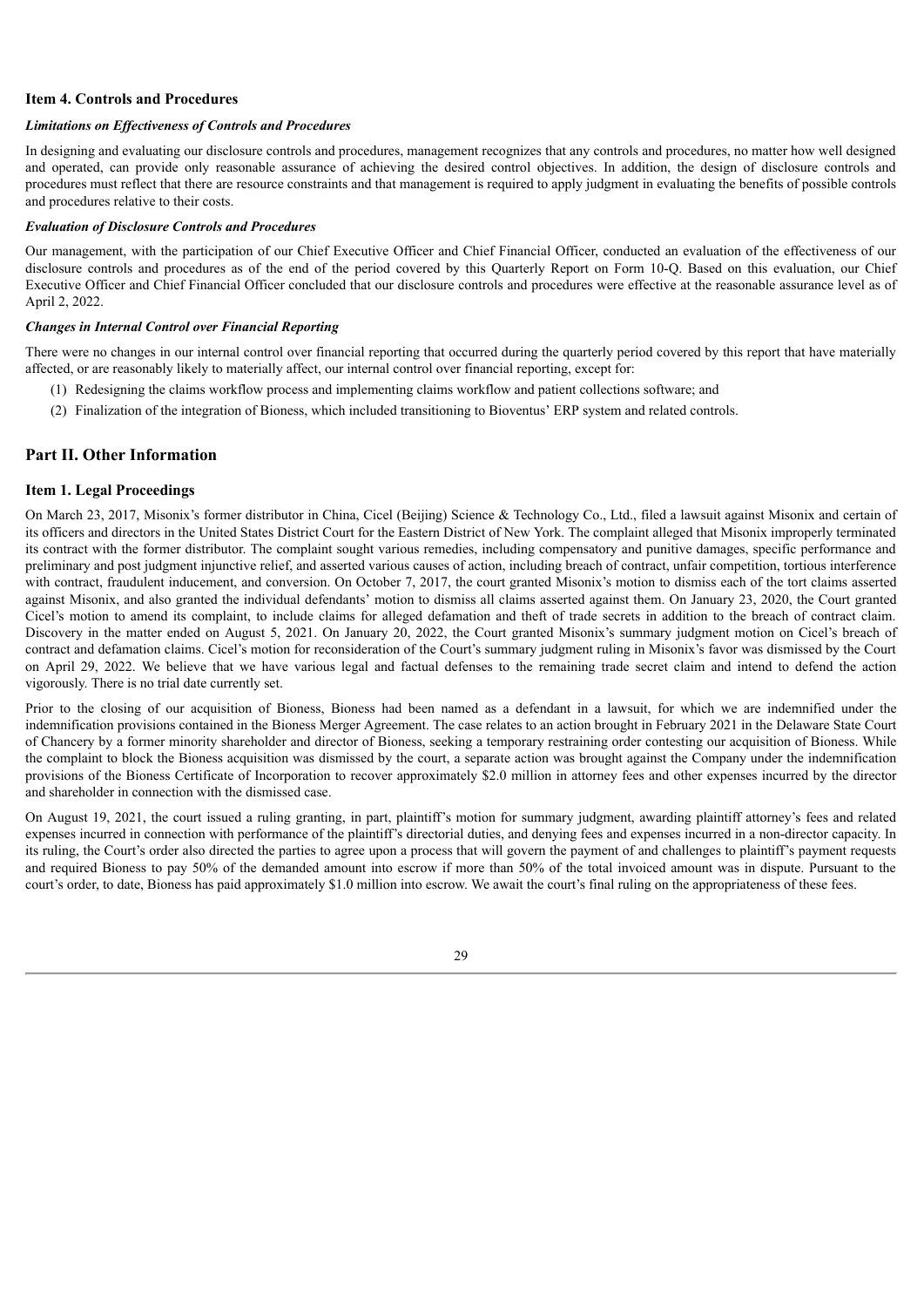On February 8, 2022, the above referenced minority shareholder of Bioness filed another action in the Delaware State Court of Chancery in connection with our acquisition of Bioness. This action names the former Bioness directors, the Alfred E. Mann Trust (Trust), which was the former majority shareholder of Bioness, the trustees of the Trust and Bioventus as defendants. The complaint alleges, among other things, that the individual directors, the Trust, and the trustees breached their fiduciary duty to the plaintiff in connection with their consideration and approval of our transaction. The complaint also alleges that we aided and abetted the other defendants in breaching their fiduciary duties to the plaintiff and that we breached the Merger Agreement by failing to pay the plaintiff its pro rata share of the merger consideration. We believe that we are indemnified under the indemnification provisions contained in the Bioness Merger Agreement for these claims. We also believe that there are various legal and factual defenses to the claims plaintiff made against us and intend to defend ourselves vigorously.

On September 15, 2021, a purported stockholder of Misonix filed an action in the United States District Court for the Eastern District of New York, captioned Stein v. Misonix, Inc., et al., Case No. 2:21-cv-05127 (E.D.N.Y.) (the Stein Complaint). The Stein Complaint named Misonix and members of its board of directors as defendants. The Stein Complaint was dismissed on April 6, 2022. On September 16, 2021, a purported stockholder of Misonix filed an action in the United States District Court for the Southern District of New York, captioned Ciccotelli v. Misonix, Inc. et al., Case No. 1:21-cv-07773 (S.D.N.Y.) (the Ciccotelli Complaint) against Misonix, members of its board of directors, the Company, and its subsidiaries, Merger Sub I and Merger Sub II, as defendants. Plaintiff voluntarily dismissed the Ciccotelli Complaint on November 10, 2021. On October 12, 2021, another purported stockholder of Misonix filed an action in the United States District Court for the Eastern District of New York, captioned Rubin v. Misonix, Inc. et al., Case No. 1:21-cv-05672 (S.D.N.Y.) (the Rubin Complaint) and on October 15, 2021, another purported stockholder of Misonix filed an action in the United States District Court for the Southern District of New York, captioned Taylor v. Misonix, Inc. et al., Case No. 1:21-cv-08513 (S.D.N.Y.) (the Taylor Complaint). The Rubin Complaint and the Taylor Complaint name Misonix and members of its board of directors as defendants. Plaintiffs voluntarily dismissed the Rubin and Taylor Complaints on January 21, 2022 and February 18, 2022, respectively

Each of the pending complaints relating to the Misonix Acquisition asserted claims under Section 14(a) and Section 20(a) of the Exchange Act and SEC Rule 14a-9, challenging the adequacy of disclosures in the proxy statement/prospectus filed with the SEC on September 8, 2021 or the Definitive Proxy Statement filed with the SEC on September 24, 2021, regarding Misonix and/or Bioventus' projections and J.P. Morgan's financial analysis. The complaints sought, among other relief, (i) injunctive relief preventing the parties from proceeding with the merger, (ii) rescission in the event that the merger is consummated, and (iii) an award of costs, including attorneys' and experts' fees.

Please refer to *Note 11. Commitments and contingencies* in the notes to our financial statements included in *Part I, Item 1*, of this Quarterly Report on Form 10-Q for information pertaining to legal proceedings. In addition, we are party to legal proceedings incidental to our business. While our management currently believes the ultimate outcome of these proceedings, individually and in the aggregate, will not have a material adverse effect on our consolidated financial statements, litigation is subject to inherent uncertainties. Were an unfavorable ruling to occur, there exists the possibility of a material adverse impact on our financial condition and results of operations.

#### <span id="page-33-0"></span>**Item 1A. Risk Factors**

In addition to the other information set forth in this Quarterly Report on Form 10-Q, you should carefully consider the risk factors and other cautionary statements described in *Part I, Item 1A., Risk Factors* included in our 2021 10-K, which could materially affect our businesses, financial condition, or future results. Additional risks and uncertainties not currently known to us or that we currently deem to be immaterial also may materially adversely affect our business, financial condition, or future results. There have been no material updates to our Risk Factors presented in our 2021 10-K except for the following:

#### We may be unable to raise the capital necessary to complete the CartiHeal acquisition, and our ability to raise additional funds in the future may be *limited.*

On April 4, 2022, we exercised our call option to acquire CartiHeal (2009) Ltd., excluding the ownership interest already owned by us, for approximately \$314.9 million, with an additional approximately \$135.0 million payable contingent upon the achievement of \$100.0 million in trailing twelve-month sales. To fund the acquisition of CartiHeal, on April 26, 2022, we announced, subject to market conditions, an offering of senior notes in aggregate principal amount of \$415.0 million due 2027 (the Notes) in a private offering. The net proceeds from the offering would also be used to repay a portion of outstanding borrowings under our amended and restated credit facilities. On April 26, 2022, we withdrew our bond offering due to unfavorable market conditions and began to explore alternative financing options to complete the CartiHeal acquisition.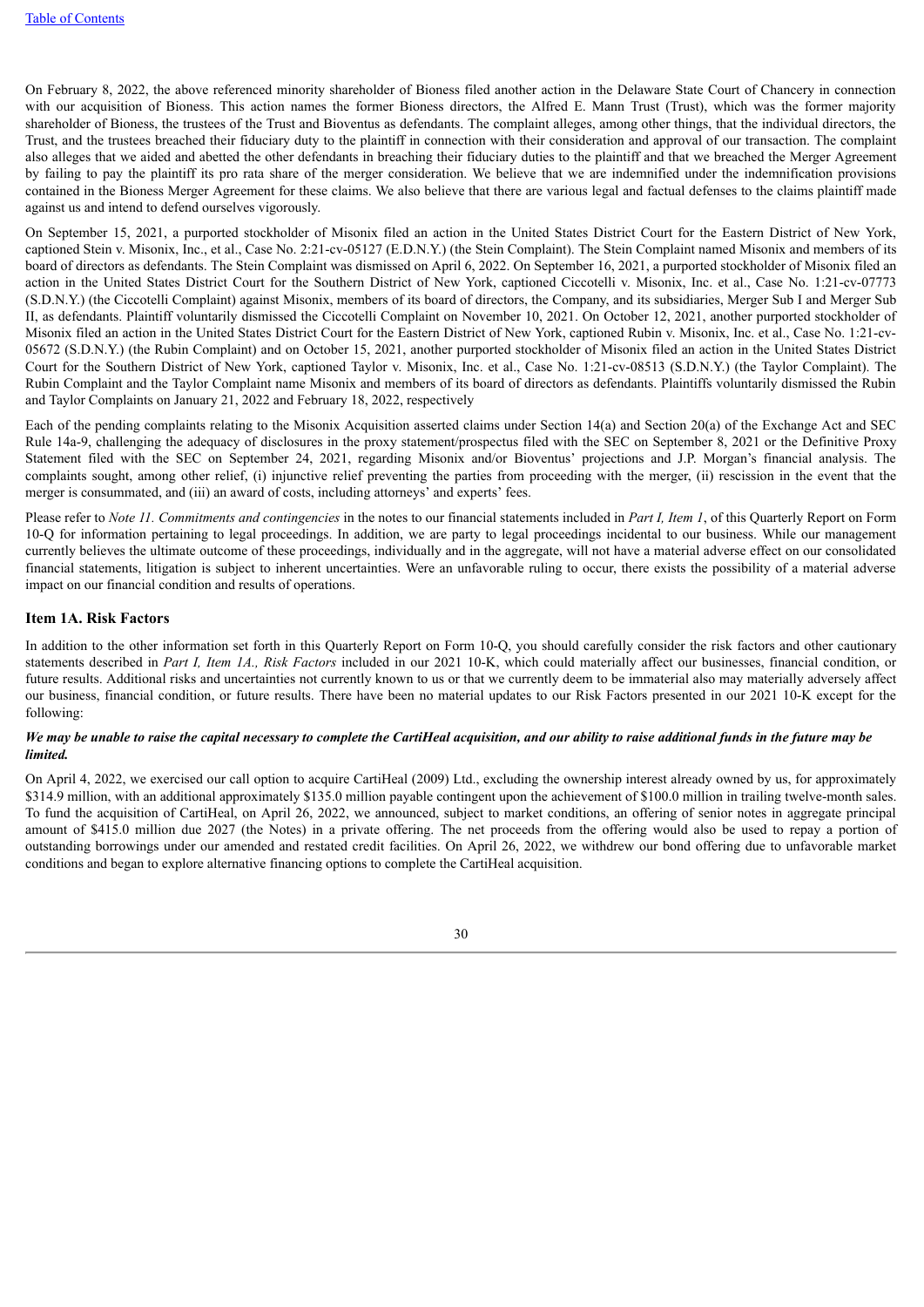We believe that our current cash and cash equivalents, in combination with the borrowing availability under our credit facility and our expected cash from operations, will be sufficient to meet our projected operating requirements for at least the next twelve months. However, we will require additional capital in order to consummate the CartiHeal acquisition. As we seek additional funds from public and private stock offerings, borrowings under our existing or new credit facilities or other sources in order to fund the CartiHeal acquisition and other future initiatives related to the expansion of our business, such financing may not be available on acceptable or commercially reasonable terms, if at all. Further, such alternative sources of borrowing may be subject to the approval of the requisite lenders under our amended and restated credit facilities, which we may not be able to secure under reasonable terms.

Furthermore, if we issue equity or debt securities to raise additional capital, our existing stockholders may experience dilution, and the new equity or debt securities may have rights, preferences and privileges senior to those of our existing stockholders. In addition, if we raise additional capital through collaboration, licensing or other similar arrangements, it may be necessary to relinquish valuable rights to our products, potential products or proprietary technologies, or grant licenses on terms that are not favorable to us. If we cannot raise capital on acceptable terms, we may not be able to consummate the CartiHeal acquisition, which could hinder our ability to take advantage of this or potentially other future opportunities, or address other future unanticipated capital needs of our business, which could adversely affect our results of operations, financial condition and business.

#### If we are unable to consummate the CartiHeal transaction, we will incur substantial costs and may be subject to forfeiture of the \$50.0 million advance *paid into escrow or other legal action by the parties to that transaction.*

In August 2021, we elected to make a \$50.0 million escrow payment pursuant to our Option and Equity Purchase Agreement with CartiHeal (2009) Ltd. The Company's decision came following its review of a statistical analysis report of the pivotal clinical trial of the Agili™-C implant, reimbursement coding analysis and significant market diligence including surgeon interviews with respect to Agili-C's commercialization opportunity and ultimate market potential. Following premarket approval (PMA) by the Food and Drug Administration (FDA) of the Agili-C implant by CartiHeal, which was granted breakthrough device designation by the FDA, on April 4, 2022 we exercised our option to consummate the acquisition of CartiHeal. The closing of the CartiHeal transaction is subject to certain customary conditions.

If we are unable or elect not to consummate the CartiHeal transaction, under certain conditions, we may be forced to forfeit the \$50.0 million we paid into escrow as an advance against the purchase price and redeem all of our equity currently held in CartiHeal without the payment of any consideration. We may also be subject to further legal action by CartiHeal and its stockholders. Any of these events would adversely affect our business, results of operations and financial condition.

#### <span id="page-34-0"></span>**Item 2. Unregistered Sales of Equity Securities and Use of Proceeds**

#### **Recent Sales of Unregistered Securities**

There were no sales of unregistered securities during the three months ended April 2, 2022.

#### <span id="page-34-1"></span>**Item 3. Defaults Upon Senior Securities**

Not Applicable

#### <span id="page-34-2"></span>**Item 4. Mine Safety Disclosures**

Not Applicable

### <span id="page-34-3"></span>**Item 5. Other Information**

Not Applicable

#### <span id="page-34-4"></span>**Item 6. Exhibits**

| <b>Exhibit No.</b> | <b>Description</b>                                                                                                                          | Form  | File No.  | Exhibit | <b>Filing Date</b> | Filed / Furnished<br>Herewithin |
|--------------------|---------------------------------------------------------------------------------------------------------------------------------------------|-------|-----------|---------|--------------------|---------------------------------|
| 2.1                | Agreement and Plan of Merger by and among:<br>Bioventus Inc., a Delaware corporation; Oyster<br>Merger Sub I, Inc., A Delaware corporation; | $8-K$ | 001-37844 | 2.1     | 7/29/2021          |                                 |
|                    | Oyster Merger Sub II LLC, a Delaware limited<br>liability company; and Misonix, Inc. a Delaware<br>corporation, dated as of July 29, 2021   |       |           |         |                    |                                 |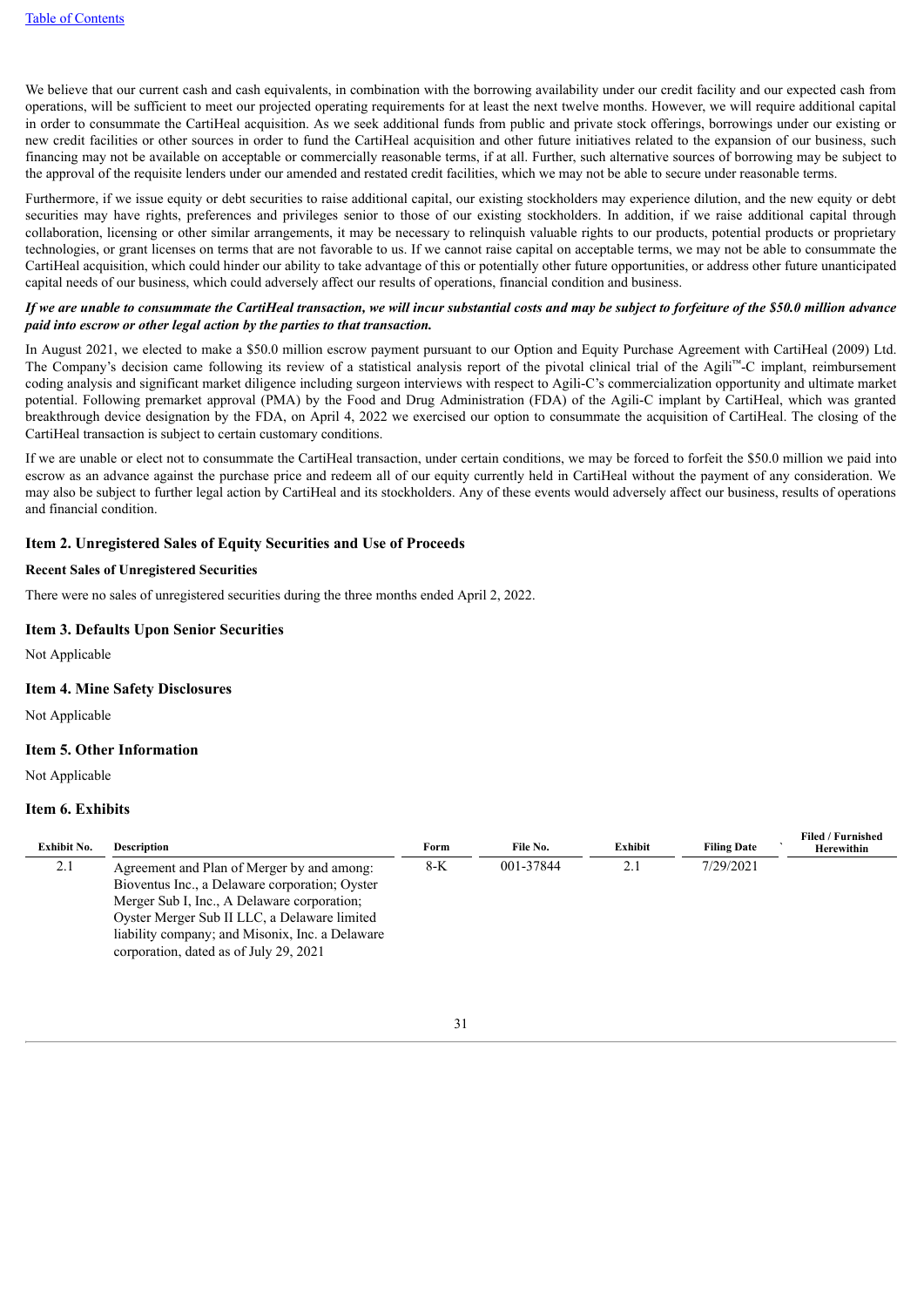# Table of [Contents](#page-0-0)

j.

| Exhibit No.         | Description                                                                                                                                                                                                                                                                                                                                      | Form  | File No.   | <b>Exhibit</b> | <b>Filing Date</b> | <b>Filed / Furnished</b><br>Herewithin |
|---------------------|--------------------------------------------------------------------------------------------------------------------------------------------------------------------------------------------------------------------------------------------------------------------------------------------------------------------------------------------------|-------|------------|----------------|--------------------|----------------------------------------|
| 3.1                 | Amended and Restated Certificate of<br>Incorporation of Bioventus Inc.                                                                                                                                                                                                                                                                           | $8-K$ | 001-37844  | 3.1            | 2/17/2021          |                                        |
| 3.2                 | Amended and Restated Bylaws of Bioventus Inc.                                                                                                                                                                                                                                                                                                    | $8-K$ | 001-37844  | 3.2            | 2/17/2021          |                                        |
| 10.1                | Employment Agreement, dated February 14,<br>2022, between the Company and Mark Singleton                                                                                                                                                                                                                                                         | $8-K$ | 001-37844  | 10.1           | 2/28/2022          |                                        |
| 10.2                | Form of Inducement Award Restricted Stock Unit<br>Agreement                                                                                                                                                                                                                                                                                      | $S-8$ | 333-264050 | 99.1           | 4/1/2022           |                                        |
| 10.3                | Form of Inducement Award Option Agreement                                                                                                                                                                                                                                                                                                        | $S-8$ | 333-264050 | 99.2           | 4/1/2022           |                                        |
| 10.4                | Option and Equity Purchase Agreement, dated as<br>of July 15, 2020, among Bioventus LLC,<br>CartiHeal (2009) Ltd., the Securityholders set<br>forth on Schedule 1.01(a) thereto, each of the<br>Securityholders from time to time party thereto<br>and Elron Electronic Industries Ltd., in its<br>capacity as the Securityholder Representative | $S-1$ | 333-252238 | 10.10          | 1/20/2021          |                                        |
| 31.1                | Certification of Chief Executive Officer pursuant<br>to Rules $13a-14(a)/15d-14(a)$ under the Securities<br>Exchange Act of 1934, as amended                                                                                                                                                                                                     |       |            |                |                    | $\ast$                                 |
| 31.2                | Certification of Chief Financial Officer pursuant<br>to Rules $13a-14(a)/15d-14(a)$ under the Securities<br>Exchange Act of 1934, as amended                                                                                                                                                                                                     |       |            |                |                    | $\ast$                                 |
| 32                  | Certification of Chief Executive Officer and<br>Chief Financial Officer pursuant to 18 U.S.C.<br>Section 1350, as adopted pursuant to Section 906<br>of the Sarbanes-Oxley Act of 2002                                                                                                                                                           |       |            |                |                    | $* *$                                  |
| 101.INS             | Inline XBRL Instance Document – the instance<br>document does not appear in the Interactive Data<br>File because its XBRL tags are embedded within<br>the Inline XBRL document                                                                                                                                                                   |       |            |                |                    | ***                                    |
| 101.SCH             | Inline XBRL Taxonomy Extension Schema<br>Document                                                                                                                                                                                                                                                                                                |       |            |                |                    | ***                                    |
| 101.CAL             | Inline XBRL Taxonomy Extension Calculation<br>Linkbase Document                                                                                                                                                                                                                                                                                  |       |            |                |                    | ***                                    |
| 101.DEF             | Inline XBRL Extension Definition Linkbase<br>Document                                                                                                                                                                                                                                                                                            |       |            |                |                    | ***                                    |
| $101$ .LAB          | Inline XBRL Taxonomy Extension Label<br>Linkbase Document                                                                                                                                                                                                                                                                                        |       |            |                |                    | ***                                    |
| 101.PRE             | Inline XBRL Taxonomy Extension Presentation<br>Linkbase Document                                                                                                                                                                                                                                                                                 |       |            |                |                    | ***                                    |
| 104                 | Cover Page Interactive Data File (formatted as<br>Inline XBRL and contained in Exhibit 101)                                                                                                                                                                                                                                                      |       |            |                |                    | ***                                    |
| Filed herewith<br>* |                                                                                                                                                                                                                                                                                                                                                  |       |            |                |                    |                                        |

\*\* Furnished herewith

<span id="page-35-0"></span>\*\*\* Submitted electronically herewith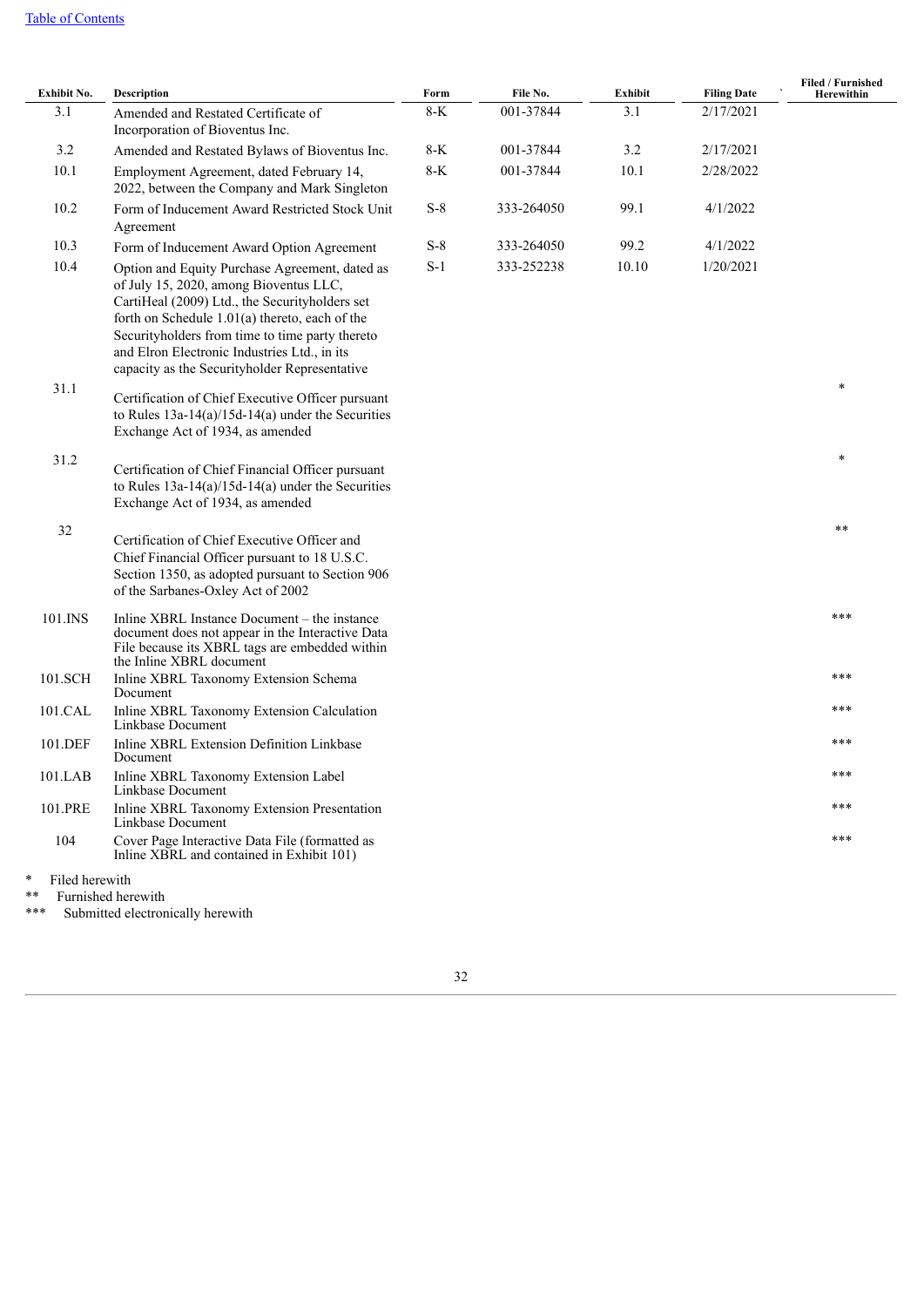# **SIGNATURE**

Pursuant to the requirements of the Securities Exchange Act of 1934, the registrant has duly caused this report to be signed on its behalf by the undersigned duly authorized.

BIOVENTUS INC.

May 11, 2022 /s/ Mark L. Singleton

Date Mark L. Singleton Senior Vice President and Chief Financial Officer (Principal Financial Officer and Principal Accounting Officer)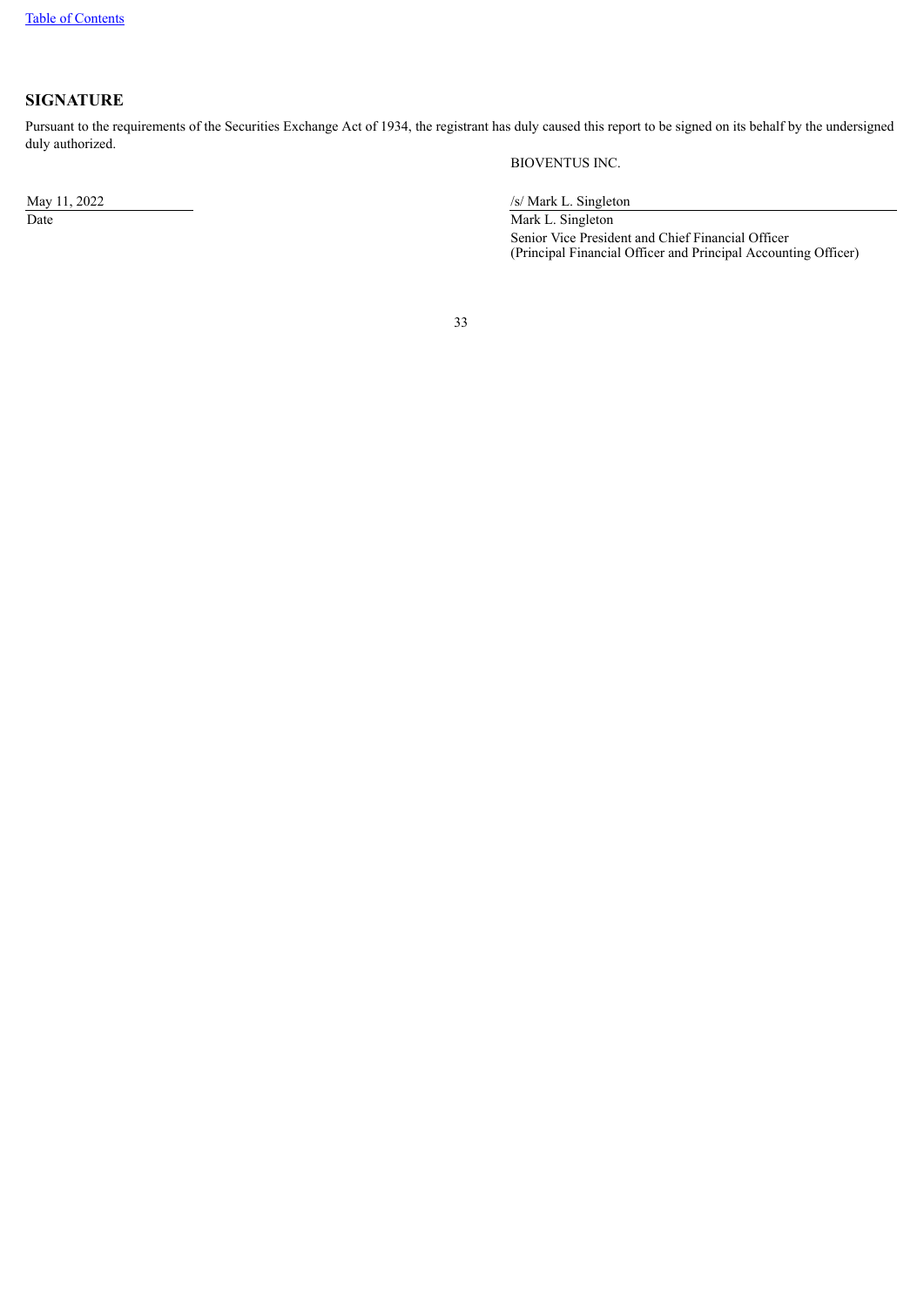# **CERTIFICATIONS**

<span id="page-37-0"></span>I, Kenneth M. Reali, certify that:

1. I have reviewed this Quarterly Report on Form 10-Q of Bioventus Inc.;

2. Based on my knowledge, this report does not contain any untrue statement of a material fact or omit to state a material fact necessary to make the statements made, in light of the circumstances under which such statements were made, not misleading with respect to the period covered by this report;

3. Based on my knowledge, the financial statements, and other financial information included in this report, fairly present in all material respects the financial condition, results of operations and cash flows of the registrant as of, and for, the periods presented in this report;

4. The registrant's other certifying officer and I are responsible for establishing and maintaining disclosure controls and procedures (as defined in Exchange Act Rules 13a-15(e) and 15d-15(e)) and internal control over financial reporting (as defined in Exchange Act Rules 13a-15(f) and 15d-15(f)) for the registrant and have:

(a) Designed such disclosure controls and procedures, or caused such disclosure controls and procedures to be designed under our supervision, to ensure that material information relating to the registrant, including its consolidated subsidiaries, is made known to us by others within those entities, particularly during the period in which this report is being prepared;

(b) Designed such internal control over financial reporting, or caused such internal control over financial reporting to be designed under our supervision, to provide reasonable assurance regarding the reliability of financial reporting and the preparation of financial statements for external purposes in accordance with generally accepted accounting principles;

(c) Evaluated the effectiveness of the registrant's disclosure controls and procedures and presented in this report our conclusions about the effectiveness of the disclosure controls and procedures, as of the end of the period covered by this report based on such evaluation; and

(d) Disclosed in this report any change in the registrant's internal control over financial reporting that occurred during the registrant's most recent fiscal quarter (the registrant's fourth fiscal quarter in the case of an annual report) that has materially affected, or is reasonably likely to materially affect, the registrant's internal control over financial reporting; and

5. The registrant's other certifying officer and I have disclosed, based on our most recent evaluation of internal control over financial reporting, to the registrant's auditors and the audit committee of the registrant's board of directors (or persons performing the equivalent functions):

(a) All significant deficiencies and material weaknesses in the design or operation of internal control over financial reporting which are reasonably likely to adversely affect the registrant's ability to record, process, summarize and report financial information; and

(b) Any fraud, whether or not material, that involves management or other employees who have a significant role in the registrant's internal control over financial reporting.

/s/ Kenneth M. Reali

Name: Kenneth M. Reali Title: Chief Executive Officer and Director (Principal Executive Officer)

Date: May 11, 2022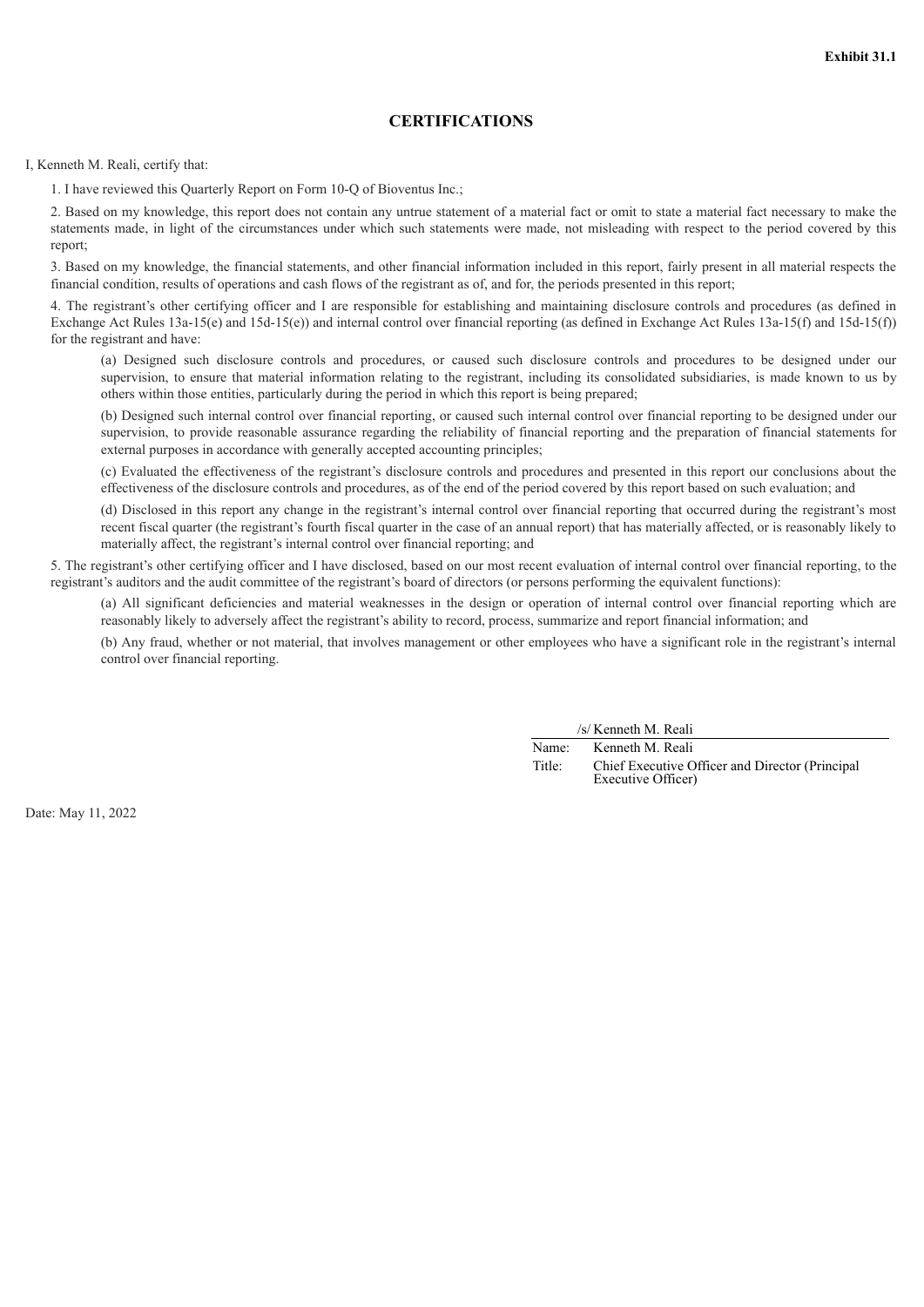# **CERTIFICATIONS**

<span id="page-38-0"></span>I, Mark L. Singleton, certify that:

1. I have reviewed this Quarterly Report on Form 10-Q of Bioventus Inc.;

2. Based on my knowledge, this report does not contain any untrue statement of a material fact or omit to state a material fact necessary to make the statements made, in light of the circumstances under which such statements were made, not misleading with respect to the period covered by this report;

3. Based on my knowledge, the financial statements, and other financial information included in this report, fairly present in all material respects the financial condition, results of operations and cash flows of the registrant as of, and for, the periods presented in this report;

4. The registrant's other certifying officer and I are responsible for establishing and maintaining disclosure controls and procedures (as defined in Exchange Act Rules 13a-15(e) and 15d-15(e)) and internal control over financial reporting (as defined in Exhcange Act Rules 13a-15(f) and 15d-15(f)) for the registrant and have:

(a) Designed such disclosure controls and procedures, or caused such disclosure controls and procedures to be designed under our supervision, to ensure that material information relating to the registrant, including its consolidated subsidiaries, is made known to us by others within those entities, particularly during the period in which this report is being prepared;

(b) Designed such internal control over financial reporting, or caused such internal control over financial reporting to be designed under our supervision, to provide reasonable assurance regarding the reliability of financial reporting and the preparation of financial statements for external purposes in accordance with generally accepted accounting principles;

(c) Evaluated the effectiveness of the registrant's disclosure controls and procedures and presented in this report our conclusions about the effectiveness of the disclosure controls and procedures, as of the end of the period covered by this report based on such evaluation; and

(d) Disclosed in this report any change in the registrant's internal control over financial reporting that occurred during the registrant's most recent fiscal quarter (the registrant's fourth fiscal quarter in the case of an annual report) that has materially affected, or is reasonably likely to materially affect, the registrant's internal control over financial reporting; and

5. The registrant's other certifying officer and I have disclosed, based on our most recent evaluation of internal control over financial reporting, to the registrant's auditors and the audit committee of the registrant's board of directors (or persons performing the equivalent functions):

(a) All significant deficiencies and material weaknesses in the design or operation of internal control over financial reporting which are reasonably likely to adversely affect the registrant's ability to record, process, summarize and report financial information; and

(b) Any fraud, whether or not material, that involves management or other employees who have a significant role in the registrant's internal control over financial reporting.

/s/ Mark L. Singleton

Name: Mark L. Singleton Title: Senior Vice President and Chief Financial Officer (Principal Financial Officer)

Date: May 11, 2022